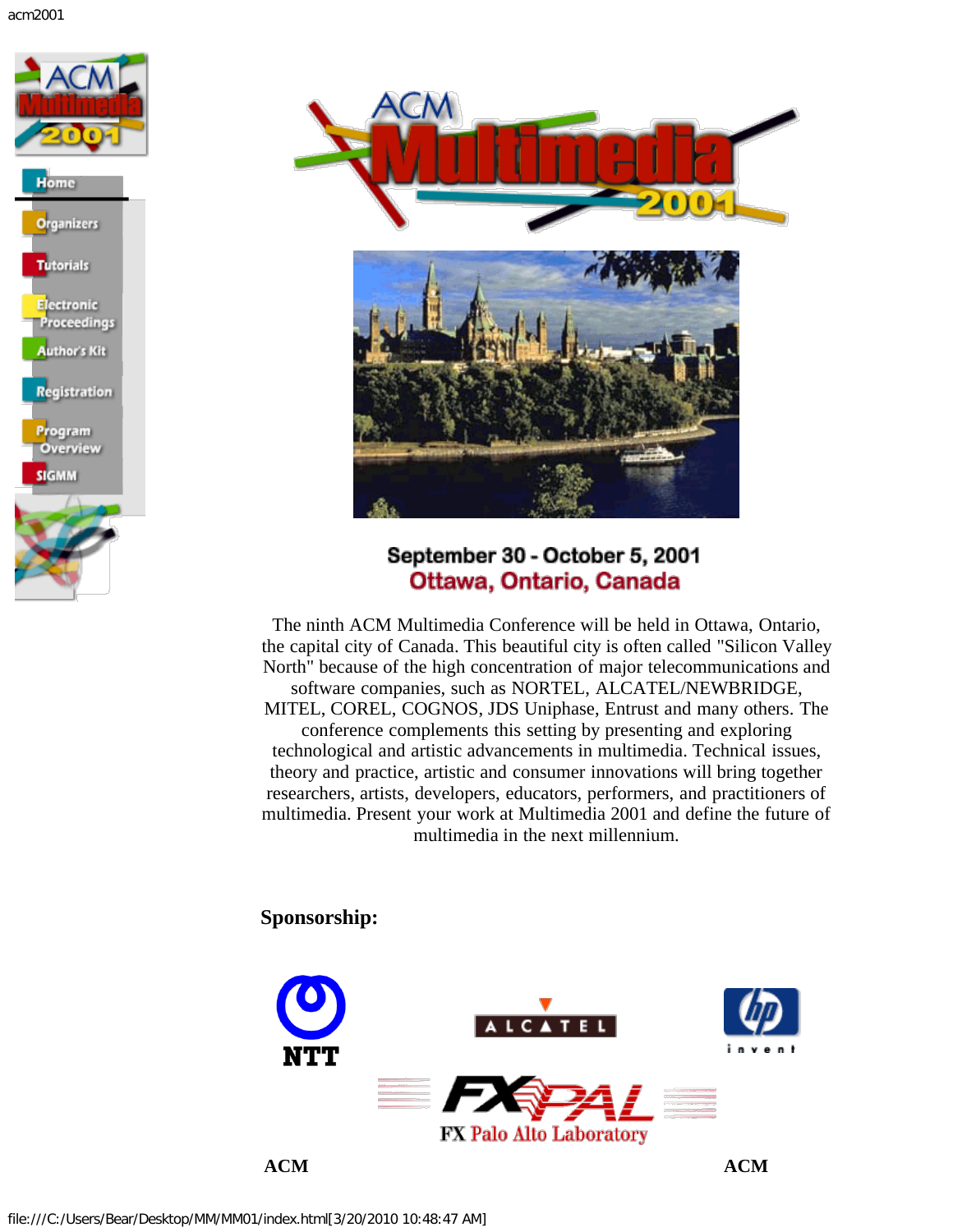





### Please monitor these pages for future updates about the **ACM Multimedia 2001** conference.

Maintained by [Dwight Makaroff](mailto:makaroff@site.uottawa.ca) Last updated: Wednesday *July 18, 2001*.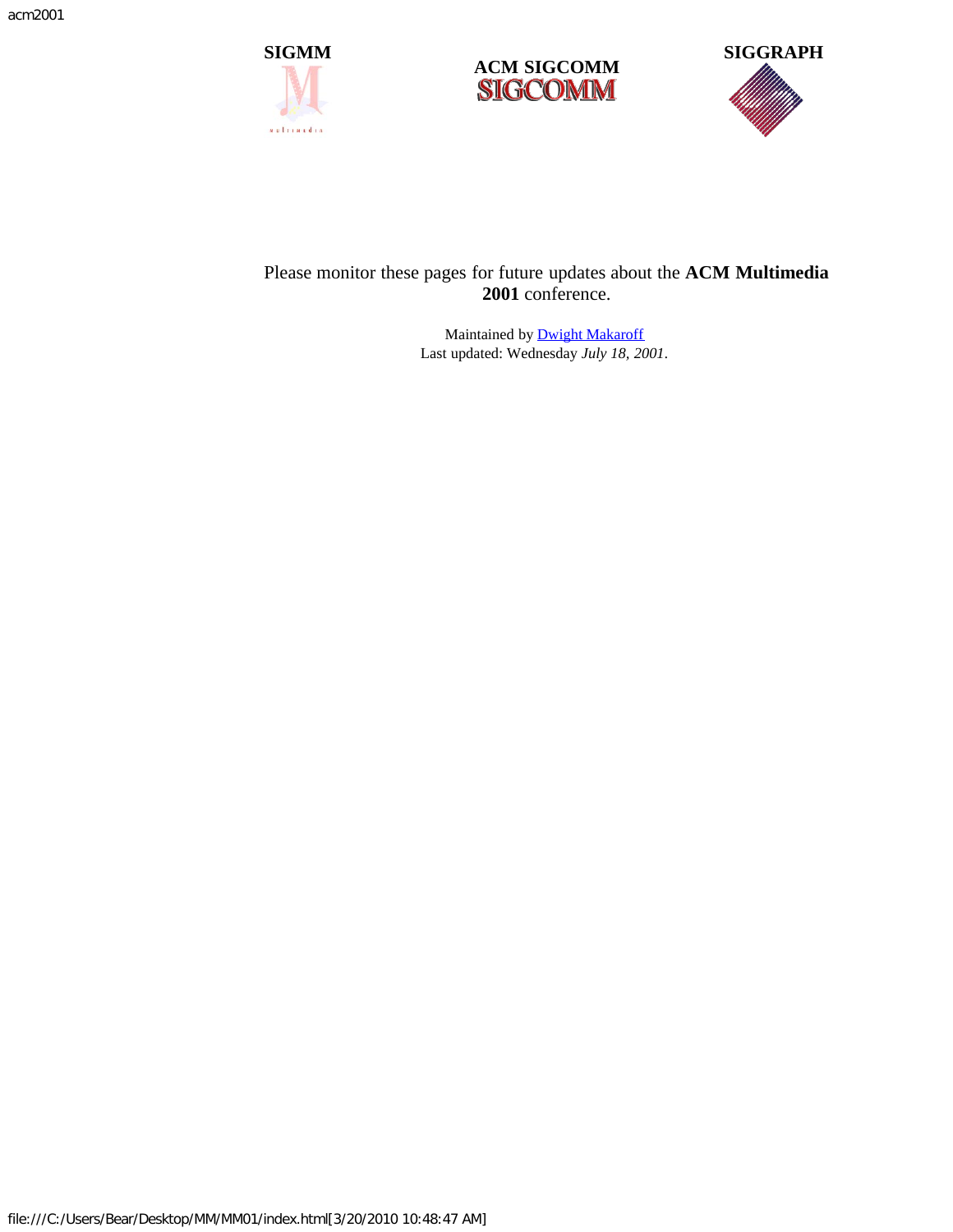# **ACM Multimedia 2001**

# **Organizing Committee**

| <b>General Chairs</b>           | Nicolas D. Georganas, Univ. of Ottawa<br>georganas@mcrlab.uottawa.ca |
|---------------------------------|----------------------------------------------------------------------|
|                                 | Radu Popescu-Zeletin, GMD Fokus<br>zeletin@fokus.gmd.de              |
| <b>Program Chairs</b>           | Tzi-cker Chiueh, SUNY Stony Brook<br>chiueh@cs.sunysb.edu            |
|                                 | Wolfgang Klas, Univ. of Vienna<br>Wolfgang.Klas@univie.ac.at         |
|                                 | Aidong Zhang, SUNY Buffallo<br>azhang@cse.Buffalo.EDU                |
| <b>Proceedings Chair</b>        | Vincent Oria, New Jersey Inst. Tech.<br>oria@cis.njit.edu            |
| <b>Local Arrangements Chair</b> | Terry D'Angelo, OCRI<br>TD'Angelo@ocri.ca                            |
| <b>Panels Chair</b>             | Tamer Ozsu, Univ. of Waterloo<br>tozsu@db.uwaterloo.ca               |
| <b>Poster Chair</b>             | Forouzan Golshani, Arizona State Univ.<br>golshani@asu.edu           |
| <b>Publicity Chair</b>          | Michael Vernick, Lucent Bell Labs<br>vernick@bell-labs.com           |
| <b>Technical Demos Chair</b>    | Kien A. Hua, Univ. of Central Florida<br>kienhua@cs.ucf.edu          |
| <b>Doctoral Symposium Chair</b> | Ketan Mayer-Patel, Univ.of North<br>Carolina<br>kmp@cs.unc.edu       |
| <b>Treasurer</b>                | T. Radhakrishnan, Concordia Univ.<br>krishnan@cs.concordia.ca        |
| <b>Tutorials Chair</b>          | S. Panchanathan, Arizona State Univ.<br>panch@asu.edu                |
| <b>Web Masters</b>              | Dwight Makaroff, Univ. of Ottawa<br>makaroff@site.uottawa.ca         |
|                                 | Francois Malric, Univ. of Ottawa<br>frank@mcrlab.uottawa.ca          |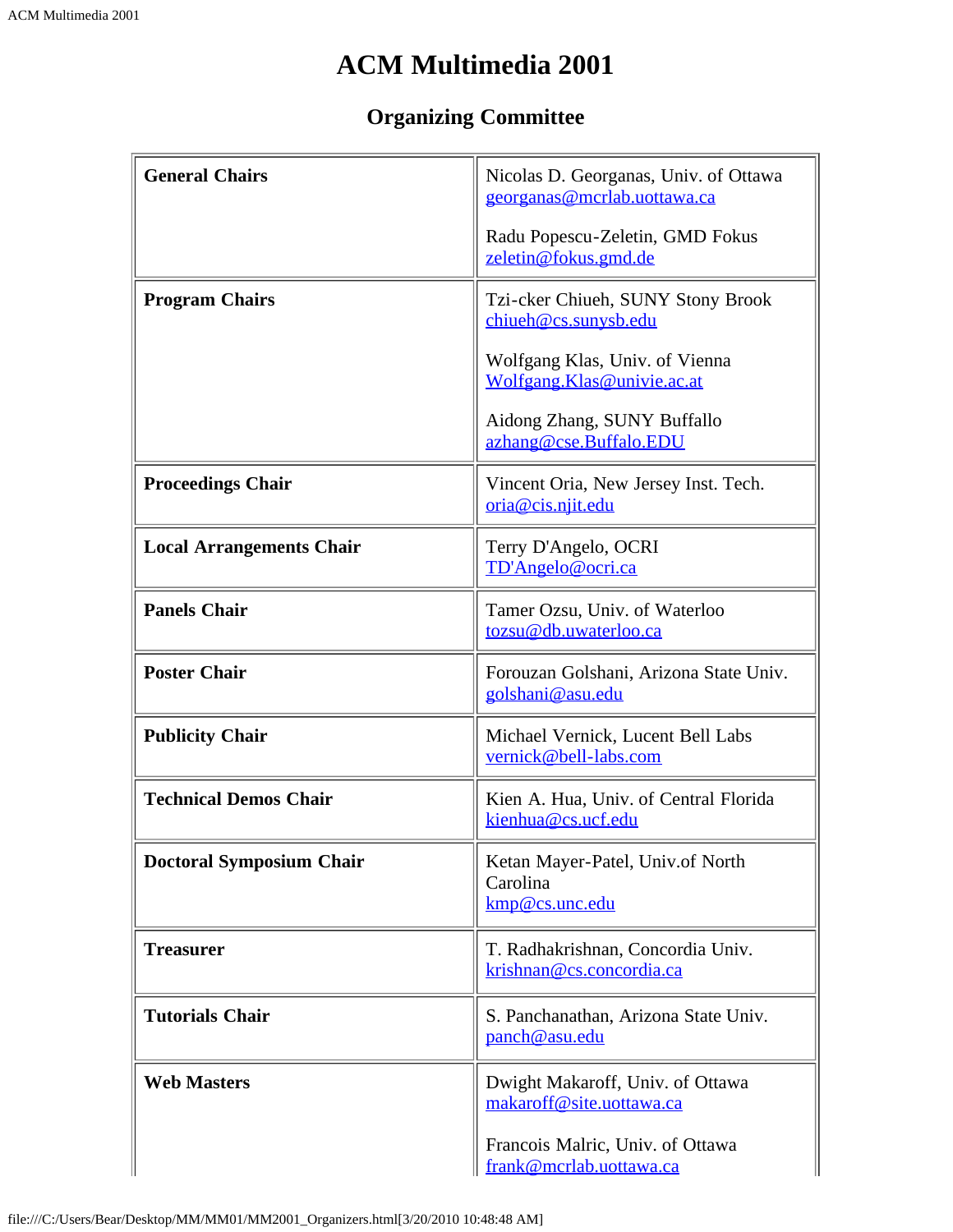| <b>Workshops Chair</b>                      | Brigitte Kerhervé, Univ. of Quebec in<br>Montreal<br>Kerherve.Brigitte@uqam.ca                                                                                                                                                                                                                                                                                                                                                                                                                                                                                                                                                                     |
|---------------------------------------------|----------------------------------------------------------------------------------------------------------------------------------------------------------------------------------------------------------------------------------------------------------------------------------------------------------------------------------------------------------------------------------------------------------------------------------------------------------------------------------------------------------------------------------------------------------------------------------------------------------------------------------------------------|
| <b>Asia Liaison</b>                         | Ryoichi Komiya, Multimedia U., Malaysia                                                                                                                                                                                                                                                                                                                                                                                                                                                                                                                                                                                                            |
|                                             | komiya@mmu.edu.my                                                                                                                                                                                                                                                                                                                                                                                                                                                                                                                                                                                                                                  |
| <b>Europe Liaison</b>                       | Ralf Steinmetz, GMD IPSI & T.U.<br>Darmstadt<br>Ralf.Steinmetz@KOM.tu-darmstadt.de                                                                                                                                                                                                                                                                                                                                                                                                                                                                                                                                                                 |
| <b>ACM SIGMM Chair</b>                      | Lawrence Rowe, UC Berkeley<br>Rowe@bmrc.berkeley.edu                                                                                                                                                                                                                                                                                                                                                                                                                                                                                                                                                                                               |
| <b>Associate Chairs (Program Committee)</b> | A. Multimedia Coding and Content<br><b>Track</b>                                                                                                                                                                                                                                                                                                                                                                                                                                                                                                                                                                                                   |
|                                             | Nevenka Dimitrova, Philips Research<br>Stephan Fischer, GMD-IPSI, Germany<br>Kien Hua, University of Central Florida<br>Ahmed Elmagarmid, Purdue University<br>Arif Ghafoor, Purdue University<br>Wei-Ying Ma, HP Labs<br>Gultekin Ozsoyoglu, Case Western<br><b>Reserve University</b><br>Dulce Ponceleon, IBM Almaden Research<br>Center<br>John Smith, IBM T.J. Watson Research<br>Center<br>Tanveer Syeda-Mahmood, IBM Almaden<br><b>Research Center</b><br>Hong-Jiang Zhang, Microsoft<br>Dan Ellis, Columbia University<br>Yong Rui, Microsoft research<br>Ming-Ting Sun, University of<br>Washington<br>Bill Grosky, Wayne State University |
|                                             | <b>B. Multimedia System Support and</b><br><b>Networking Track</b>                                                                                                                                                                                                                                                                                                                                                                                                                                                                                                                                                                                 |
|                                             | Andrew T. Campbell, Columbia<br>University<br>Wu-chi Feng, Ohio State University<br>Chung-Sheng Li, IBM T.J. Watson<br><b>Research Center</b><br>Michael Vernick, Lucent Bell<br>Laboratories<br>Prashant Shenoy, University of<br>Massachussets<br>Martin Kienzle, IBM T.J. Watson<br><b>Research Center</b>                                                                                                                                                                                                                                                                                                                                      |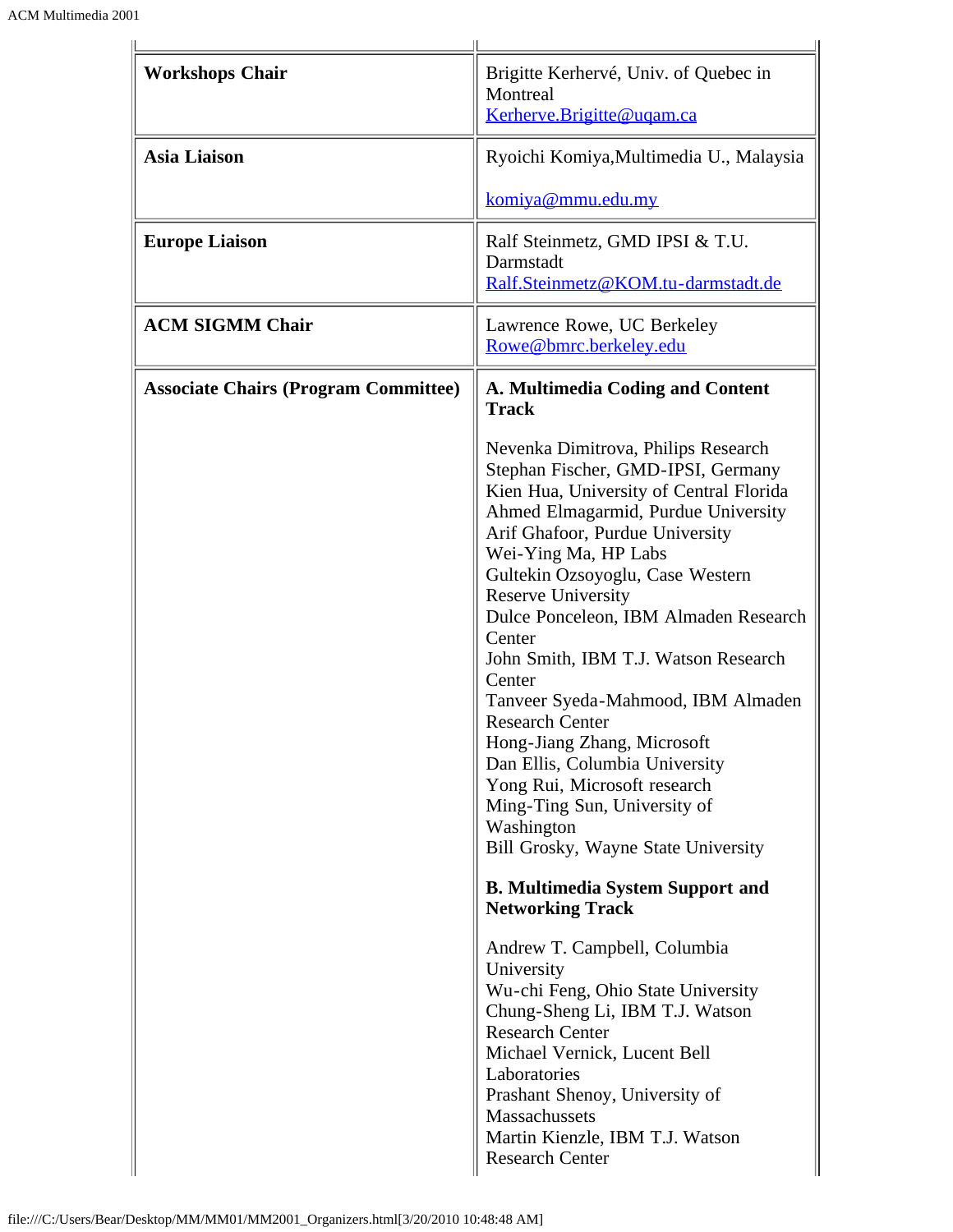| Thomas Plagemann, University of Oslo<br>Martin Mauve, University of Mannheim,<br>Germany<br>Kevin Almeroth, University of California<br>at Santa Barbara<br>David Yau, Purdue University<br>Prashant Pradhan, IBM Watson Research<br>Center<br>William Tetzlaff, IBM Watson Research<br>Center                                                                                                                                                                                                                                                                                                                                                                                                      |
|-----------------------------------------------------------------------------------------------------------------------------------------------------------------------------------------------------------------------------------------------------------------------------------------------------------------------------------------------------------------------------------------------------------------------------------------------------------------------------------------------------------------------------------------------------------------------------------------------------------------------------------------------------------------------------------------------------|
| C. Multimedia tools, end-systems and<br>applications Track                                                                                                                                                                                                                                                                                                                                                                                                                                                                                                                                                                                                                                          |
| Karl Aberer, EPF Lausanne, Switzerland<br>Christian Breiteneder, Vienna University<br>of Technology<br>Stavros Christodoulakis, MU.S.I.C.,<br>Greece<br>Isabel Cruz, Worcester Polytechnic<br>Institute<br>Jayanta Dey, Knumi, Inc.<br>Forouzan Golshani, Arizona State<br>University<br>Joerg Haake, GMD-IPSI, Germany<br>Lynda Hardman, CWI, The Netherlands<br>Rainer Lienhart, Intel Corporation<br>Klara Nahrstedt, University of Illinois at<br>Urbana-Champaign<br>John R. Nicol, InfoLibria Incorporated<br>Cyrus Shahabi, University of Southern<br>California<br>Frederic Andres, National Institute of<br>Informatics, Japan<br>Larry Rowe, University of California,<br><b>Berkeley</b> |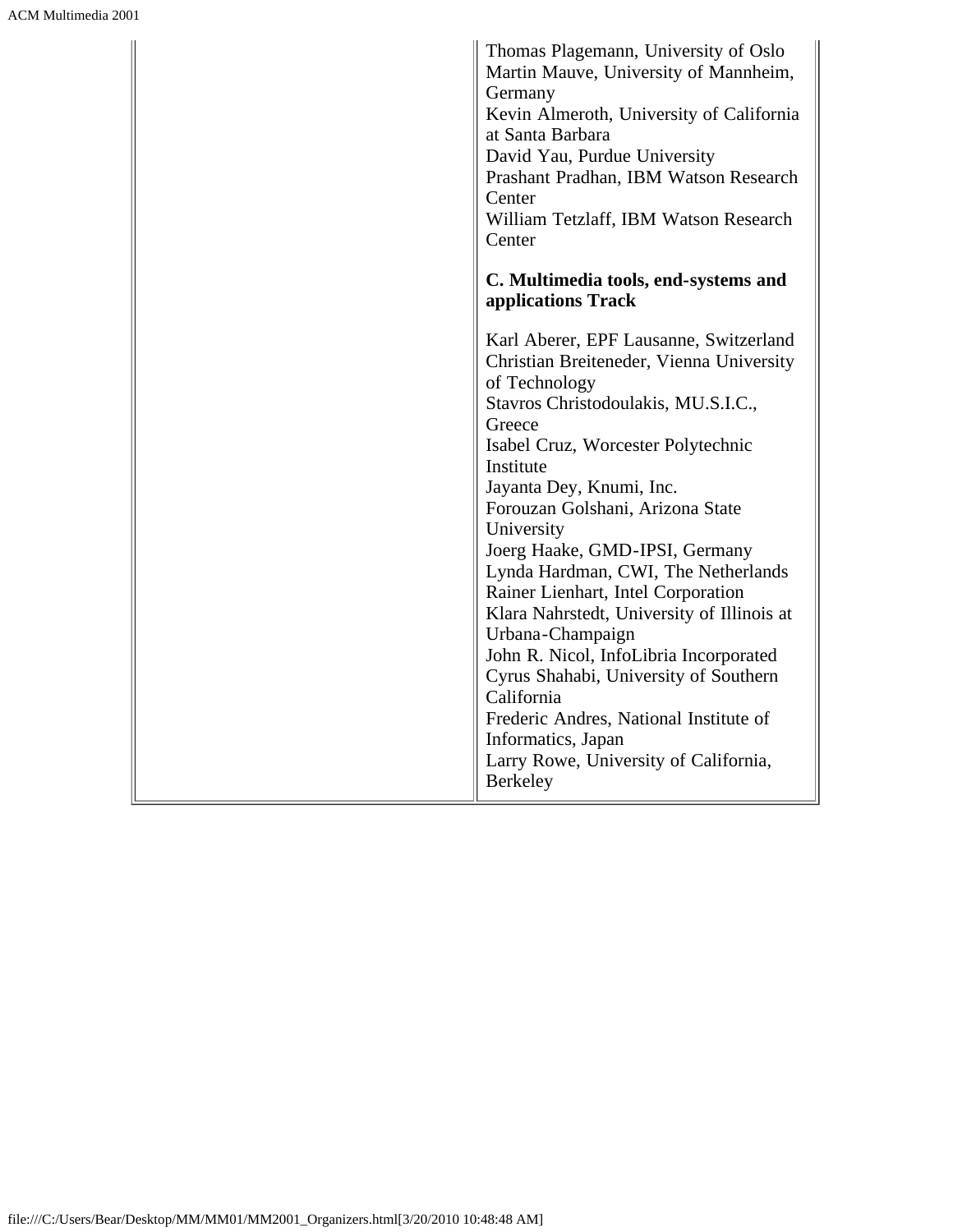# Tutorials Schedule

## ACM Multimedia 2001, Ottawa, Canada

#### **SUNDAY, Sept. 30, 2001**

- [SEP30-A MPEG-7: PUTTING IT ALL TOGETHER \(Full Day\)](#page-5-0)
- [SEP30-B WIRELESS SOFTWARE DESIGN FOR HANDHELD DEVICES \(am\)](#page-8-0) **CANCELLED**
- [SEP30-C- PRACTICAL DIGITAL LIBRARIES OVERVIEW \(am\)](#page-9-0)  **CANCELLED**
- [SEP30-D CONTENT ANALYSIS AND CODING OF DIGITAL AUDIO AND VIDEO](#page-11-0) [\(pm\)](#page-11-0)
- [SEP30-E MULTIMEDIA MIDDLEWARE \(pm\)](#page-13-0)

### **MONDAY, OCT. 1, 2001**

- [OCT01-A MULTIMEDIA TECHNOLOGIES & APPLICATIONS IN THE NEW](#page-14-0) [INTERNET \(Full Day\)](#page-14-0)
- [OCT01-B SCALABLE MULTIMEDIA SERVERS \(am\)](#page-17-0)
- [OCT01-C OBJECT-ORIENTED MODELING OF MULTIMEDIA APPLICATIONS WITH](#page-19-0)
- [UML \(am\)](#page-19-0) **CANCELLED**
- [OCT01-D IP TELEPHONY \(pm\)](#page-20-0)
- [OCT01-E SMIL2.0: THE NEXT WAVE OF MULTIMEDIA ON THE WEB \(pm\)](#page-21-0)

### **Day 1 Tutorials, SUNDAY, Sept. 30, 2001**

### <span id="page-5-0"></span>**SEP30-A MPEG-7: PUTTING IT ALL TOGETHER**

SUNDAY, Sept. 30, 2001, 8:30 am – 5:00 pm

#### **Authors:**

| <b>Adam T. Lindsay</b> | Lancaster University, UK | <u>atl@comp.lancs.ac.uk</u> |
|------------------------|--------------------------|-----------------------------|
| <b>Ed Hartley</b>      | Lancaster University, UK | e.hartley@lancaster.ac.uk   |
| <b>Cédric Thiénot</b>  | Expway, France           | cedric.thienot@expway.fr    |

**Duration**: Full day

**Level**: Intermediate

#### **Intended audience**:

A large number of people are aware of the existence of MPEG-7 as a pending international standard, but few know enough to implement parts of the standard appropriate for applications. This tutorial is for those who work in related areas, such as programmers and engineers who have developed content-based indexing schemes, or are approaching the multimedia content description standard with a view to the implementation of a related system. A basic knowledge of XML, document indexing, and/or signal processing is helpful.

#### **Tutorial Overview**:

Attendees will be introduced to the principles of multimedia content description, and the importance of making clear distinctions between multiple representations of the same content. This is critical background material, as the MPEG-7 standard does not strongly make these distinctions whilst it does provide a broad selection of tools to support these representations.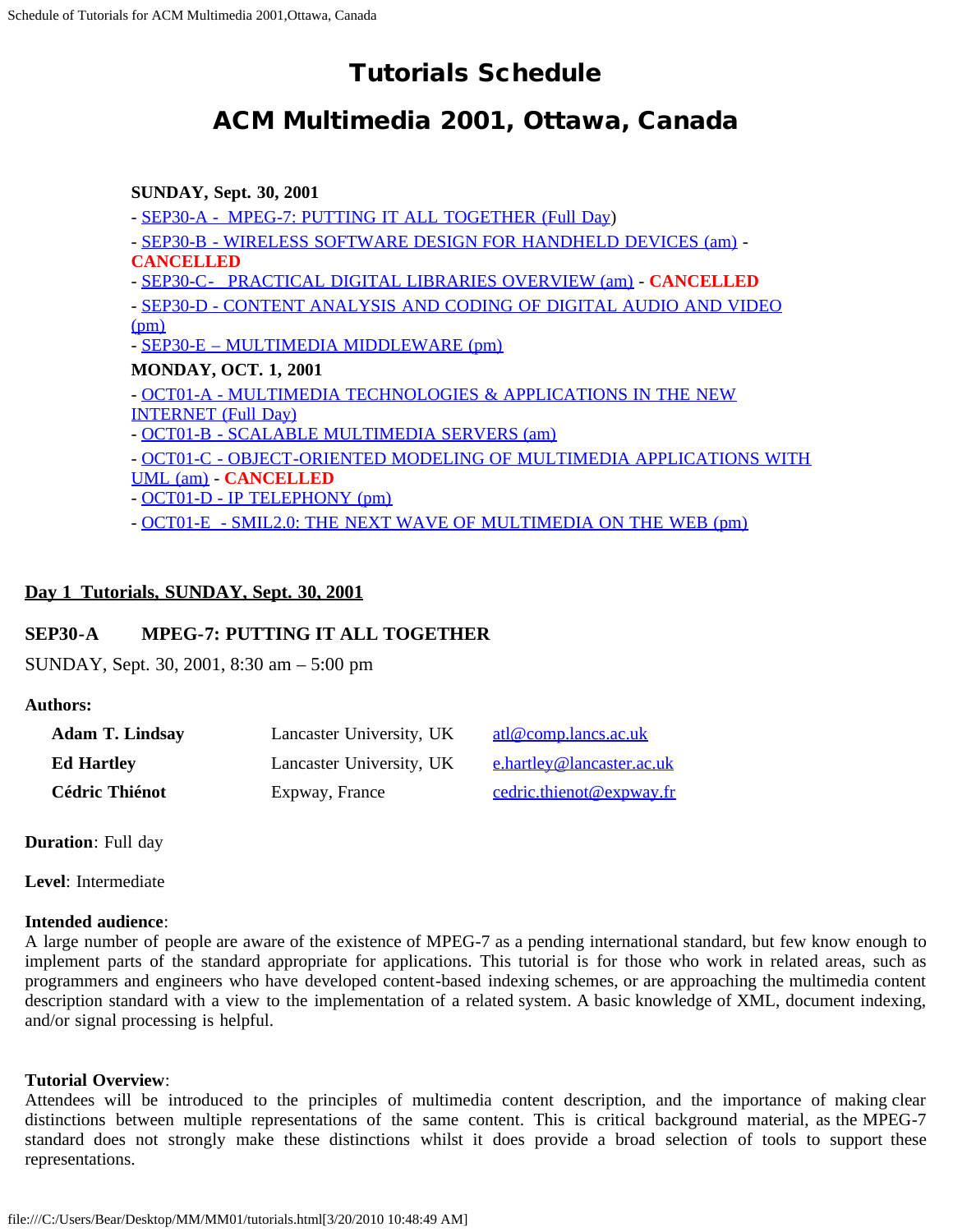Following these underpinnings, we will examine the components that go into 1) understanding the specifics of the standard and 2) implementing a system that uses MPEG-7 descriptions. This naturally includes an introduction to the Description Definition Language as an XML-Schema language extension that is used to express nearly all of the MPEG-7 standard, Building on that, the basic Multimedia Description Schemes provide the foundation for the specific description capabilities of the standard. We will then consider the rest of the Multimedia Description Schemes, the Audio, the Video, and the Systems parts of the standard through an approach that is focussed on the needs of MPEG-7 system implementers.

Clearly, there is a limit to the detail possible in the time available, but we will stress a pragmatic approach to working with the standard. Participants will not be overloaded with unnecessary detail but rather will emerge with a conceptual understanding of multimedia description, the basic concepts that permeate the standard, and the knowledge of where to look in the standard for further information.

The content of the tutorial will stress the practical application of MPEG-7 in the construction of an application. This will be based on research work carried out by Adam Lindsay and Ed Hartley which in turn rests on more than 10 years research work into multimedia content representation and delivery by Alan Parkes and other members of the Lancaster University Distributed Multimedia Research Group. This group has several current research projects related to MPEG-7 description application, creation, and delivery in progress.

#### **Morning Session: Introduction and Basic Application Tools**

#### Introduction [Lindsay, 25 min]

*The introduction is built upon introducing the different ways people might approach meta-data, and the importance of each of them. These "multiple representations" are used as a unifying theme for the day.*

- What is multimedia content description?
- · Content description over time
- · Information retrieval in the internet age
- · Converging trends for multimedia
- · The need for multiple representations
- Thinking clearly, dividing the problem

#### MPEG-7 Introduction [Hartley Lindsay, 50 min]

*We give a background on MPEG and its importance to industry (implying the impact MPEG-7 can have). We draw upon our history of direct involvement with the group to detail the original goals of MPEG-7, before multimedia content description seemed feasible, and its present role in an industry full of attempts at meta-data for Multimedia.*

- · MPEG history [Hartley]
- · MPEG-7 Motivation
- MPEG-7 Organisation
	- · Committees and Standards
	- · Organisation of the Standard document
	- How the pieces fit, how the pieces relate to our theory
- MPEG-7 as a Toolkit for Content Representation [Lindsay]
	- **Multiple Representations**
	- · Multiple Viewpoints
- · Overview of an MPEG-7 application

#### *Break* [20 min]

#### MPEG-7 Basics: DDL [ Thiénot , 40 min]

*Perhaps the most important part of understanding the MPEG-7 standard lies in the Description Definition Language (DDL). It is the representation language that the rest of the standard is built upon, and feeling comfortable with reading the code is critical for reading the international standard.*

· A brief history of mark-up languages

- · XML and XML-Schema
- The need for a DDL
- · DDL basics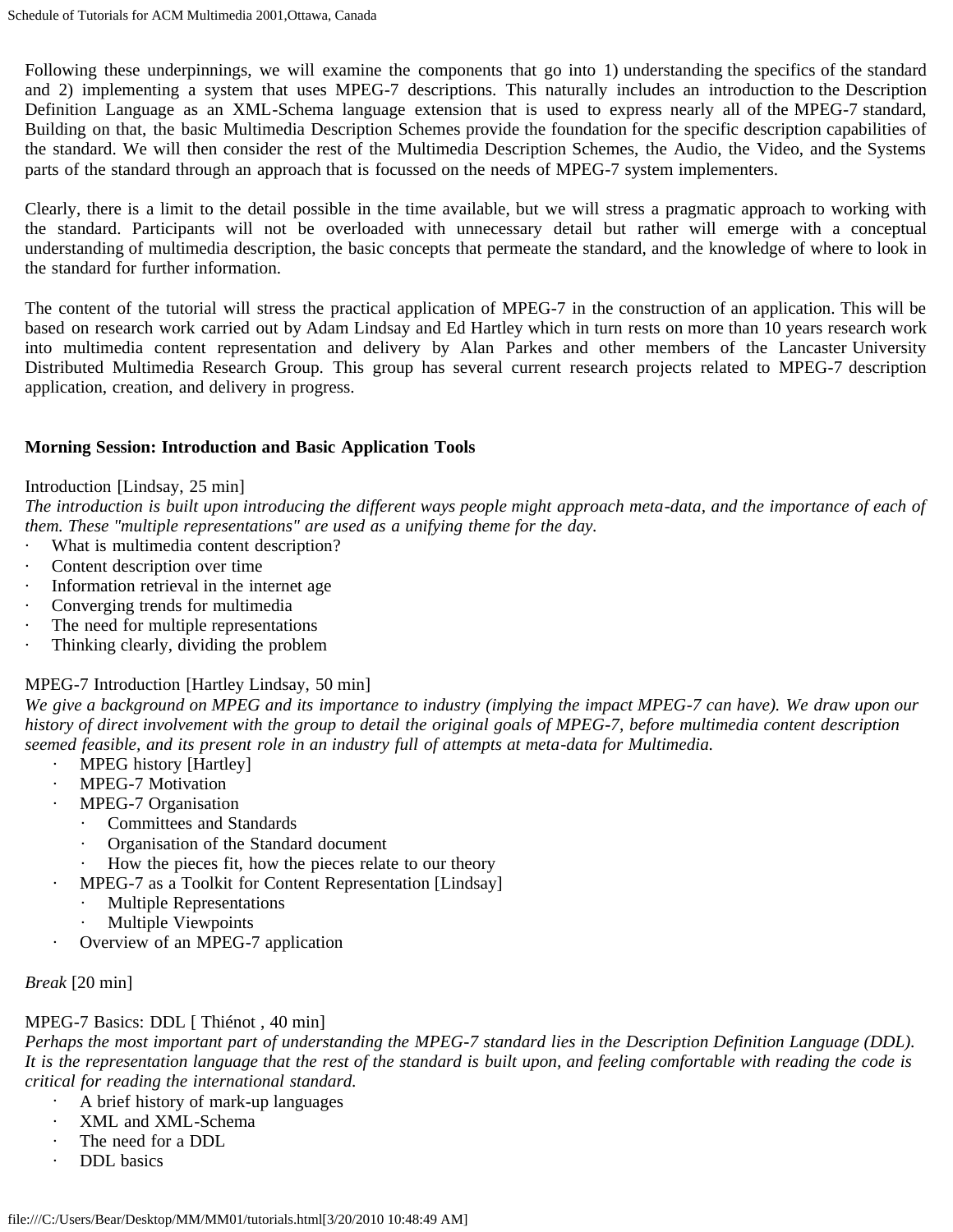- Understanding the code
- Importance of keeping Schema and Description separate
- Writing a simple Description Scheme
- · Role of DDL in an MPEG-7 Application

#### MDS Basic Tools [Lindsay, Hartley, 60 min]

*After the DDL, the next critical parts of MPEG-7 are the basic tools detailed in the Multimedia Description Schemes part of the standard. They describe not only basic data types such as vectors and matrices, but also a temporal model, a spatiotemporal decomposition that permeates the standard, ontologies, and modelling principles.*

- Basic Data-types [Lindsay]
- · Time
- **Segments**
- · Links and Reference [Hartley]
- · Controlled term lists & ontologies
- · People, Places, and Things
- · Role of Basic MDS Tools in an MPEG-7 Application

*Lunch* 12:00 -14:00

#### **Afternoon Session: Overview of Media Delivery and Specialised Application Tools**

#### Visual Tools [Hartley, 30 min]

*The visual tools play a fundamental role in the analysis multimedia content. They support image and video region and feature analysis*

- Basic Video Descriptor Structures
- · Color, Texture and Shape Descriptors
- · Camera, trajectory, parametric and activity motion
- · Region and spatio-temporal locators
- · Others
- Role of Specialised Video Tools in an MPEG-7 Application

#### Audio Tools [Lindsay, 30 min]

*As long-standing MPEG-7 Audio AhG chairman, Mr. Lindsay has given an overview of the audio tools many times. The Audio part of the standard describes both high-level tools, which are packages of tools arrayed about an application area such as spoken content or music, and a low-level framework, which allows implementers to build their own audio descriptions.*

- · Audio "applications"
- · Audio low-level framework
- · What goes into an audio system?
- Role of Specialised Audio Tools in an MPEG-7 Application

MDS Specialised Tools [Hartley, 30 min]

*MDS, multimedia description schemes in addition to providing a set of basic tools also provide a broad set of tools to support a variety of application classes. These tools will be described together with their role in building an application.*

- · Media Description Schemes
- · Content Structure, Organisation, Navigation and Access
- · User Interaction
- Role of Specialised MDS Tools in an MPEG-7 Application

#### *Break* [20 min]

#### Systems Tools [Thiénot, 30 min]

*The Systems tools form the glue that allow the descriptions coming from all other parts of the standard to be transmitted reliably and efficiently.*

- · Binary format
- · File format
- · Synchronisation and Delivery
- Role of Systems in an MPEG-7 Application

MPEG-7 Application Architectures and Reference Software [Hartley, 30 min]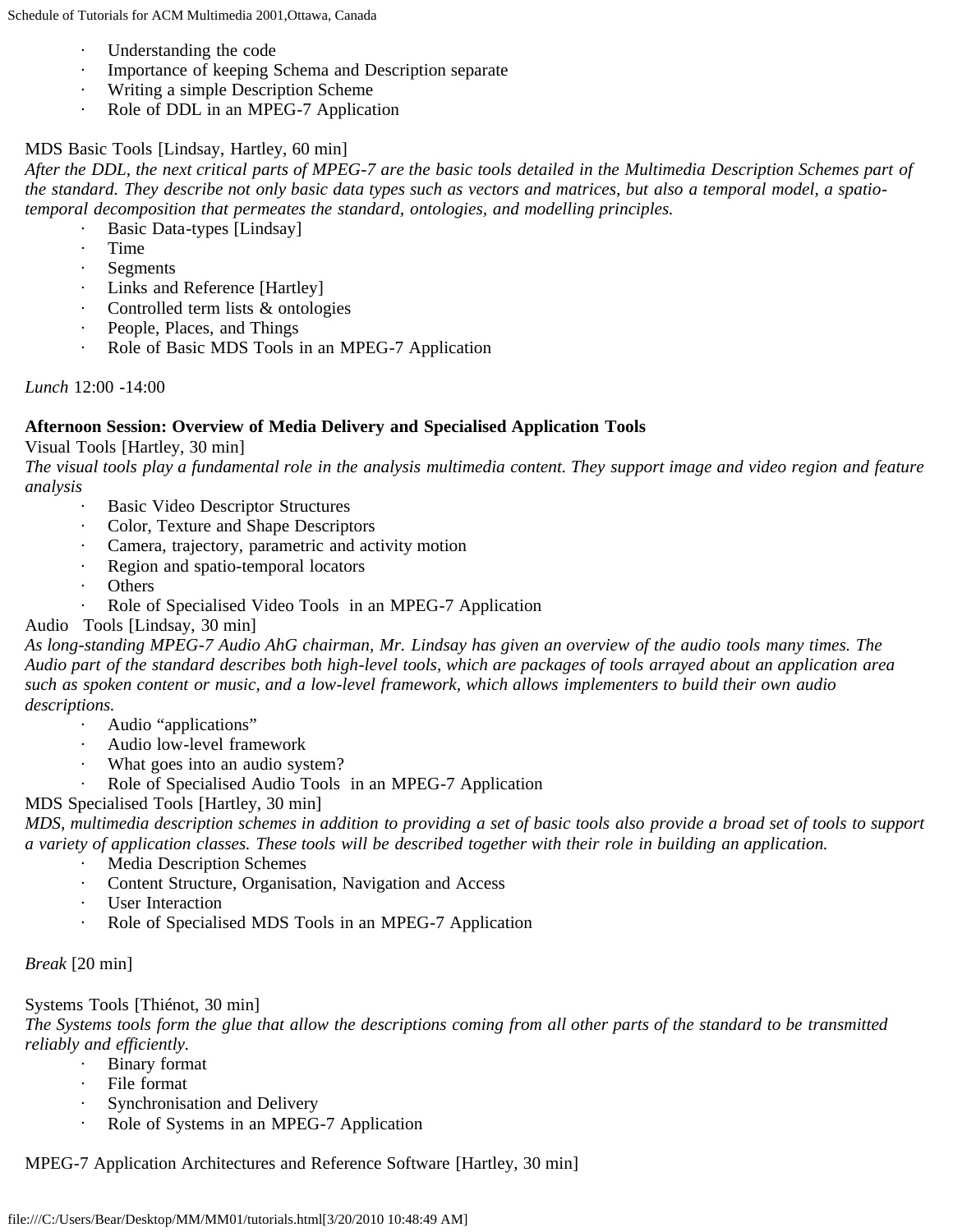Schedule of Tutorials for ACM Multimedia 2001,Ottawa, Canada

- A Single media Example Application
- · A Multimedia Example Application
- Role and Status of MPEG-7 Reference Software

Conclusions [Lindsay 10 min]

- Relationship of MPEG-7 to other standardisation activities
- · Role in Marketplace
- Future Directions.

#### **Biographical Notes**

#### **Adam T. Lindsay**

After joining the Belgian private research company Starlab as one of its charter Principal Investigators, Adam Lindsay became aware of the nascent effort in MPEG-7, and for over three years led Starlab's activities in Aware and Autonomous Multimedia. Since then he has been a researcher in the Multimedia Content Group at Lancaster University under the tutelage of Alan Parkes. Adam's interest in multimedia content description was born during his MSc earned at the MIT Media Lab, investigating a cognitively-motivated mid-level representation for melody, to enable query-by-humming. He draws upon his four years of direct involvement with MPEG-7, moving from leading activities within Requirements, Applications, and Proposal Evaluation to his long-standing position as MPEG-7 Audio chairman. Adam has been an invited speaker at several talks introducing MPEG-7 over the years, most recently at the Symposium for Multimedia Standards for the New Millennium, in Brussels, at the MPEG-7 Awareness Event in Singapore, and at a workshop at AES, in Amsterdam.

#### **Ed Hartley**

Following an eighteen-year career in the electronics and telecommunication industries Ed Hartley graduated in 1996 with a BSc in Computer Science. Since then he has pursued research interests in Multimedia Content Representation and Annotation. He has contributed extensively to MPEG-7 throughout its development since 1997 as variously chair, co-chair, and contributor to the Requirements, DDL, Systems, MDS, Video and currently Conformance activities. Additionally he hosted the MPEG-7 technology evaluation meeting at Lancaster University and has contributed to liaison activities with other bodies such as SMPTE. He chairs the UK National Body MPEG Panel and has presented papers on MPEG-7 related topics at several conferences and at an IEE residential course.

#### **Cédric Thiénot**

Cédric Thiénot graduated with a computer science engineer degree of the "Ecole Centrale" of Lyon in France. After completing his PhD in computer science from University of Paris IV on the domain of pseudo-intuitionistic logic and knowledge representation, Cédric joined the multimedia indexing team of University of Paris VI. He became responsible of the MPEG-7 activity and lead its activity during two years. Cédric contributed extensively to the definition of the MPEG-7 Description Definition Language since the beginning. He recently founded a company "Expway" dedicated to the processing, management and compression of XML files. Cédric is now involved in the DDL activity but also in the system groups where he contributed to development of the binary format of MPEG-7 (BiM).

### <span id="page-8-0"></span>**SEP30-B WIRELESS SOFTWARE DESIGN FOR HANDHELD DEVICES - CANCELLED**

SUNDAY, Sept. 30, 2001, 8:30 am – 12:00 pm

**Author:**

Qusay H. Mahmoud Carleton University,

CANADA

[qmahmoud@javacourses.com](file:///C:/Users/Bear/Desktop/MM/MM01/..\Attachments\qmahmoud@javacourses.com)

**Duration**: Half-day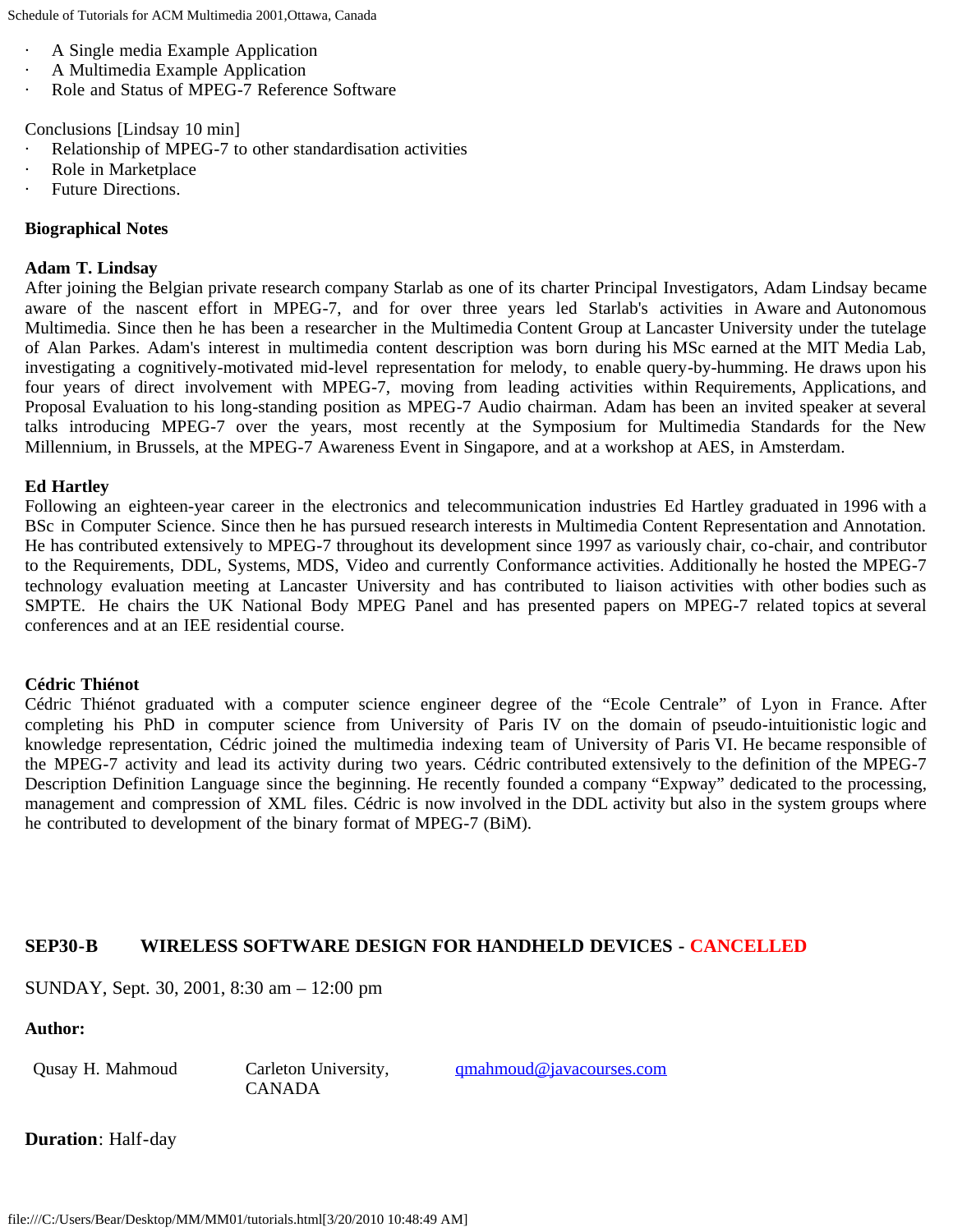#### **Objective:**

Participants will acquire knowledge about wireless programming techniques in general and Java programming for mobile devices in particular. They will know about the different techniques that can be used for wireless programming and how/when to use them. Issues in User Interface design for handheld devices will be discussed.

Background: knowledge of the Java programming language.

Presentation format: presentation based.

#### **Tutorial Overview:**

Most Internet technologies are designed for desktop and large computers running on reliable networks with relatively high bandwidth. Hand-held wireless devices, on the other hand, have a more constrained computing environment. They tend to have less memory, less powerful CPUs, different input devices, and smaller displays. The Wireless Application Protocol (or WAP), which is a specification developed by the WAP Forum, takes advantage of the several data-handling approaches already in use. Developing wireless applications using WAP technologies is similar to developing web pages with a markup language because it is browser based. Another approach to developing wireless applications is to use the Mobile Information Device Profile (MIDP).

With either WAP or MIDP, the Java programming language plays an important role. In WAP, Java Servlets and Java Server Pages (JSPs) can be used to generate Wireless Markup Language (WML) pages dynamically, and in MIDP, applications (also called MIDlets) are written in Java.

The tutorial will help participants understand the different technologies that can be used to develop wireless applications for hand-held devices.

The list of major topics to be covered in this tutorial includes:

- Handheld Device Markup Language (HDML)
- Compact HTML (cHTML)
- Wireless Application Protocol (WAP)
- Java 2 Micro Edition (J2ME)
- Kilo Virtual Machine (KVM)
- Mobile Information Device profile (MIDP)
- Palm Programming with Java
- Security Issues
- Useful Resources

#### **Biographical Note:**

**Qusay H. Mahmoud** provides Java consulting and training services. He has published dozens of articles on the Java programming language, including the MIDP and Palm programming articles for Sun Microsystems Java Developer Connection. He moderates the Device Programming for ITWorld.com. Qusay is the author of Distributed Programming with Java (Manning Publications, 1999).

#### <span id="page-9-0"></span>**SEP30-C PRACTICAL DIGITAL LIBRARIES OVERVIEW - CANCELLED**

SUNDAY, Sept. 30, 2001, 8:30 am – 12:00 am

**Author:**

**Edward A. Fox** Virginia Tech, USA fox @vt.edu

**Duration:** Half-day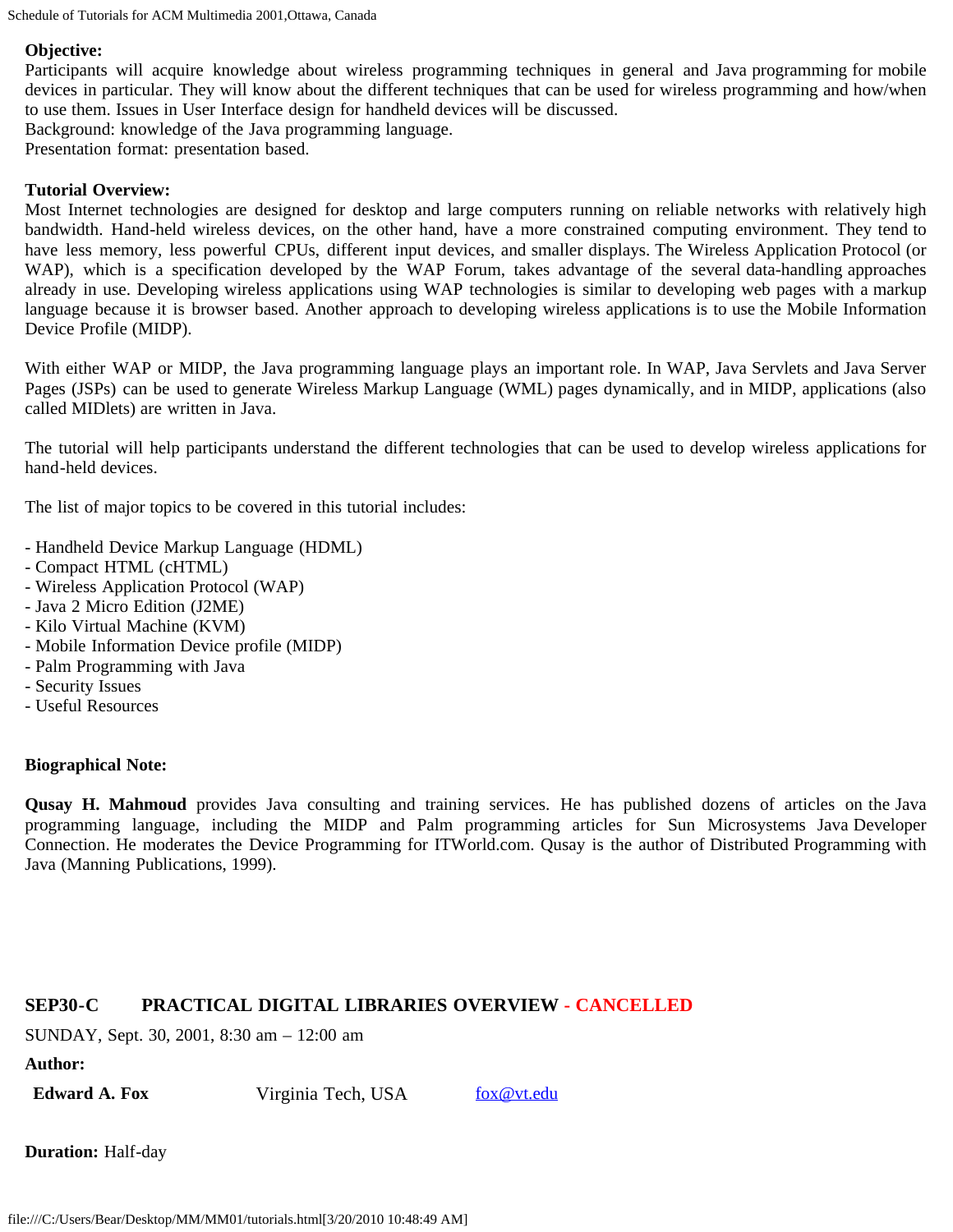#### **Level:** Introductory or intermediate

#### **Intended audience**:

Researchers, developers, practitioners, librarians, managers, or others who do not have extensive experience in the field of digital libraries and who want a broad overview.

#### **Objectives:**

Participants will leave with the knowledge of:

- Using metadata elements (objects) to catalog (multimedia) information
- · Requirements for publishing electronically, including so works can be archived easily
- · The key issues that arise for digital library system design and performance
- · The commercial and legal factors in using and creating digital libraries
- · A comprehensive understanding of digital library technology and its social implications

#### **Tutorial Overview:**

The tutorial will start with an overview of definitions, foundations, scenarios and perspectives. It will cover a variety of issues, including search, retrieval and resource discovery; multimedia/hypermedia; metadata (e.g., Dublin Core); electronic publishing; document models and representations; SGML and XML; database approaches; agents and distributed processing; 2D and 3D interfaces and visualizations; metrics; architectures and interoperability; commerce; educational and social concerns; and intellectual property rights, among others.

Case studies will be used to illustrate key concepts, including:

- Computer Science Teaching Center (www.cstc.org)
- · National Science (, Mathematics, Engineering, Technology Education) Digital Library (NSF NSDL)
- Networked Digital Library of Theses and Dissertations (www.ndltd.org)
- Open Archives Initiative (www.openarchives.org)

#### **Materials:**

For this tutorial, a packet will be prepared containing all of the PowerPoint slides used, along with some overview publications prepared by the instructor. For examples of some packets used previously, see http://ei.cs.vt.edu/~dlib and note that with this content on the WWW, the size of the packet can be reduced as needed to suit conference needs.

#### **OUTLINE**

#### *Part 1. Foundations*

Early visions, definitions, resources/references, projects

#### *Part 2. Search, Retrieval, Resource Discovery*

- Information storage and retrieval, Boolean vs. natural language
- · Indexing: Phrases, Thesauri, Concepts
- Federated search and harvesting, OAi, Crawlers/spiders/metasearch
- · Integrating links and ratings

#### *Part 3. Multimedia, Representations*

- · Text/audio/image/video/graphics/animation
- · Capture, Digitization, Compression
- Standards, Interchange: JPEG, MPEG (including MPEG-7)
- Content-based retrieval, Playback, QoS

#### *Part 4. Architectures*

- · Modular/componentized, Protocols
- Buses, Mediators, Wrappers

#### *Part 5. Interfaces*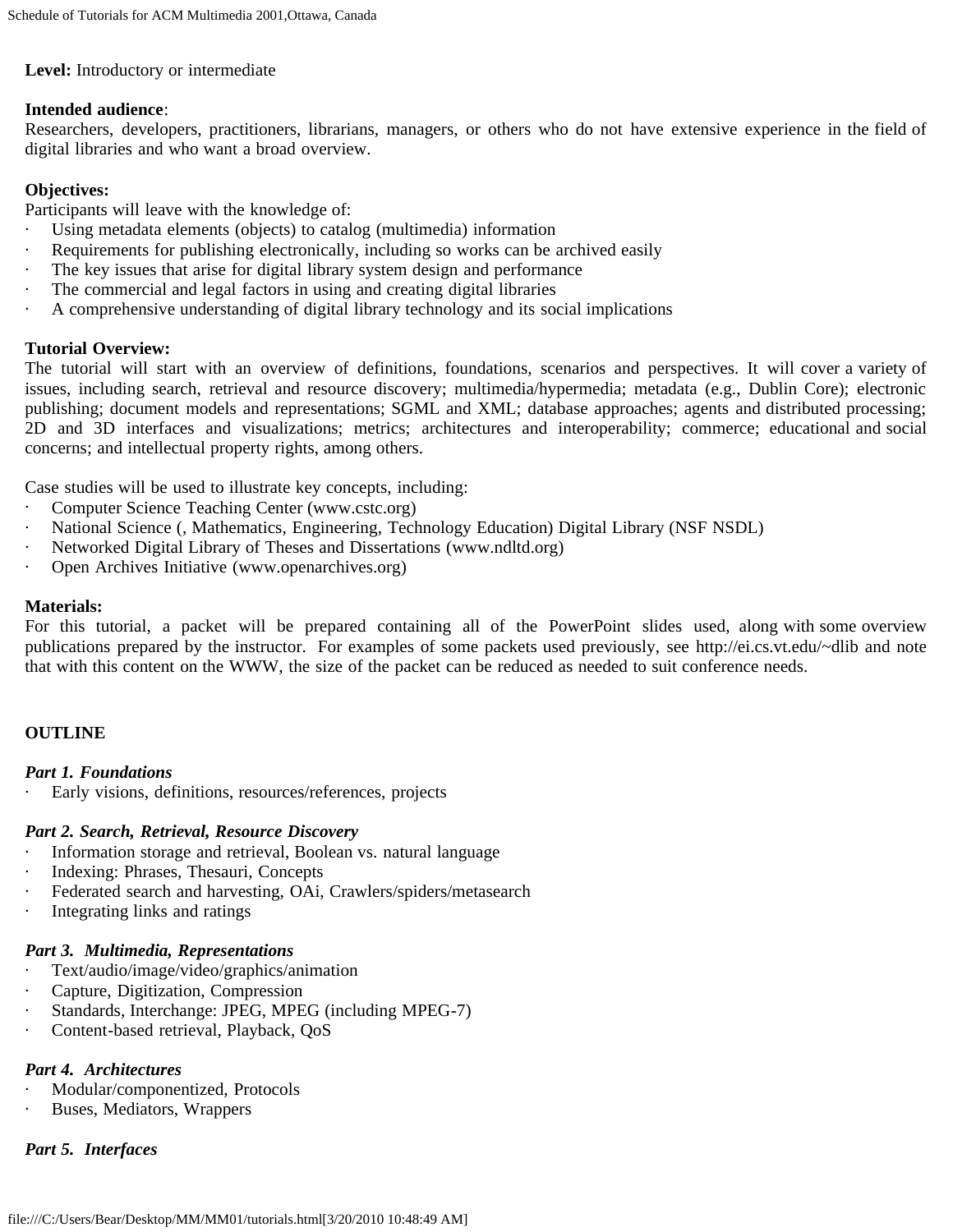Schedule of Tutorials for ACM Multimedia 2001,Ottawa, Canada

- · Workflow, Environments, Taxonomy of interface components, Visualization
- Design, Usability testing

### *Part 6. Metadata*

- Ontologies, RDF
- MARC, Dublin Core, IMS
- · Mappings, Crosswalks

### *Part 7. Electronic Publishing, SGML, XML*

- Authoring, Presenting, Rendering
- Dual-publishing, Styles
- Structure, Semi-structured information, Tagging/markup, Structure queries

### *Part 8. Database Issues*

- Extending database technology
- · Structured and unstructured information
- · Multimedia databases, Link databases
- Performance/replication/storage

### *Part 9. Agents*

- Distributed issues
- Protocols, Negotiation

### *Part 10. Commerce, Economics, Publishers*

- Preservation and archives
- Terms and conditions, Open collections, Self-archiving
- Economic models

### *Part 11. Intellectual Property Rights, Security*

- Legal issues
- Copyright, Rights management

### *Part 12. Social Issues*

- Cooperation and collaboration, Ratings, Annotation
- · Educational applications, Digital divide
- Museums, Cultural heritage, International concerns
- · Organizational acceptance/issues, Personalization

### **Biographical Note:**

**Dr. Edward A. Fox** holds a Ph.D. and M.S. in Computer Science from Cornell University, and a B.S. from M.I.T. Since 1983 he has been at Virginia Polytechnic Institute and State University (VPI&SU, also called Virginia Tech), where he serves as Professor of Computer Science. He directs the Digital Library Research Laboratory, the Internet Technology Innovation Center at Virginia Tech, and varied R&D projects. He is general chair of the First ACM/IEEE Joint Conference on Digital Libraries. He is co-editor-in-chief of ACM Journal of Educational Resources in Computing (JERIC) and serves on the editorial boards of a number of journals. He has authored or co-authored many publications in the areas of digital libraries, information storage and retrieval, hypertext/hypermedia/multimedia, computational linguistics, CD-ROM and optical disc technology, electronic publishing, and expert systems.

### <span id="page-11-0"></span>**SEP30-D CONTENT ANALYSIS AND CODING OF DIGITAL AUDIO AND VIDEO**

### SUNDAY, Sept. 30, 2001, 1:30 pm-5:00 pm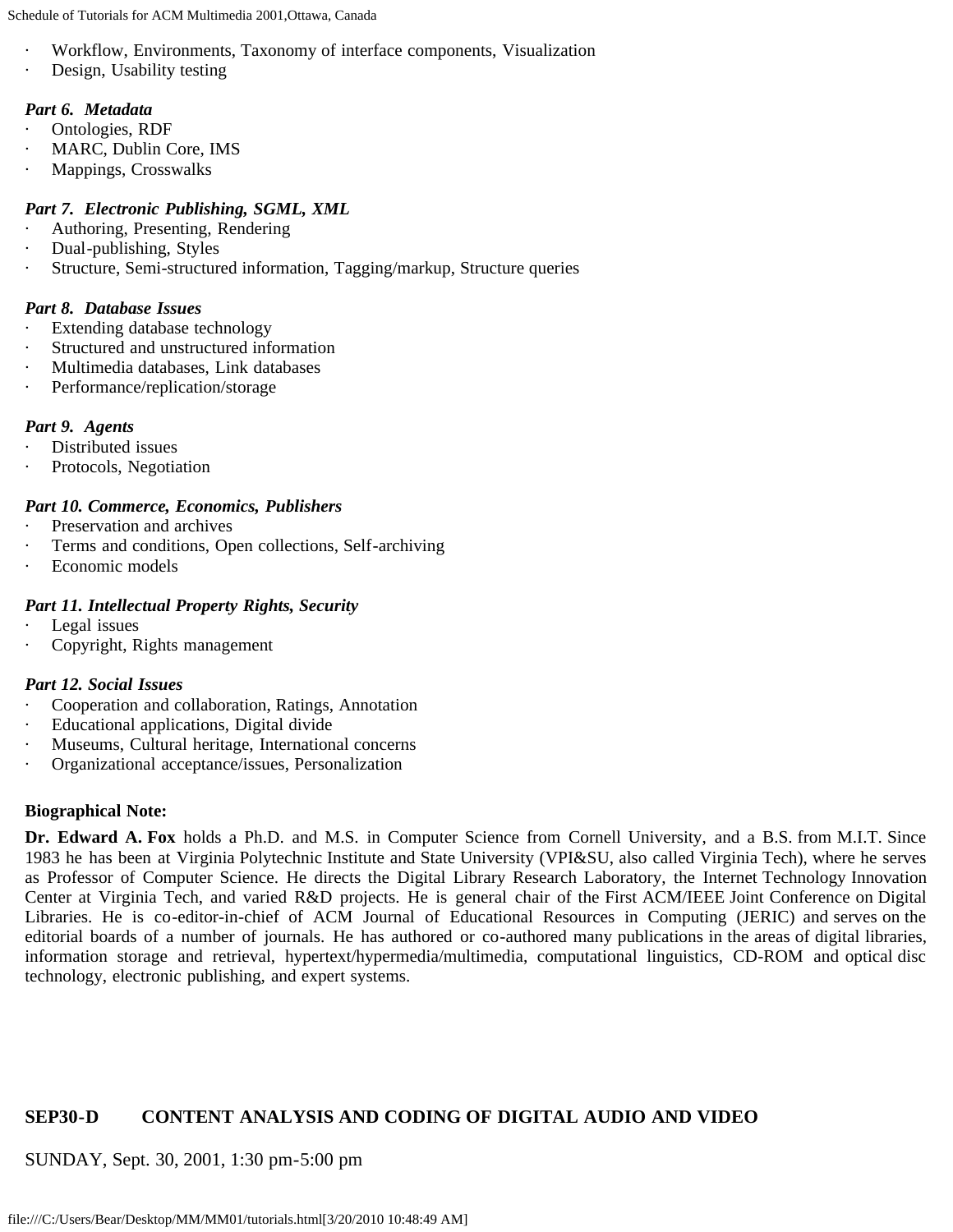**Author:**

**Stephan Fischer** Mobile Video

Communication (MVC), GERMANY

[sfischer@mvc.de](mailto:sfischer@mvc.de)

**Duration**: Half-day

**Level:** Introductory

#### **Tutorial Overview:**

Multimedia content processing, and digital storage and retrieval have become important research issues in the last decade. The tutorial will explain both the mechanisms necessary to analyze the content of digital audio and video, and the processing of such data in the context of MPEG-4.Content processing will be highlighted in a threefold approach. First, basic algorithms are explained which exploit basic features such as color, texture, loudness, frequencies, and pitch, to name a few. In a second step derived features such as the automatic detection of cuts, fades, dissolves, wipes or zooms are explained. In the third step, applications, for example the recognition of text or faces, will be explained, together with application examples in systems like QBIC, Informedia, Virage, or VisualSeek.

The table of contents is as follows:

- 1. Goals of Content Processing
- 2. Analysis of Still Images
- 2.1 Features
- 2.2. Distance calculation
- 3. Analysis of Picture Sequences
- 3.1 Motion vectors (incl. Optical flow)
- 3.2 Cut detection
- 3.3 Shot transitions
- 3.4 Camera operations
- 3.5 Spatial geometries
- 3.6 Scene analysis
- 3.7 Selection of key frames
- 3.8 Shot similarity
- 4. Audio Analysis
- 4.1 Syntactical audio features
- 4.2 Semantical audio features
- 4.3 Signal analysis
- 4.4 Audio cut detection
- 4.5 Onset and offset
- 5. Applications
- 5.1 Text Recognition
- 5.2 Recognition of Silence
- 5.3 Recognition of Music
- 5.4 Newscast Recognition
- 5.5 Recognition of Commercials
- 5.6 Video Abstracting
- 6. MPEG-4
- 6.1 Goals
- 6.2 Scope
- 6.3 Video and Image Encoding
- 6.4 Encoder
- 6.5 Composition of Scenes
- 6.6 Scaling
- 6.7 Synthetic Objects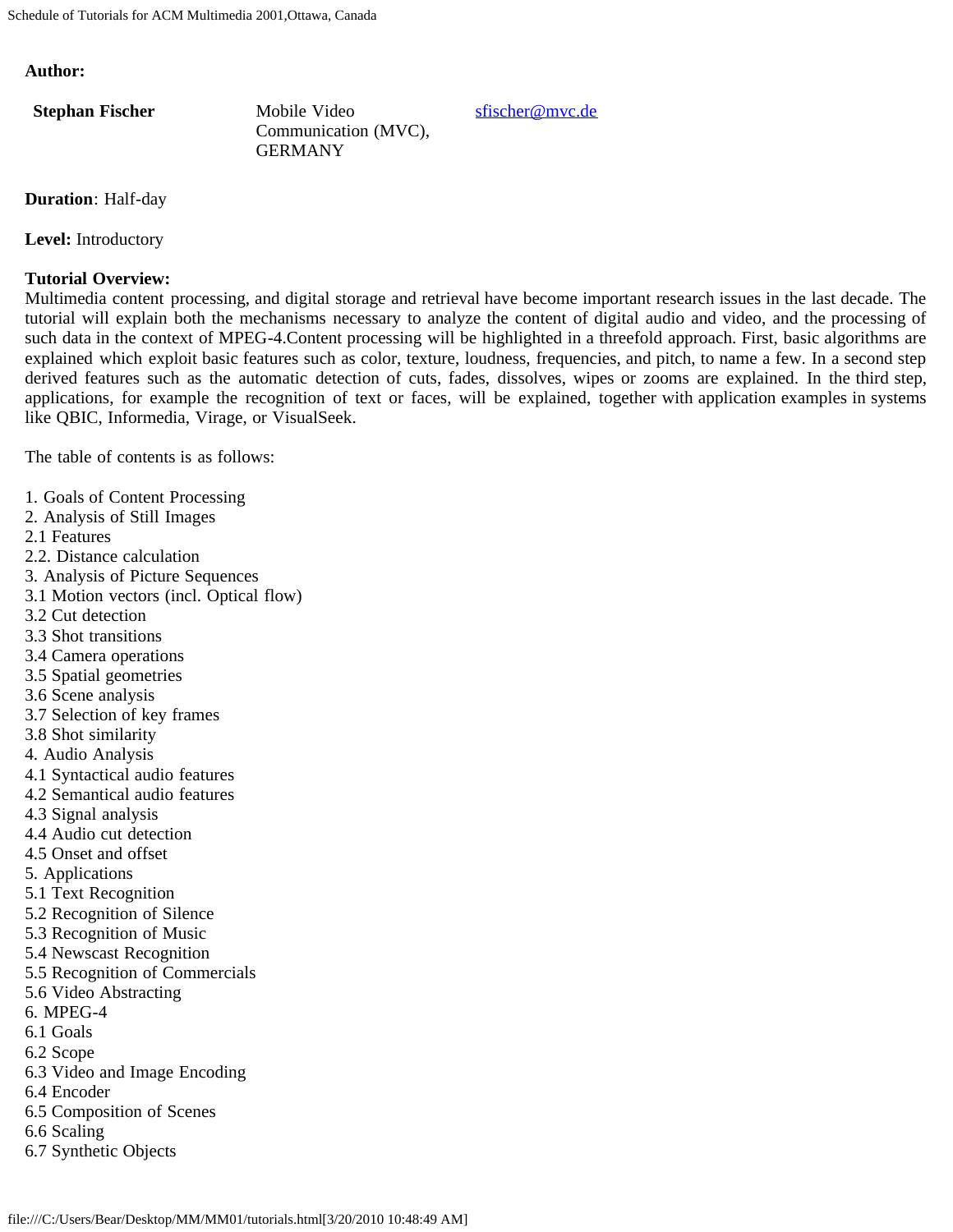Schedule of Tutorials for ACM Multimedia 2001,Ottawa, Canada

6.8 Layered Networking Architecture 6.9 Error Handling

#### **Biographical Note:**

**Dr. Stephan Fischer** is Chief Technology Officer at Mobile VideoCommunication AG (MVC) in Germany. Before that he has been senior researcher at GMD-IPSI in Darmstadt and assistant professor at TU Darmstadt. He studied computer science and business administration and got his PhD in 1997 from the University of Mannheim in the area of video and audio content processing. Dr. Fischer has published various papers with regard to content analysis and has held a number of tutorials on content processing. He has also served in different program committees, for example for ACM Multimedia 1998, 1999, 2000 (Program Chair), and 2001 where he is and was responsible for the area of content and coding.

#### <span id="page-13-0"></span>**SEP30-E MULTIMEDIA MIDDLEWARE**

SUNDAY, Sept. 30, 2001- 1:30pm-5:00 pm

**Authors:**

| <b>Frank Eliassen</b>   | Simula Research<br>Laboratory, NORWAY | frank@ifi.uio.no    |
|-------------------------|---------------------------------------|---------------------|
| <b>Thomas Plagemann</b> | University of Oslo,<br>NORWAY         | plageman@ifi.uio.no |

**Duration:** Half-day

**Level:** Introductory

#### **Intended audience:**

The tutorial is intended for researchers and practitioners having knowledge on issues and requirements of multimedia computing and who needs an insight into state of the art in multimedia middleware and in current and approaching multimedia middleware research prototypes. The tutorial is also suitable for researchers on multimedia computing that will participate in the Workshop on Multimedia Middleware to be held in conjunction with ACM Multimedia'01, but who feel they need a better understanding of the concept of multimedia middleware to fully appreciate the workshop.

#### **Tutorial Overview:**

The overall aim of the tutorial is to provide the participants with an appreciation of modern middleware technologies, with a focus towards recent developments in support of multimedia computing. More specifically, the tutorial has the following key objectives:

- · To introduce the key characteristics of modern middleware platforms in general and OMG CORBA in particular
- To provide an understanding of multimedia requirements to middleware
- · To review and discuss state of the art of CORBA based technologies for multimedia computing
- · To describe and discuss key research projects addressing the shortcomings in the state of the art, highlighting the main approach in each case

**Tutorial outline:**

Part I (approx 2 hours). Presented by Frank Eliassen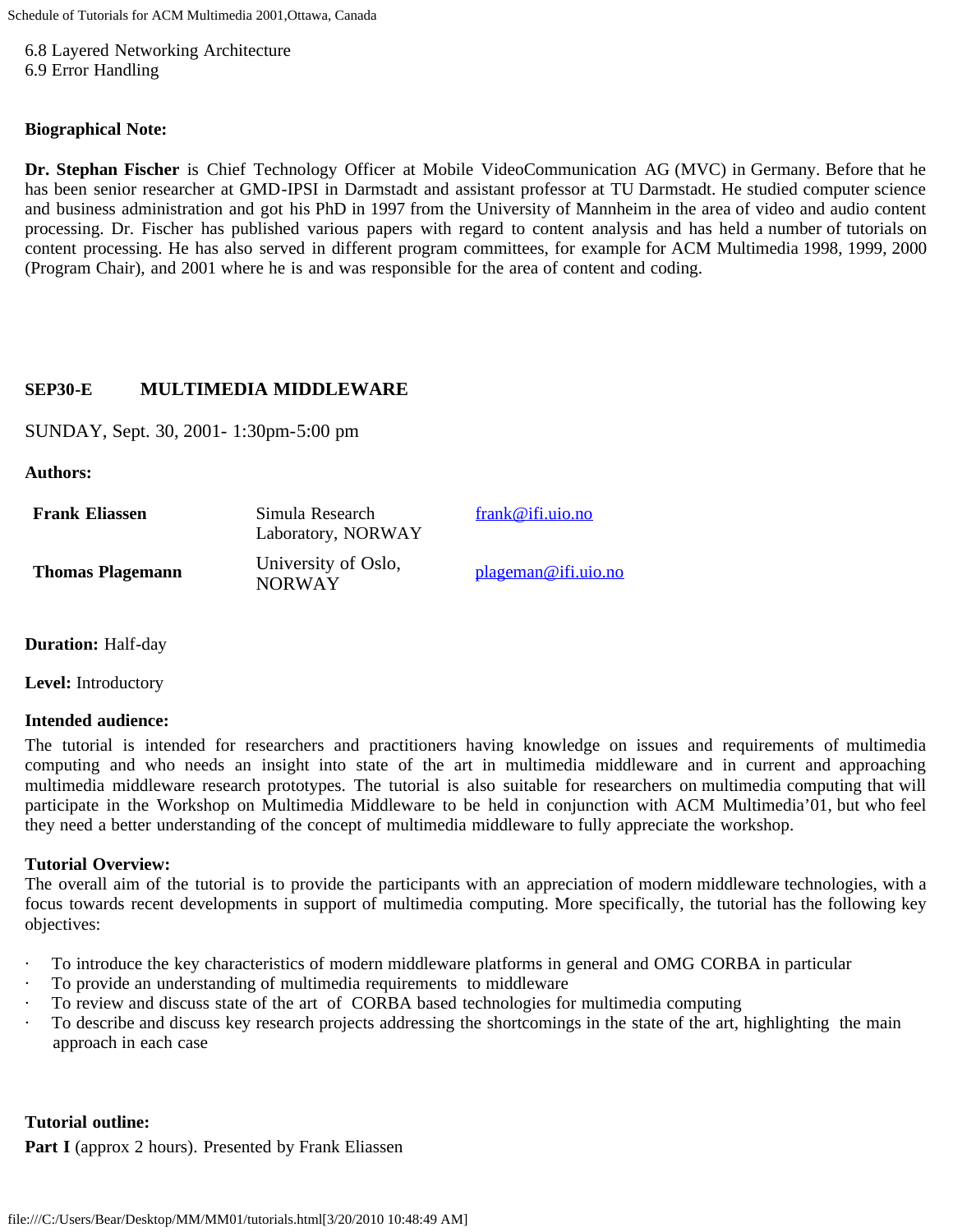Schedule of Tutorials for ACM Multimedia 2001,Ottawa, Canada

- 1. Introduction to middleware: Definition of middleware; different styles of middleware; focus on distributed objects
- 2. Introduction to CORBA: What is the OMG? The Common Object Request Broker Architecture (CORBA); alternative middleware technologies
	- 3. Requirements to multimedia middleware
	- 4. Existing technologies and standards for multimedia middleware, including: CORBA A/V streams and RT-CORBA

Part II (approx 2 hours) Presented by Thomas Plagemann

- 1. Multimedia middleware research prototypes (c.f. soft real-time): QuO, Agilos, LegORB
- 2. Real-time multimedia middleware research prototypes: Real-time CORBA/TAO, GOPI, omniORB
- 3. Open issues and future challenges

#### **Biographical Notes:**

**Frank Eliassen** is executive research director of Simula Research Laboratory, Oslo and professor of distributed systems at the University of Oslo. He is currently also an Adjunct Professor at the University of Tromsø in Norway. Eliassen has been conducting research in the area of distributed systems since 1983. His earlier research in this area focused on distributed heterogeneous object management (naming and persistence) and advanced transaction models for distributed systems, while his recent research contributions has been in the area of typing issues and interoperability of multimedia streams and multimedia binding frameworks for middleware. A recent paper on the latter topic was published at the ACM/IFIP sponsored conference Middleware'2000, New York, USA. He has published many papers in his field and has served as program committee member of many major international conferences and workshops in data engineering, distributed systems and multimedia. Eliassen has taught courses at graduate level on distributed object.-based middleware since 1991. He is currently teaching coures on distributed systems and object-based middleware at the University of Oslo, and on next generation middleware at the University of Tromsø (together with professor Gordon Blair).

**Dr. Thomas Plagemann** received his Diploma in Computer Science from the University Erlangen-Nurnberg (Germany) in 1990, and his Doctor of Technical Science from Swiss Federal Institute of Technology (ETH) Zurich (Switzerland) in 1994. In 1995, he was honoured with the Medal of the ETH Zurich for his doctoral thesis, in which he developed the Da CaPo communication subsystem. From 1994 to 1996 Thomas Plagemann was a researcher at UniK - Center of Technology at Kjeller and Telenor R&D (Norway). Since 1996, Thomas Plagemann is Professor at the University of Oslo. His research interests include multimedia middleware, protocol architectures, QoS, operating system support for distributed multimedia systems, and interactive distance learning. His recent research results in the area of multimedia middleware and operating system support will for example be published at IEEE OpenArch 2001 and IEEE INFOCOM 2001. In total, Thomas Plagemann has published 46 refereed papers in his field. He has lectured courses and seminars in the areas of communications, multimedia, operating systems, and distributed systems at the University of Oslo, the University of Tromsø, and for industry. Furthermore, he has given two successful tutorials on "Operating System Support for Multimedia Systems" at the international events IDMS'99 and ConTel'99.

### **Day 2 Tutorials: MONDAY, October 1, 2001**

#### <span id="page-14-0"></span>**OCT01-A MULTIMEDIA TECHNOLOGIES AND APPLICATIONS IN THE NEW INTERNET**

MONDAY, Oct.1, 2001, 8:30 am- 5:00 pm

**Author:**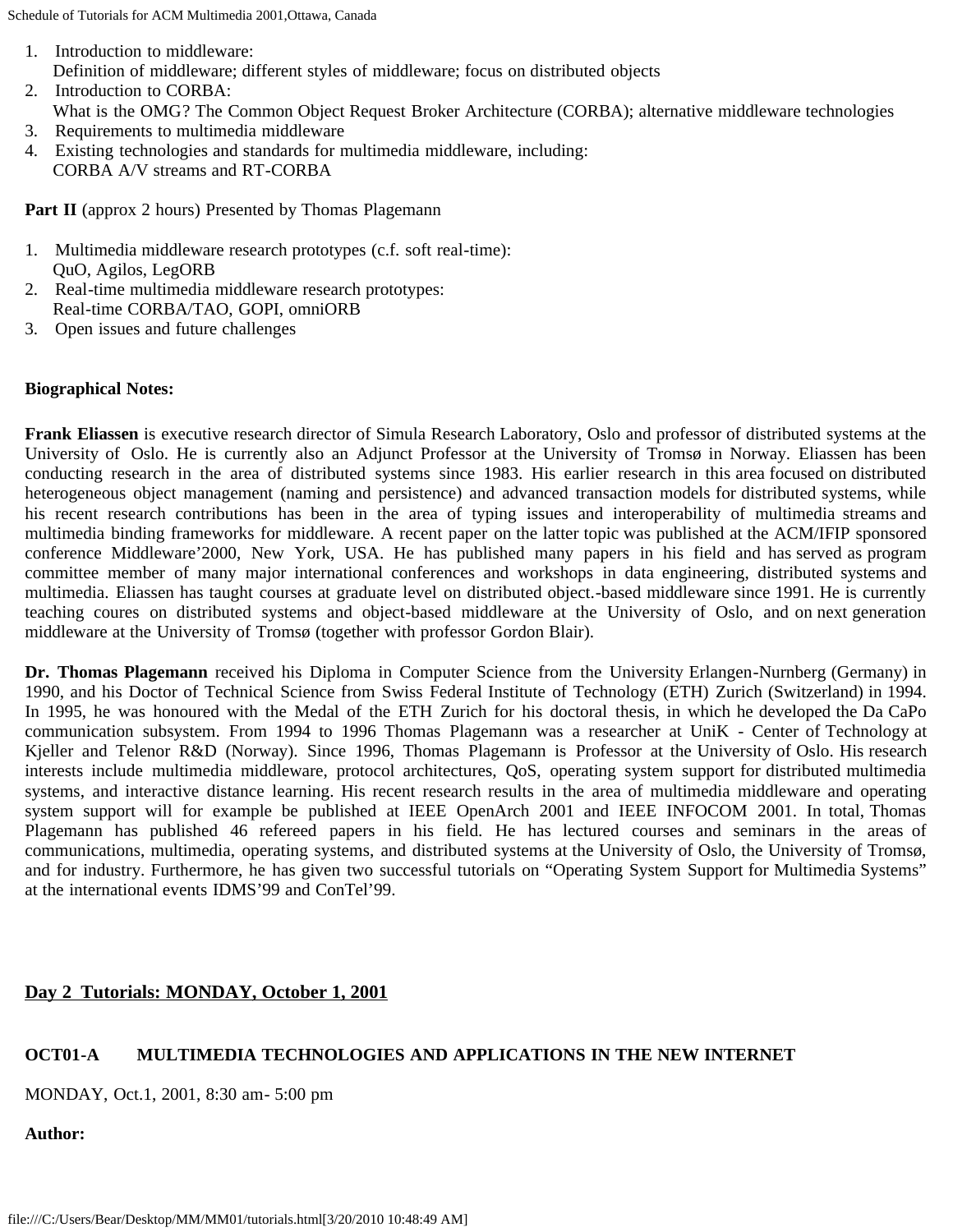| <b>Nicolas D. Georganas</b> | University of Ottawa, |
|-----------------------------|-----------------------|
|                             | CANADA                |

**Duration:** Full day

**Level:** Introductory

#### **Intended Audience:**

This tutorial is for beginners in multimedia and Internet technologies. Its objective is to present the state-of-the-art in multimedia enabling technologies, services and applications, over a variety of networks and protocols, with emphasis on the new wireless home and Internet world. At the end of the tutorial, the audience will be familiar with most of the basic Internet and home protocols and multimedia services and will have enjoyed some new applications of Virtual Reality in collaborative multimedia.

#### **Tutorial overview:**

The tutorial first presents a brief overview of multimedia applications and shows some video clips of emerging multimedia services. It then introduces the fundamental networking technologies used for multimedia services and discusses their problems. Particular emphasis is placed on the new Wireless Handheld, Home and Personal Area Networks and Protocols, such as Bluetooth, HomeRF and WAP. The basic video and audio compression technologies are presented, including the entire MPEG and H263 families, with emphasis on MPEG-2 and MPEG-4. Next, the Internet protocols are presented, as also new standards for Quality of Service provision on the Internet (IntServ, DiffServ). Fundamental e-security procedures and protocols are presented, as also new authentication and content protection procedures such as digital watermarking. The tutorial also demonstrates new multimedia applications in e-commerce, tele-collaboration, tele-training and tele-medicine using Collaborative Virtual Reality. In brief, it will cover the following multimedia topics, enhanced with video clips:

- Introduction, Applications
- Networking Technologies for multimedia (LAN, MAN, WLAN, HAN, WAN, ATM, IP)
- Multimedia to the home (DSL, cable,wireless,...)
- Image, Video and Audio Compression
- Multimedia Synchronization
- Multimedia and the Internet: IP and other protocols, QoS provision, Mobile IP, WAP.
- Multimedia conferencing and collaboration tools
- e-commerce and Security issues
- Digital Watermarking for Multimedia
- Virtual Reality and Collaborative Virtual Environments & applications

#### **Detailed Outline:**

PART I (morning): **Introduction**  Recent history of multimedia technologies Business and home multimedia applications

#### **Networking Technology for Multimedia**

 Local Area Networks (LAN): "legacy" LANs (Ethernet, Token Ring) FDDI, FDDI-II Switched Ethernet Isochronous Ethernet (IEEE 802.9) Fast Ethernet (100 Mbps) Gigabit Ethernet (IEEE 802.3z) Wireless LANs and Wireless Personal Area Networks IEEE 802.11 Bluetooth IEEE 802.15 HomeRF Wide Area Networking (WAN)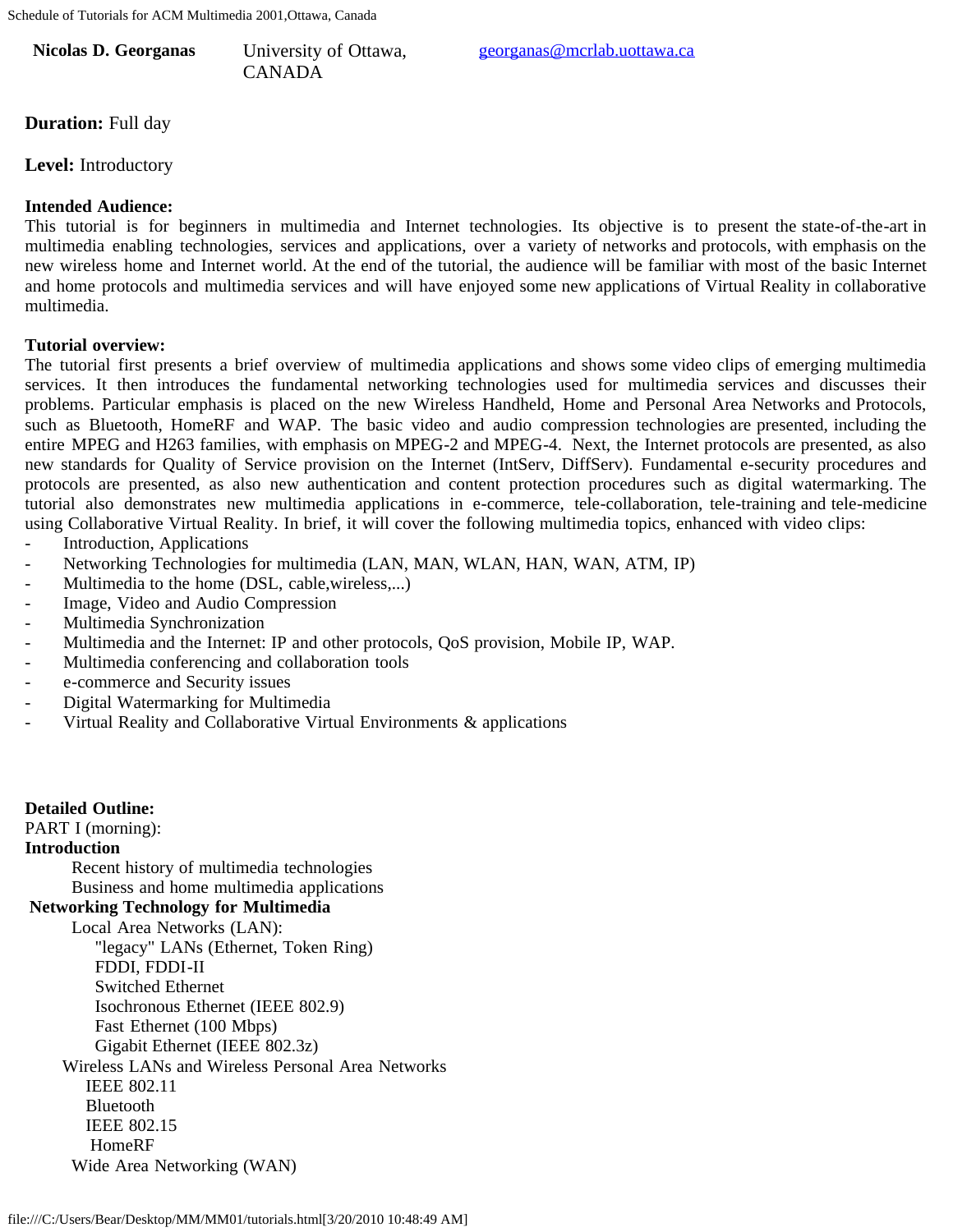Key WAN Services for Multimedia Bridges and Routers ATM Networking Brief review of N-ISDN, B-ISDN , ATM. Adaptation layer (AAL) for different ATM classes of service ATM comparisons with other technologies

#### **Multimedia to the Home**

 Access Technologies: Telephone, DSL, Cable, Wireless cable Fiber-in-the-loop, Fiber-to-the-home, Hybrid Fiber-coax

#### **Digital Image, Video and Audio Compression in Multimedia Communications**

 Compression needs in Multimedia Video services, bandwidth and storage needs Image and video coding standards: JPEG, MPEG-1, MPEG-2, MPEG-4, MPEG-7, H.263 Software Compression/Decompression

#### **Multimedia Synchronization**

 Basic synchronization concepts and methods Synchronization Quality of Service (QoS) Parameters Synchronized Multimedia Integration Language (SMIL)

PART II (afternoon)

#### **Multimedia and the Internet**

 OSI reference model Internet Protocols: TCP, UDP, IP, IPv6 Mobile IP Unicast, Broadcast, Multicast Protocol requirements for multimedia RSVP Real Time Transport protocol (RTP, RTCP) QoS provisiioning over IP networks: IntServ, DiffServ Internet telephony, Internet Fax WWW, HTML, XML, Java Real Time Streaming Protocol (RTSP) Government concerns on Web usage **Wiresess Internet and Wireless application Protocol (WAP) Multimedia conferencing and collaboration tools** Conferencing standards Conferencing market evolution Conferencing systems Tele-collaboration tools **e-Commerce and e-Security** Cryptography Public key Encryption Secure Sockets Layer, SHTTP, IPSec,SMIME Secure Electronic Transactions (SET) Attacks on e-security **Digital Watermarking for Multimedia** Classification of watermarks Image, video, audio and text watermarking techniques **Virtual Reality as a new Medium** Virtual Reality Modeling Language (VRML) Java3D Distributed Virtual Environments High-Level Architecture (HLA) : A new OMG standard for distributed simulations Applications in industrial training, e-commerce, tele-collaboration

#### **Biographical Sketch:**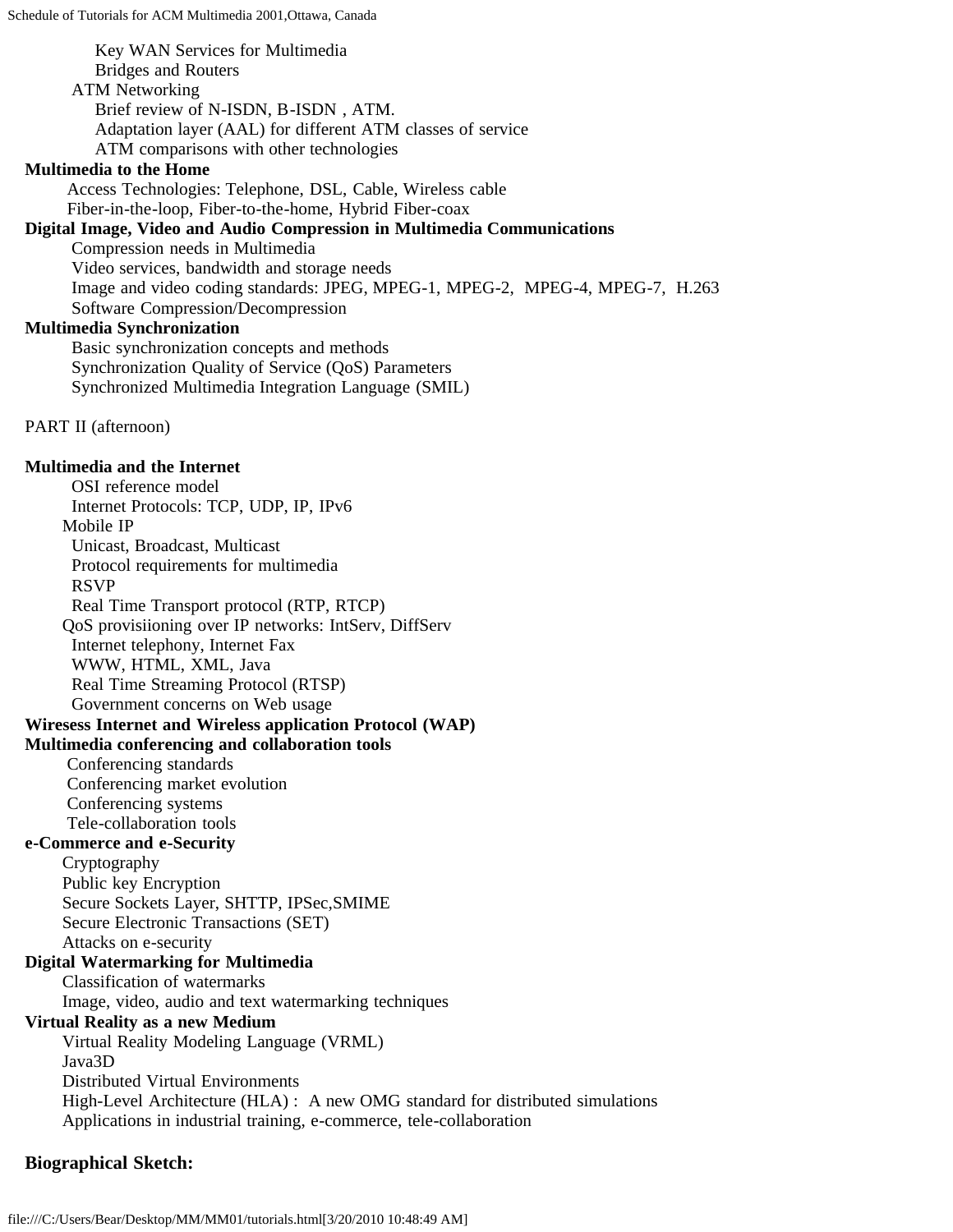**Nicolas D. Georganas** is Canada Research Chair in Information Technology and Director of the Multimedia Communications Research Laboratory (MCRLab), School of Information Technology and Engineering, University of Ottawa, Canada. He has been leading multimedia application development projects since 1984 and has lectured on multimedia internationally. He was General Chair of the ACM Multimedia 2001 (Ottawa), IEEE Multimedia Systems'97 Conference (ICMCS97)(June 1997, Ottawa) and Technical Program Chair of the IEEE COMSOC MULTIMEDIA'89 (Montebello, Canada) and of the ICCC Multimedia Communications'93 Conference (Banff, Canada). He has served as Guest Editor of the IEEE Journal on Selected Areas in Communications, issues on"Multimedia Communications" (1990) and on "Synchronization Isssues in Multimedia Communications" (1996). He is on the editorial boards of the journals Multimedia Tools and Applications, ACM/Springer Multimedia Systems, ACM Computing Surveys, Performance Evaluation, Computer Networks, Computer Communications, and was an editor of the IEEE Multimedia Magazine. He is a Fellow of IEEE, Fellow of the Canadian Academy of Engineering, Fellow of the Engineering Institute of Canada and Fellow of the Royal Society of Canada. In 1998, he was honored as the University of Ottawa Researcher of the Year and also received the University 150th Anniversary Gold Medal for Research. In 1999, he received the T.W.Eadie Medal of the Royal Society of Canada, funded by Bell Canada, for contributions to Canadian and International Telecommunications. In 2000, he received the J.C.Smith Medal of the Engineering Institute of Canada, the A.G.L.McNaughton Medal of IEEE Canada, the OCRI Presidents's Award, the Bell-Canada-Forum Award of the Corporate-Higher Education Forum, the TeleLearning Researcher Achievement Award and a Canada Research Chair.

#### <span id="page-17-0"></span>**OCT01-B SCALABLE MULTIMEDIA SERVERS**

MONDAY, Oct.1, 2001, 8:30 am – 12:00 pm

**Author:**

**B. Prabhakaran** University of Texas at Dallas, USA

[praba@utdallas.edu](file:///C:/Users/Bear/Desktop/MM/MM01/..\Attachments\praba@utdallas.edu)

**Level :** Intermediate.

**Intended Audience :** Professionals who are working or thinking in terms of working in the area of multimedia and Internet.

#### **Tutorial Overview:**

Scalability is a very important issue in providing Internet services, especially in view of the explosive growth in the number of Web users. When using the phrase `Internet services', we consider text as well as multimedia presentations over the Internet, since accessing video and audio have become an integral part of the Web browsing activity. While this task of scalability can be considered as one of finding the best server or resource, the key issue of interest here is providing such a service in a transparent manner to the client.

Scalability can also be in terms of the multimedia data format. For instance, MPEG series of standards offer multiple qualities of video as multiple independent bitstreams. This is achieved through the use of hierarchical coding process: a coarse representation or base layer is first constructed and then successive enhancements are provided.

This tutorial describes the strategies that can be employed for scalable multimedia servers on the Internet. First, we consider a transparent approach using Domain Name Server (DNS). After identifying the limitations of a pure DNS approach, we analyze the object redirection approach in the HTTP (hypertext transfer protocol). We then discuss commercial products (such as Local Director, NetDispatcher, Akamai) as well as research projects in providing scalable multimedia services on the Internet. Finally, we consider scalable data formats offered by MPEG series of standards and discuss how multimedia servers can make use of them effectively.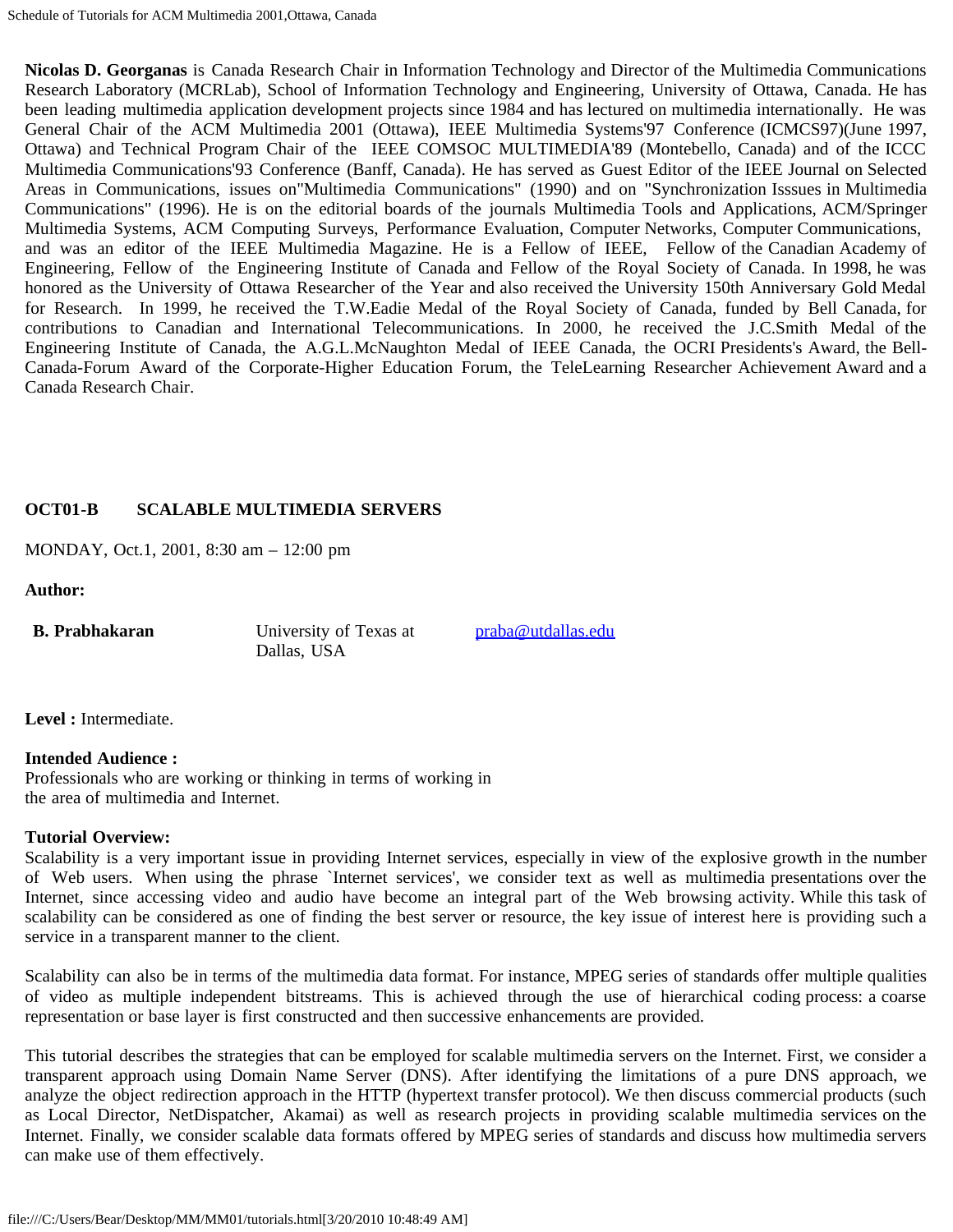### **Tutorial Outline :**

The following topics will be discussed during the tutorial.

### 1. Introduction

We discuss the issues in web hosting and offering multimedia content on the Internet. We introduce concepts such as Domain Name Server (DNS) and HTTP (hypertext transfer protocol).

### 2. DNS Based Approaches

This approach uses a modified DNS to distribute incoming client requests to different servers in a round-robin manner or based on a weighted classification. This allocation of client requests is done at the time of name-to-IP address translation carried out by the DNS. We discuss different ways of using DNS-based approach for offering scalable multimedia services.

### 3. HTTP Based Approaches

HTTP (hypertext transfer protocol) offers object redirection services as part of its protocol. HTTP redirection can be combined with DNS-based approach too. We present the various ways in which scalable servers can be built using this approach.

4. Proxy Servers

Proxy servers cache objects from the main web servers, for delivering them to clients. Proxy servers help in alleviating the load on the main web servers. We present some approaches that can effectively use proxy servers along with the web servers.

5. Commercial Products and Research Projects

We analyze the features of commercial products such as Cisco's Local Director, IBM's NetDispatcher, Akamai. We also consider research projects and prototypes developed in this area.

#### 6. Scalable Data Formats

Analysis of the characteristics of MPEG/MPEG-2 video. Profiles of MPEG-2 video, spatial and temporal scalability, and layers of MPEG-2 video stream. Use of the various layers of MPEG-2 encoded data for adapting to available resources.

#### 7. Summary

We summarize the main issues in providing scalable multimedia services on the Internet and the solutions that can be used.

#### **Biography notes:**

**Dr. B. Prabhakaran** is currently with the Department of Computer Science, University of Texas at Dallas. He is also associated with the faculty of Computer Science Department, National University of Singapore. Before that, he was a visiting research faculty with the Department of Computer Science, University of Maryland, College Park. He also served as a faculty in the Department of Computer Science, Indian Institute of Technology, Madras, India. Dr B. Prabhakaran has been working in the area of multimedia systems : multimedia databases, authoring & presentation, resource management, and scalable webbased multimedia presentation

servers. He has published several research papers in prestigious conferences and journals in this area.

He has served as an Associate Chair of the ACM Multimedia'2000 (November 2000, Los Angeles) and ACM Multimedia'99 conference (Florida, November 1999). He has served as guest-editor (special issue on Multimedia Authoring and Presentation) for ACM Multimedia Systems journal. He is also serving on the editorial board of Multimedia Tools and Applications journal, Kluwer Academic Publishers. He has also served as program committee member on several multimedia conferences and workshops. He has presented tutorials in ACM Multimedia and other multimedia conferences. He has filed for three patents in the field of multimedia Internet servers and multimedia authoring. He has presented tutorials in ACM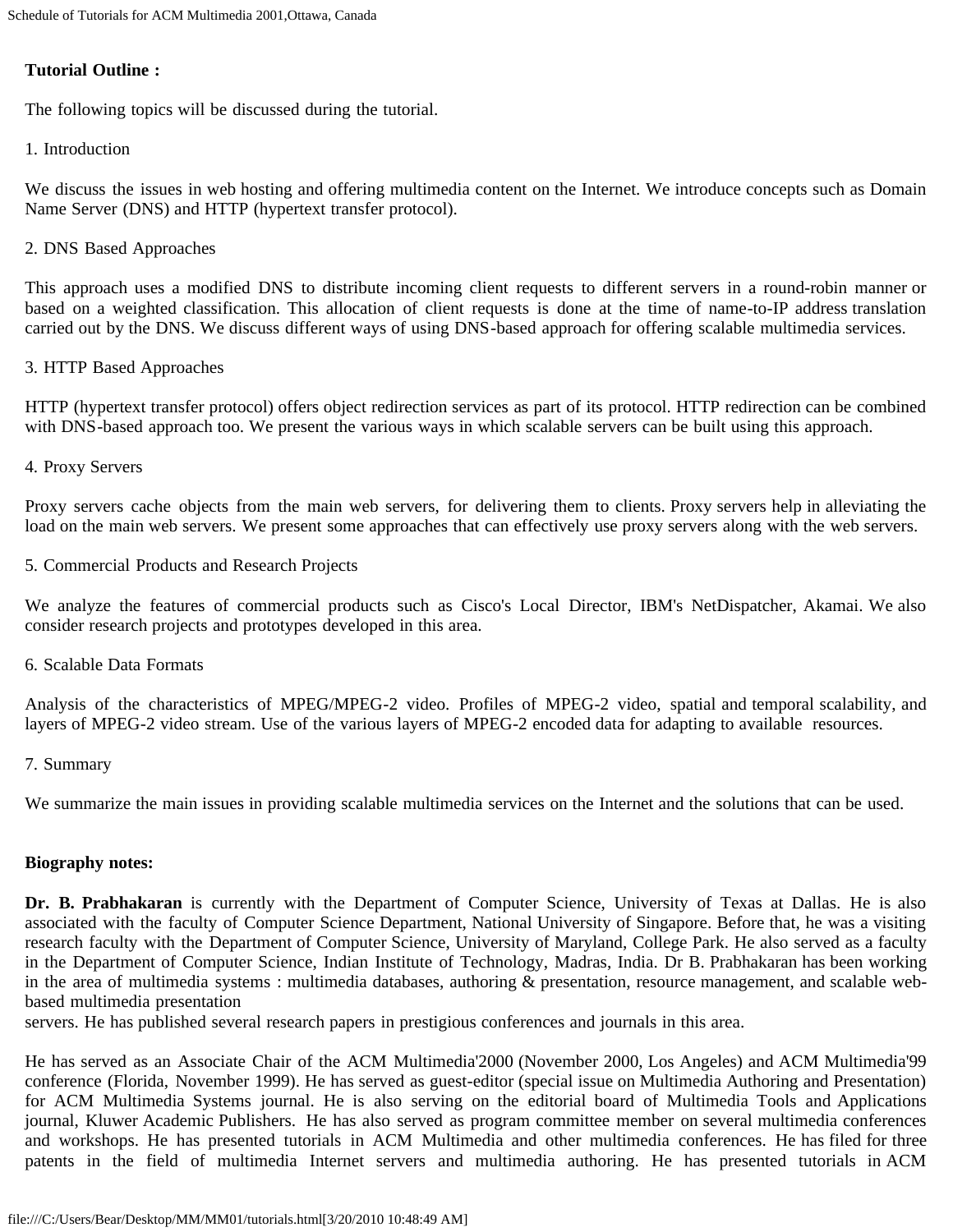Schedule of Tutorials for ACM Multimedia 2001,Ottawa, Canada

Multimedia'98 and ACM Multimedia'99, ACM Multimedia'2000 on topics such as network resource management, adaptive multimedia presentations, and scalable multimedia servers. He has also presented tutorials in other multimedia conferences such as IDMS (International Conference on Distributed Multimedia Systems).

### <span id="page-19-0"></span>**OCT01-C OBJECT-ORIENTED MODELING OF MULTIMEDIA APPLICATIONS WITH UML - CANCELLED**

MONDAY, Oct.1, 2001, 8:30 am – 12:00 pm

**Authors:**

| <b>Gregor Engels</b> | University of Paderborn, | engels@upb.de |
|----------------------|--------------------------|---------------|
| <b>Stefan Sauer</b>  | <b>GERMANY</b>           | sauer@upb.de  |

**Duration:** Half-day

#### **Intended Audience:**

Researchers as well as practitioners (i.e. software developers) with some interest in multimedia software engineering, and particularly in modeling multimedia applications.

#### **Tutorial Overview:**

The tutorial presents an overview on the Unified Modeling Language (UML), discusses its appropriateness to model multimedia applications and gives a detailed overview on the state of the art of extensions to UML to model multimedia applications. The last topic covers also research and practical results of the tutorial speakers.

#### **Tutorial Description:**

Object-Oriented Modeling of Multimedia Applications with UML

#### **1. Motivation and Objectives**

In the beginning of the 90s, the great diversity of proposed object-oriented design notations and methods caused a lot of problems in the software development field. In particular, due to a lacking standardized approach, object-oriented models were hardly understandable by designers, who were not an expert of the used, specific notation. Therefore, existing objectoriented models were hardly reusable in projects where another notation has been chosen, and thus one of the main advantages of an object-oriented approach were extremely cut down. This created a strong motivation, particularly in industry, to standardize on a single object-oriented notation. In response, the Object Management Group (OMG) defined the Unified Modelling Language (UML), which it adopted in 1997 as its standard notation for object-oriented analysis and design.

While the UML was clearly successful in unifying the different graphical notations, it has been argued that it was less successful in providing a shared definition of the pragmatics and semantics behind the underlying concepts. In particular, the following issues have been noted:

\* lack of clear guidelines on which aspects of a system are to be modelled by which diagram types,

\* lack of heuristic, pragmatic guidelines on how these diagram types are to be actually used for the various aspects,

\* lack of precise rules on how to transform a UML description into fragments of programming

language code (e.g., Java) or GUI-builders, and, last but not least,

\* lack of a precise meaning (semantics) of UML-based descriptions.

The working group of the tutorial speakers work since years in the field of object-oriented modelling techniques and currently particularly on UML. Specific research topics are the investigation of the usage of UML for the development of multimedia applications and embedded real-time systems. In particular, it has been investigated how UML can be used to model the internal functionality of a system as well as its external user interface. In addition, concepts have been developed on how to translate UML diagrams into corresponding Java code or GUI builders. In cooperation with industrial partners, UML has been deployed in real application scenarios which provided extensive experiences on how to use UML effectively within a soft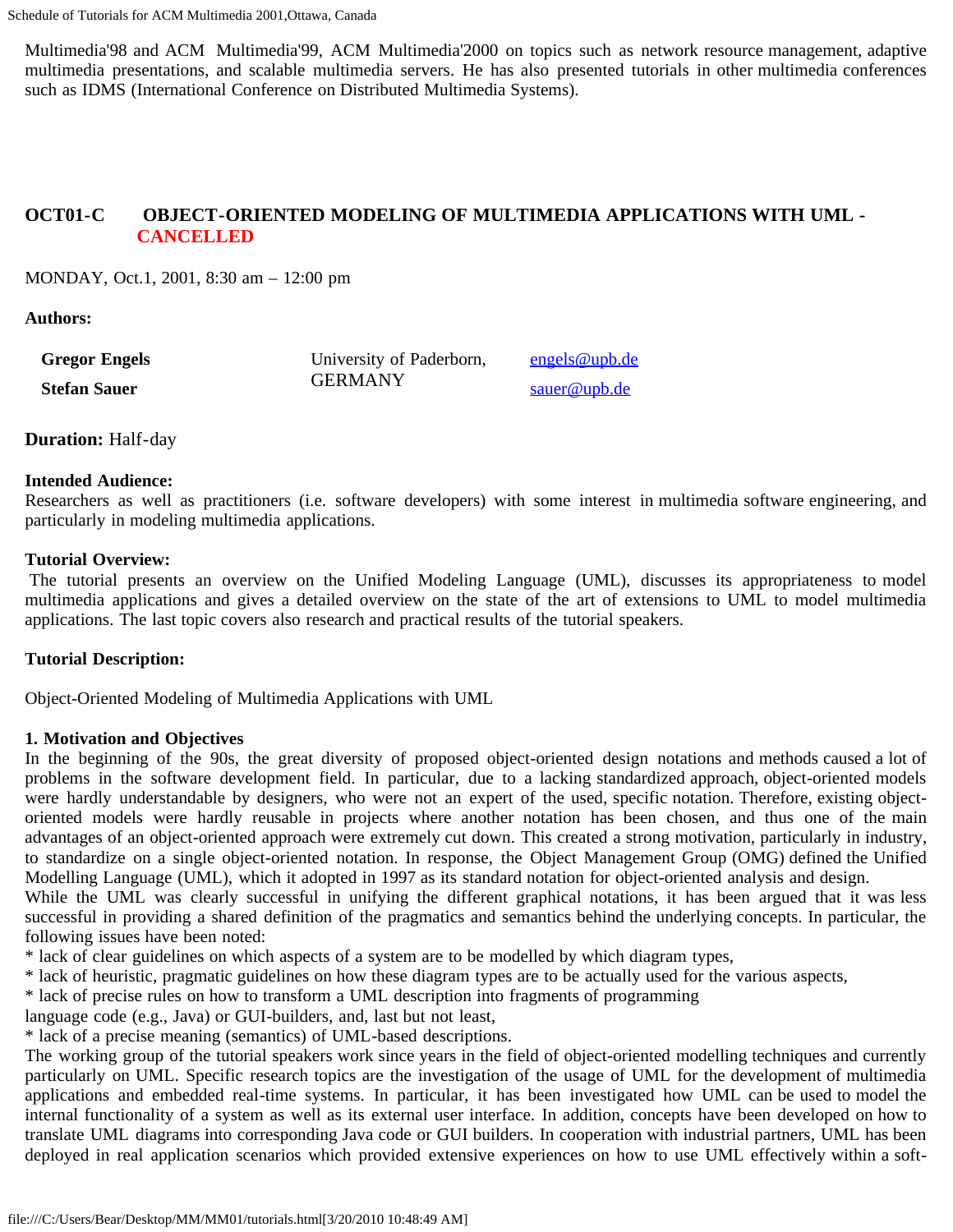Schedule of Tutorials for ACM Multimedia 2001,Ottawa, Canada

ware development process.

Based on these research as well as practical experiences, the tutorial will provide the participants with

\* an introduction into all UML diagram types,

\* a consistent view on how to use UML to model various aspects of a system,

\* an introduction into currently proposed UML extensions to model multimedia applications,

\* an overall process model, which covers all phases from an early problem analysis up to an

implementation.

It is intended that the participants will have understood all relevant language concepts of UML,

that they are able to choose the right diagram type for specific modelling purposes and that they are able to model at least small multimedia applications with the presented extended version of UML.

**Contents:**

Part 1: History of UML (G. Engels) Part 2: UML Diagram Types (G. Engels Part 3: Unified Development Process (G. Engels) Part 4: UML extensions for Multimedia Applications (St. Sauer) Part 5: Code Generation (St. Sauer) Part 6: Summary and Conclusions (G. Engels)

### **Biographical Notes:**

**Prof. Dr. Gregor Engels** has the chair for database and information systems at the University of Paderborn since 1997. He works since more than 10 years in the field of object-oriented model-ling techniques. He gave tutorials on this topic at several national and international conferences (ESEC 91, ESEC 93, ICDE 93, ICDE 94, CAiSE'99, VL'99, FDL'2000, VL'2000), as well as

industrial seminars for different companies in Germany. His research interests are object-oriented modelling concepts, process modelling techniques, and multimedia software engineering.

**Dipl.-Inform. Stefan Sauer** studied computer science at the University of Oldenburg. He received his diploma in computer science in 1997 and works as research assistant in the group of Prof. Engels since 1997. His research interests are extensions of UML for modeling of multi-media applications. He gives regularly industrial seminars on UML and Java.

#### <span id="page-20-0"></span>**OCT01-D IP TELEPHONY**

MONDAY, Oct. 1,2001, 1:30 pm-5:00 pm

**Authors:**

**Ralf Steinmetz Ralf Ackermann** Darmstadt Univ. of Technology, GERMANY [Ralf.Steinmetz@KOM.tu](mailto:Ralf.Steinmetz@KOM.tu-darmstadt.de)[darmstadt.de](mailto:Ralf.Steinmetz@KOM.tu-darmstadt.de) [rac@KOM.tu-darmstadt.de](mailto:rac@KOM.tu-darmstadt.de)

**Duration:** Half-day

#### **Objectives:**

IP-Telephony is a challenging new application area for the use of multimedia protocols and applications and influences research and deployment activities in a number of fields. For understanding and using it we need a knowledge covering basic network and QoS mechanisms, IP-Telephony specific protocols as well as the interactions with other components (such as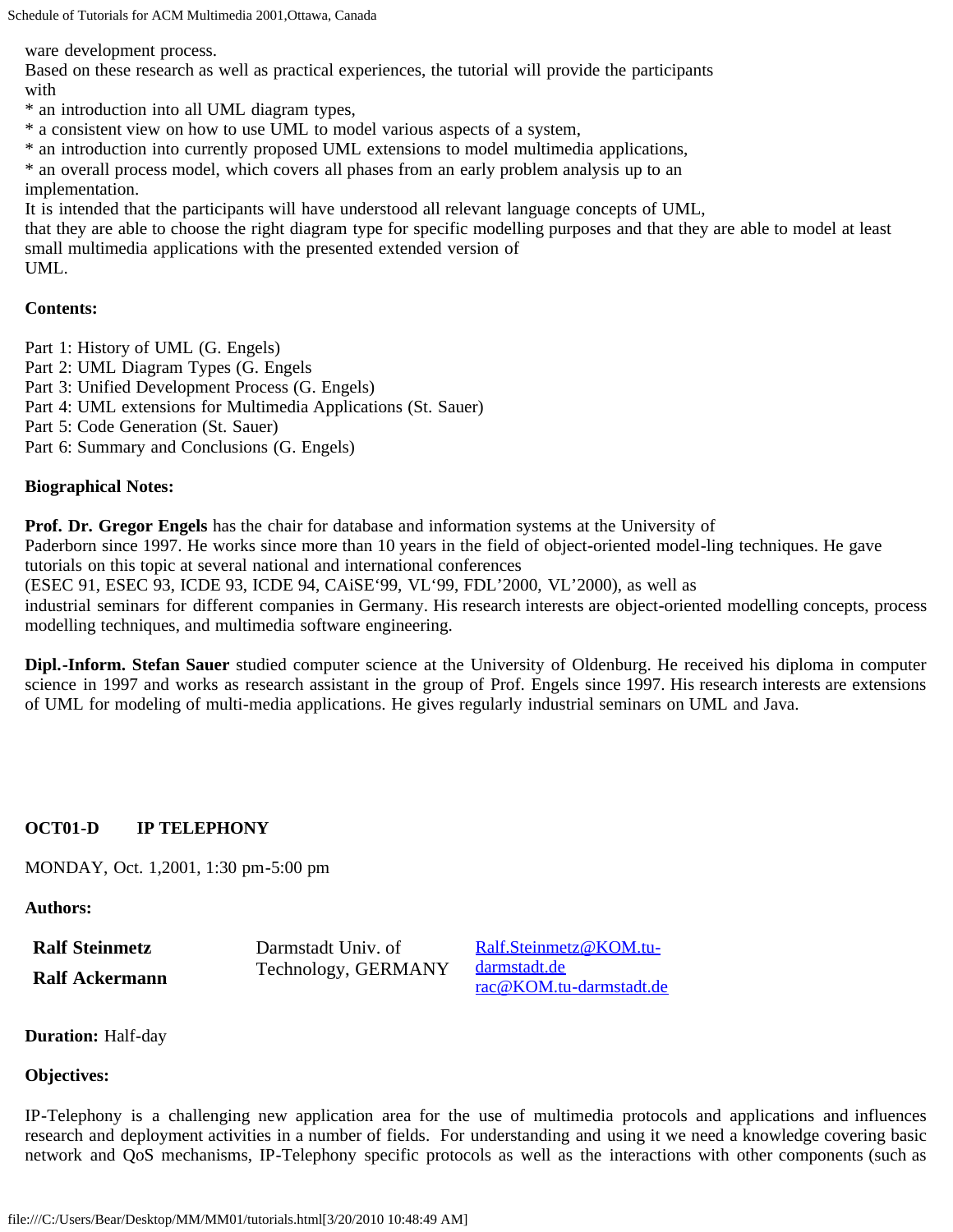directory services, databases or providers for additional services). Within the tutorial we give a comprehensive overview guiding the listener from the basic mechanisms towards the state of the art and current research topics.

#### **Tutorial Overview:**

The tutorial will be structured as follows:

#### **\* Basic connectivity**

Audio sampling and coding, RTP streaming, network technologies and their impact, QoS support by adequate means (Over-Provisioning and Adequate Network Engineering/Traffic Management and/vs. Reservation or Dedicated Handling of Data Streams)

#### **\* IP-Telephony Signaling Protocols**

H.323 and SIP protocol family, features and limitations, interaction, future development, MGCP. An important part of the tutorial will cover gatewaying between the alternative protocols.

#### **\* Operation**

Management, Security Issues both for Privacy and Trust but also for the Interaction with Security Infrastructure components like Firewalls

#### **\* Value Added Services**

New communication paradigms and the trend towards a "Ubiquitous Seamless Communication" - we expect this to be the area with the largest potential once the "basic technical preconditions" are properly met. We will describe combinations of IP telephony services with Presence Services and Instant Messaging.

We end the tutorial with a "Primer for enabling IP-Telephony at your site" based on the experiences gathered during the preselection and evaluation of solutions for and in a larger scale Field Trial (Replacement of the PBX for the Darmstadt Scientific Institutions -comprising about 6000 telephones to be replaced and a planned and expected number of up to 2000 IPphones).

### **Biographical Notes:**

**Ralf Steinmetz** is Professor at the Departments of "Electrical Engineering and Information Technology" and "Computer Science" at the Darmstadt University of Technology. His research group in multimedia communication was newly founded in 1996. Since then 18 researchers have joined the KOM staff. Since January 1997 he has been the Director of the GMD (German - National Research Center for Information Technology) institute IPSI (Integrated Publications- and Information Systems Institute) in Darmstadt. About 100 full time employees work at his GMD institute. In 1999 he founded the httc (Hessian Telemedia Technology Competence Center) with focus on applied networked multimedia services being applied to education projects. He was among the core multimedia group which initiated the ACM/Springer Multimeda Journal and the IEEE Multimedia. He has served as editor and member of the editorial advisory board of several journals and as chair, vice chair, and member of numerous program and steering committees for workshops and conferences (recently as general co-chair of the ACM Multimedia'98 and chair of the itg/GI KIVS'99 -communications in distributed Systems'99 in Darmstadt. He wrote the first in-depth technical book on multimedia systems, recent version published in German in 2000; a co-authored and restructured edition in English published in 1995 (up-coming version by end of 2001).

**Ralf Ackermann** works as Scientific Staff member at the department KOM (Prof. Ralf Steinmetz) at Darmstadt University of Technology. He's doing a PhD on the field of IP telephony and deals with the topic of providing "Seamless Communication Services" by using signalling, media and value added services gateways. He also coordinates the IP telephony field trial for the Darmstadt scientific region.

### <span id="page-21-0"></span>**OCT01-E SMIL2.0: THE NEXT WAVE OF MULTIMEDIA ON THE WEB**

MONDAY, Oct. 1,2001, 1:30 pm-5:00 pm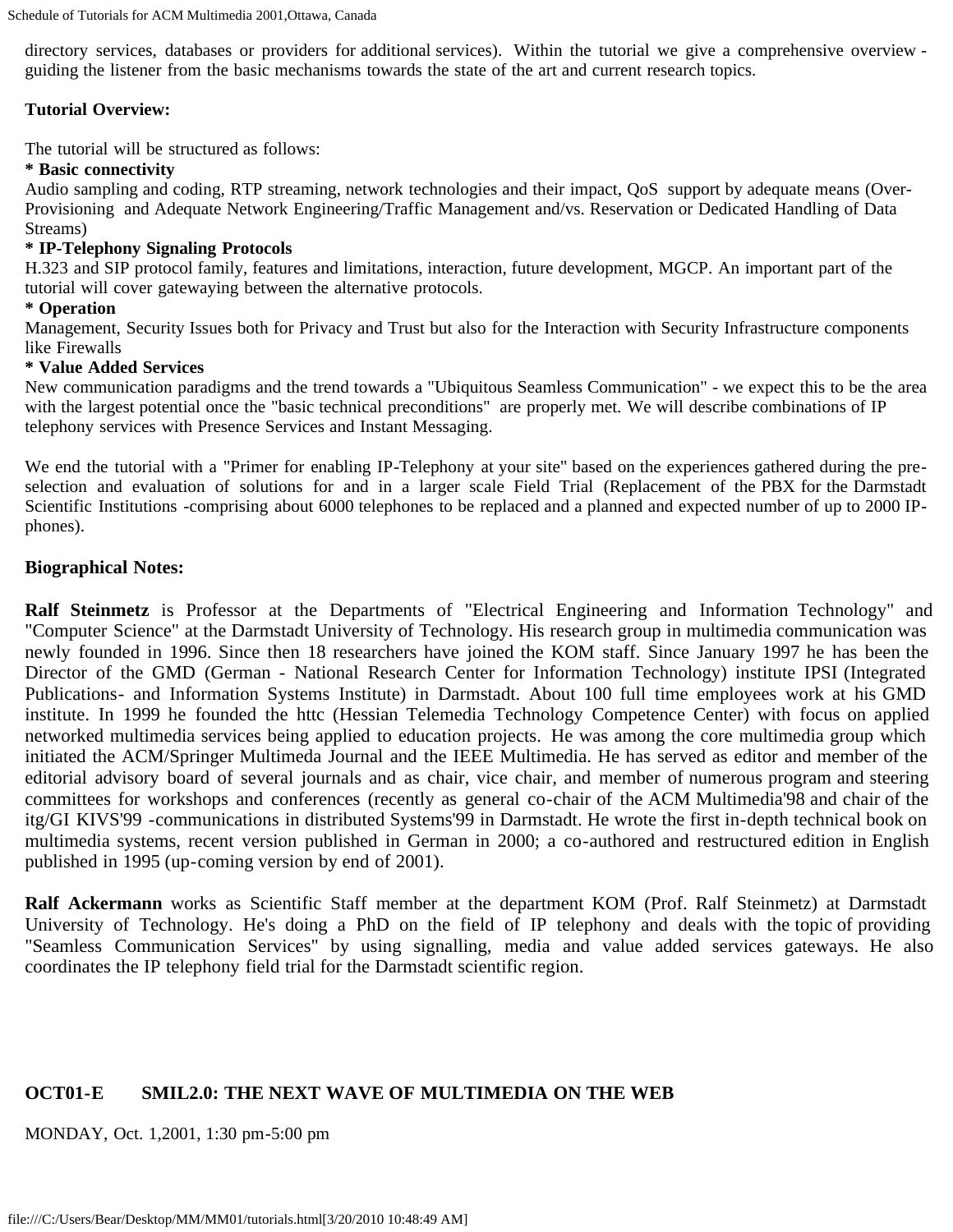#### **Author:**

Lloyd Rutledge **CWI, The Netherlands** [Lloyd.Rutledge@cwi.nl](mailto:Lloyd.Rutledge@cwi.nl)

#### **Duration**: Half-day

#### **Intended Audience:**

The tutorial is intended for content developers who have created HTML documents or have used tools such as Macromedia Director or Authorware. Multimedia designers, web-page creators, creators of interface prototypes such as user interface designers, human factors practitioners and industrial designers will also benefit from this course. It can also be followed usefully by participants unfamiliar with existing tools and environments. The level is introductory and expects knowledge of the Web at a user's level, not necessarily that of an HTML author. Familiarity with basic HTML constructs is desirable, though not necessary.

#### **Objectives:**

The goal of the tutorial is to explain the concepts that form the basis of the SMIL language and to provide sufficient detail on the language itself so that participants can create their own simple presentations. Participants will also understand the underlying issues of temporal and spatial layout and the complexity of creating links within multimedia. They will also be able to use available tools to play and create SMIL presentations.

#### **Tutorial Overview:**

SMIL 2.0 specifies interactive multimedia on the Web. It will be released soon as a W3C recommendation, but is already the subject of much attention from major players. This version extends SMIL 1.0, a W3C recommendation since June 1998. SMIL 1.0 already has a major presence on the Web as the integration format for the RealPlayer media browser. It also is supported by QuickTime 4.1, the GRiNS editor and player, and several other players. This tutorial presents SMIL 1.0 and 2.0 and the tools for them.

#### **Description:**

SMIL 1.0 is a W3C recommendation, approved in June 1998 and now a strong presence on the Web, which provides a vendor-independent, declarative language for hypermedia presentations on the Web. With at least three players currently available, and with more and more presentations being posted on the Web, SMIL promises to do for interactive multimedia what HTML did for hypertext: bring it into every living room with an easy-to-author, readily implementable format and easily accessible players for it.

SMIL 2.0 is nearing completion and is expected to be released by the W3C in the coming months -- in time for Multimedia 2001. The specification document is 10 times the size of SMIL 1.0, offering many new, rich features and constructs. SMIL 2.0 also has the backing of major industrial players, such as Microsoft, RealNetworks and Macromedia.

Before describing the details of the SMIL language, the tutorial first presents an overview of the components required in a hypermedia document description language. The SMIL language includes features for specifying the media items included in a document, referred to with URL's, how these are temporally and spatially related to one another, and how links can be specified within the multimedia environment. Alternates for different data formats for the heterogeneous web environment are also provided.

The goal of the tutorial is to explain the concepts that form the basis of the SMIL language and to provide sufficient detail on the language itself so that participants can create their own simple presentations. Participants will also understand the underlying issues of temporal and spatial layout and the complexity of creating links within multimedia. The tutorial also describe the use of the major SMIL implementations: the RealPlayer, the GRiNS authoring environment, and HTML+SMIL on Internet Explorer.

#### **Biographical Notes:**

**Lloyd Rutledge** is a researcher at CWI. His research involves adaptable hypermedia, and standards for it such as SMIL. He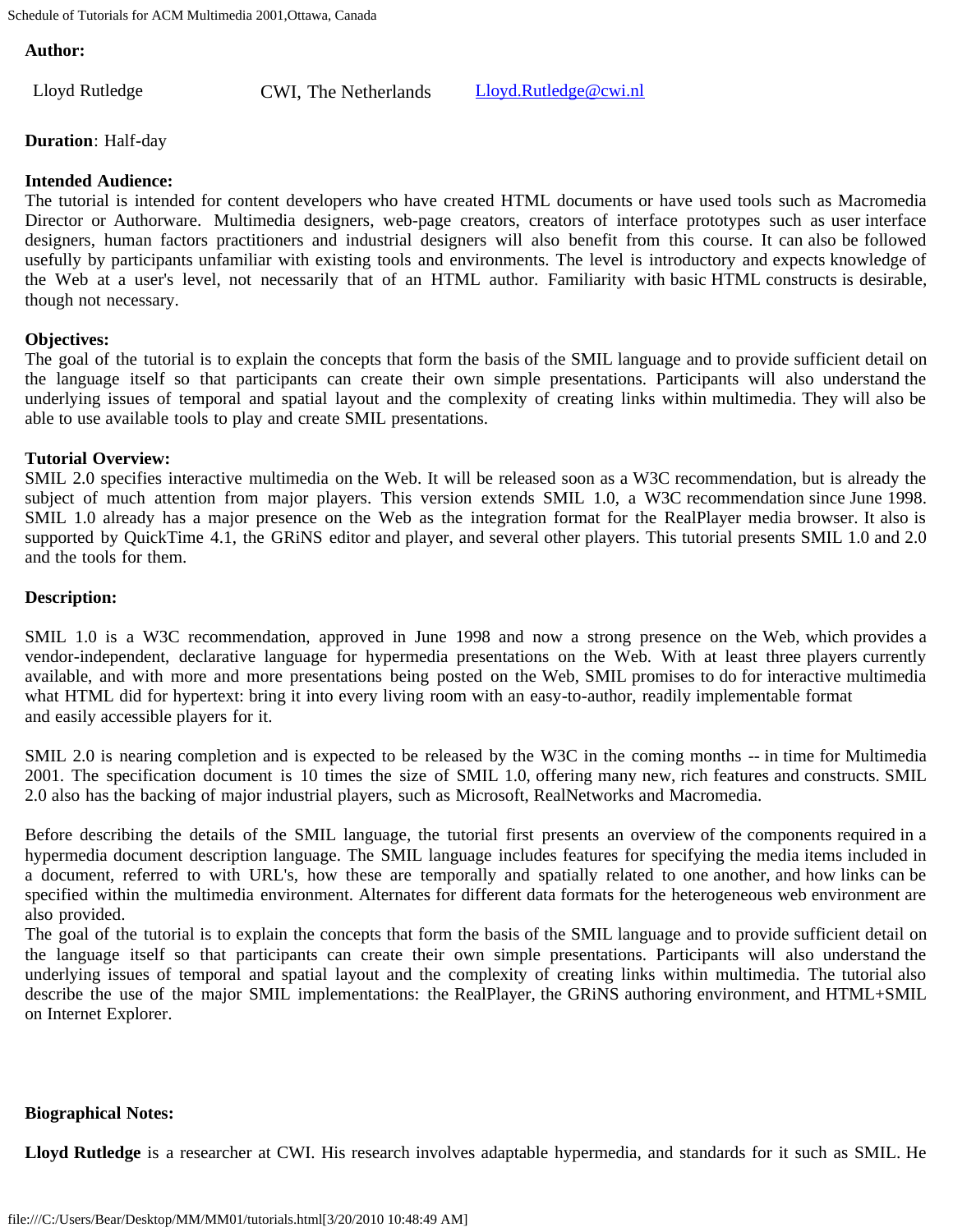Schedule of Tutorials for ACM Multimedia 2001,Ottawa, Canada

received his Sc.D. from the University of Massachusetts Lowell, where he worked with the Distributed Multimedia Systems Laboratory (DMSL) on developing the HyOctane HyTime-based hypermedia environment. Dr. Rutledge is a member of the W3C working group that developed SMIL. He has given this SMIL tutorial at many venues including WWW10, WWW9 and WWW8, ACM Multimedia 99, Multimedia Modeling 2000 and ACM Hypertext 2000, 99 and 98. He is also co-author of "SMIL: Multimedia on the Web", to be published this year by Pearson Education.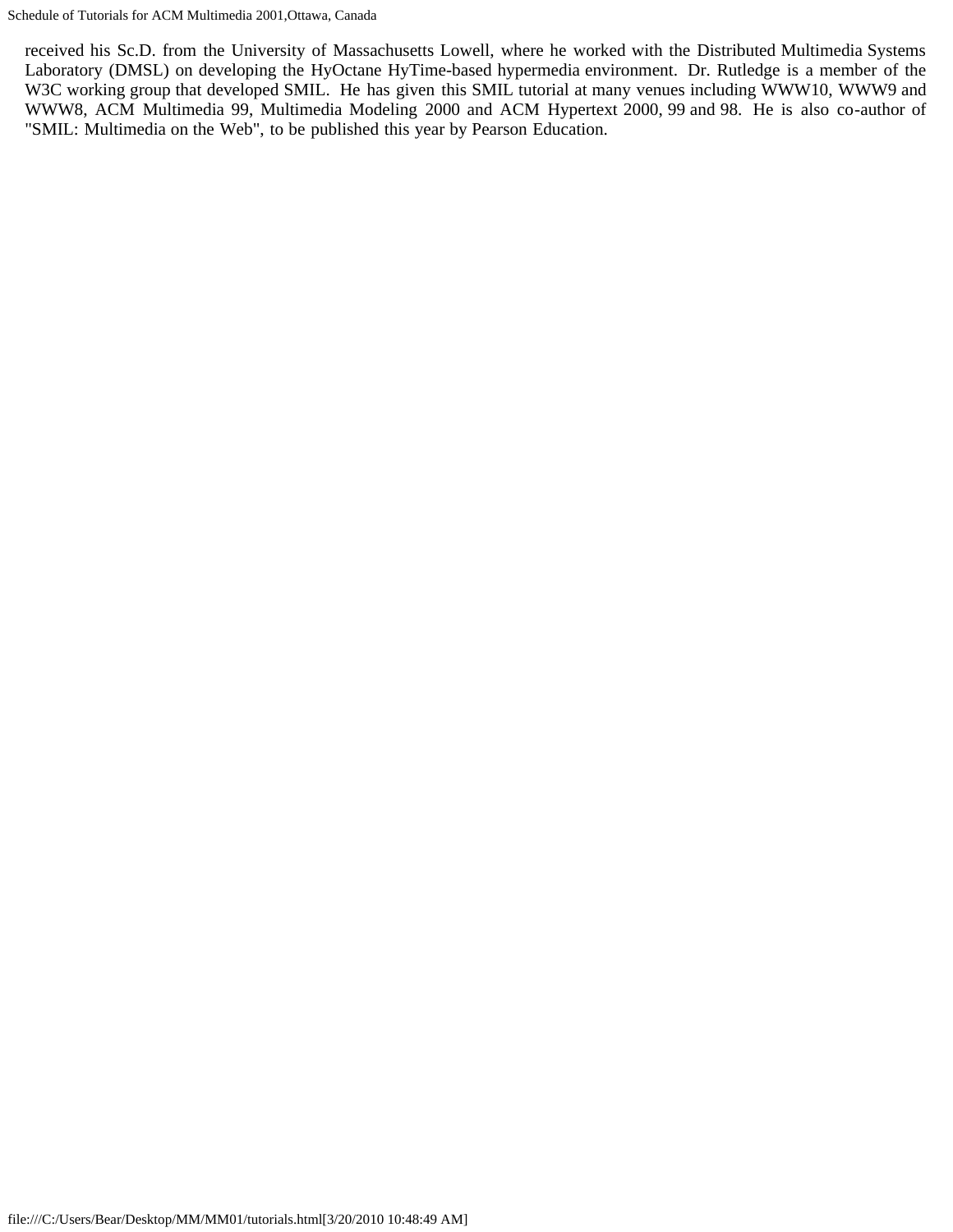### **This document is not available for the moment.**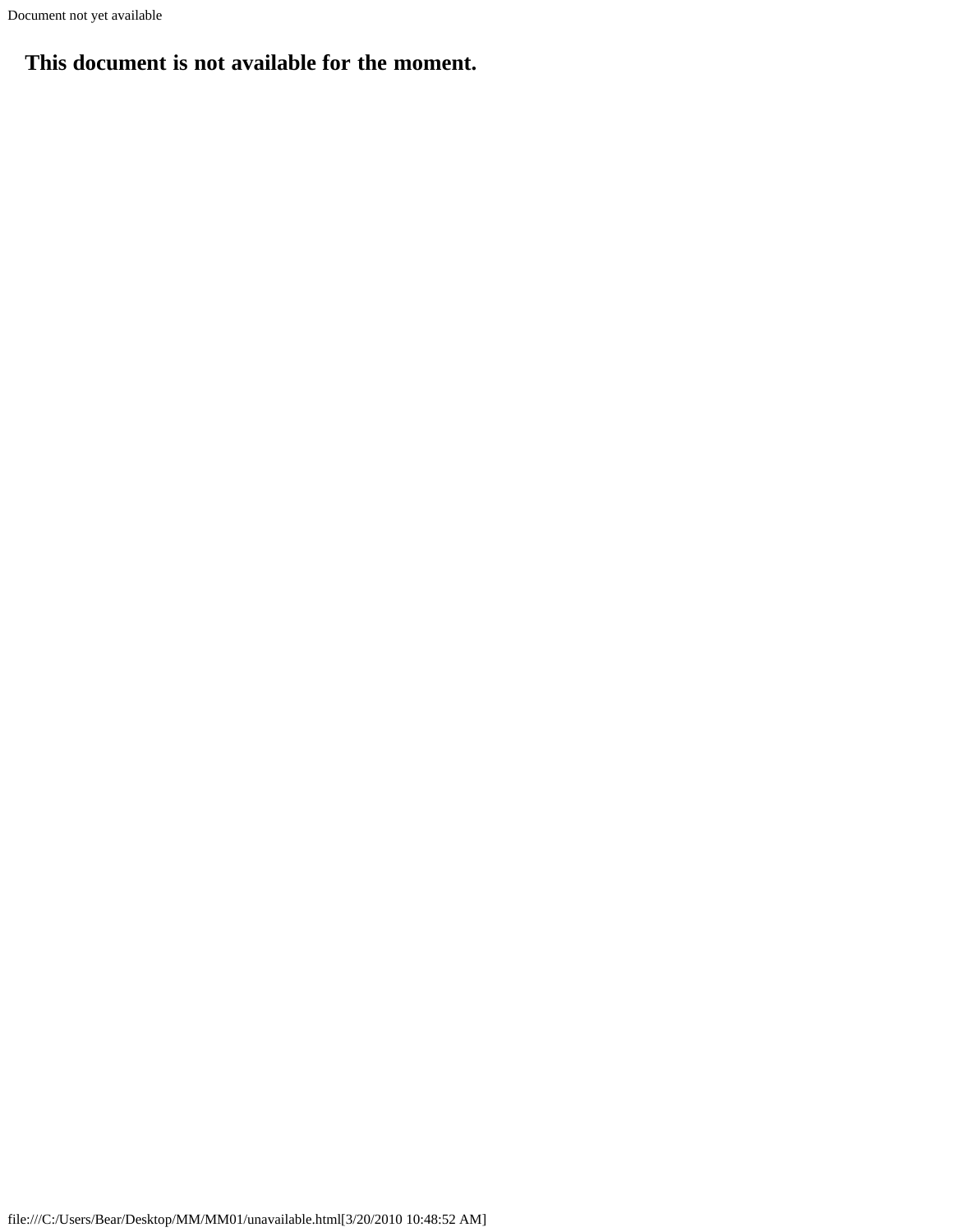# ACM Multimedia 2001

### Author's Kit

### Camera-ready paper is due on Monday July 16, 2001

### Electronic version is due on Monday September 3rd, 2001

The final version of your paper should be prepared in two versions: a camera-ready paper version for the printed proceedings and an electronic version for the electronic proceedings.

### Prepare your camera ready paper

Based on the category of your paper, your final version for printed proceedings is limited to the following number of pages:

- Regular paper: 10
- Poster paper: 3
- Demo summary: 2
- Panel summary: 3
- Doctoral symposium abstract: 2
- Workshop paper: 4

The camera ready paper should be printed on a high-resolution output device on 8 1/2" x 11" paper. Authors from outside the United States may use A4 paper instead; in that case, the ACM guidelines may be modified so that the size of the printed area conforms to the final format, even if the margins differ. Please follow carefully the instructions in the following link when preparing your paper.

• [ACM format guidelines](http://www.acm.org/sigs/pubs/proceed/template.html)

Note that it is especially important that you leave sufficient space at the bottom of the first (left) column on the first page for ACM to fill in the copyright information.

### Very important: the ACM copyright form must be signed and

returned with your paper. We have been informed that ACM will not publish any paper that is not accompanied by a signed copyright form. Note that we need the original signed copyright form and a fax version is not acceptable. In those cases where a paper has more than one author the signature of the first-named author is sufficient. You can find information about the ACM Copyright policy and download the ACM copyright form from the following links:

- **[ACM Copyright policy](http://www.acm.org/pubs/copyright_policy.html)**
- [ACM Copyright form](http://www.acm.org/pubs/copyright_form.html)

Please remember to fill out the information about the title of the work and the authors at the top of copyright form. Send the the signed copyright form together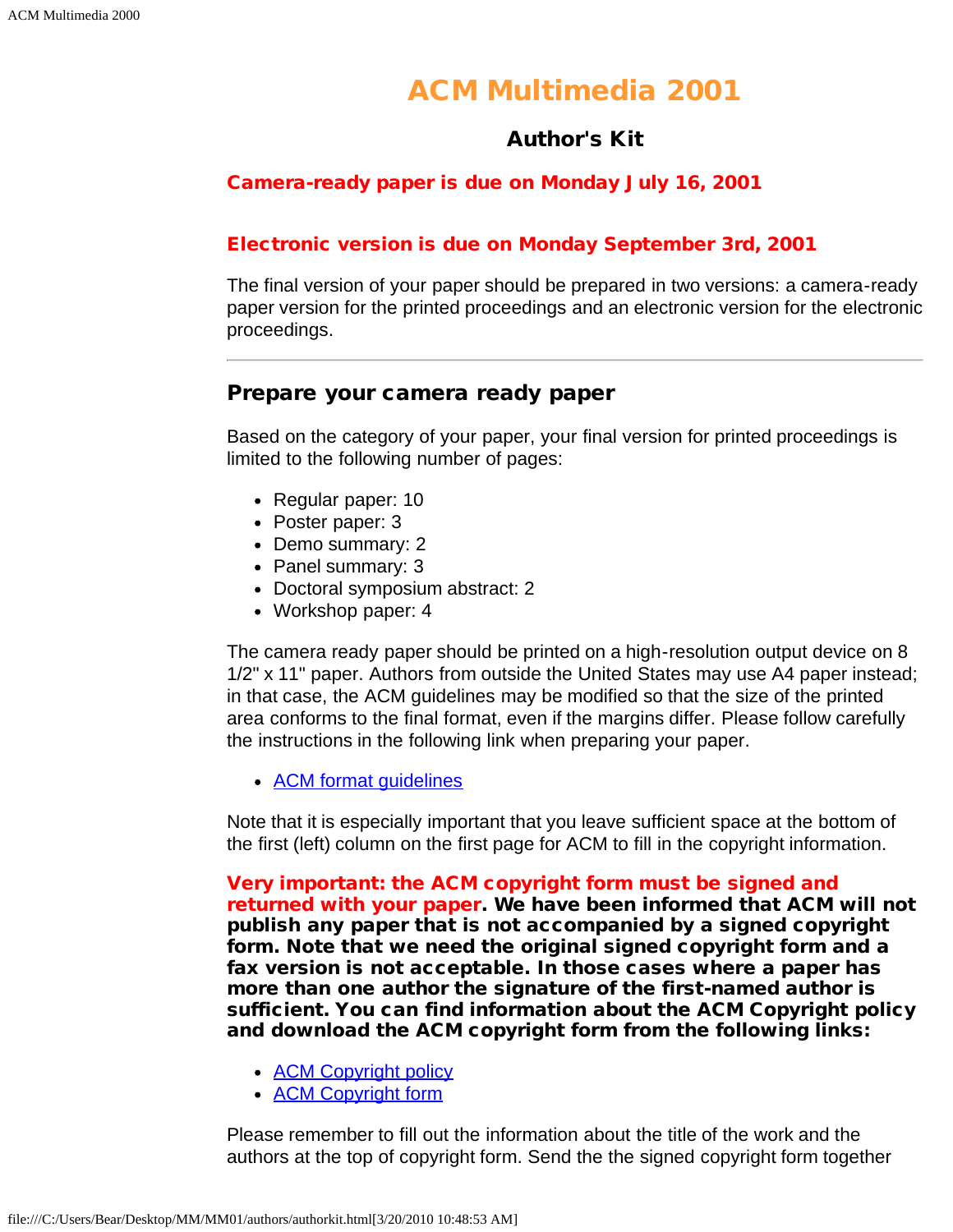with a hard copy of your contribution to:

*Vincent Oria*

*ACM MM 2001 College of Computing Sciences New Jersey Institute of Technology Univerity Heights Newark, NJ 07102-1982 USA*

*E-mail: [oria@homer.njit.edu](mailto:oria@homer.njit.edu) Tel: (973) 596-5767 Fax: (973) 596-5777*

In addition, use anonymous ftp with your e-mail address as password to submit your contribution in a postscript format to **ftp://cis-download.njit.edu**. Give to the file the name of the first author (not MM2001). In the directory Print there are different sub-directories corresponding to the contribution types: Paper, Poster, Demo, Panel, Doctoral\_Symposium, MIR\_Workshop, Middleware\_Workshop, and Security Workshop. Place your file in the sub-directory of Print corresponding to the type of your contribution, and then send an email to me at *[oria@homer.njit.edu.](mailto:oria@homer.njit.edu)*

The hard copy of the contribution, the signed copyright form and the paper in a postscript format must be received no later than Monday, July 16, 2001.

### Prepare your electronic version of paper

After you have submitted the final version for the printed proceedings, you should prepare the electronic version for the electronic proceedings. The due date is September 3rd, 2001.

• [Instructions for preparing electronic version of your paper](http://www.cis.njit.edu/~mm/ep/instructions.html)

The electronic proceedings will have the same look and feel as those of MM98 and MM99, MM00 but we will be asking authors to use validated HTML 4.0 (strict) with a CSS2 style sheet which we supply. The instructions explain this process, give an example of a simple markup and show the effect of the style sheet. They also tell you what to submit and where to ftp your file. If you need further help after reading the instructions, contact the electronic proceedings editors [Vincent Oria](mailto:oria@homer.njit.edu) at *[oria@homer.njit.edu](mailto:oria@homer.njit.edu)* or Roger Price at [rprice@cs.uml.edu.](mailto:rprice@cs.uml.edu)

### Instructions for

# POSTER PRESENTATIONS

Dear ACM MM 2001 poster author: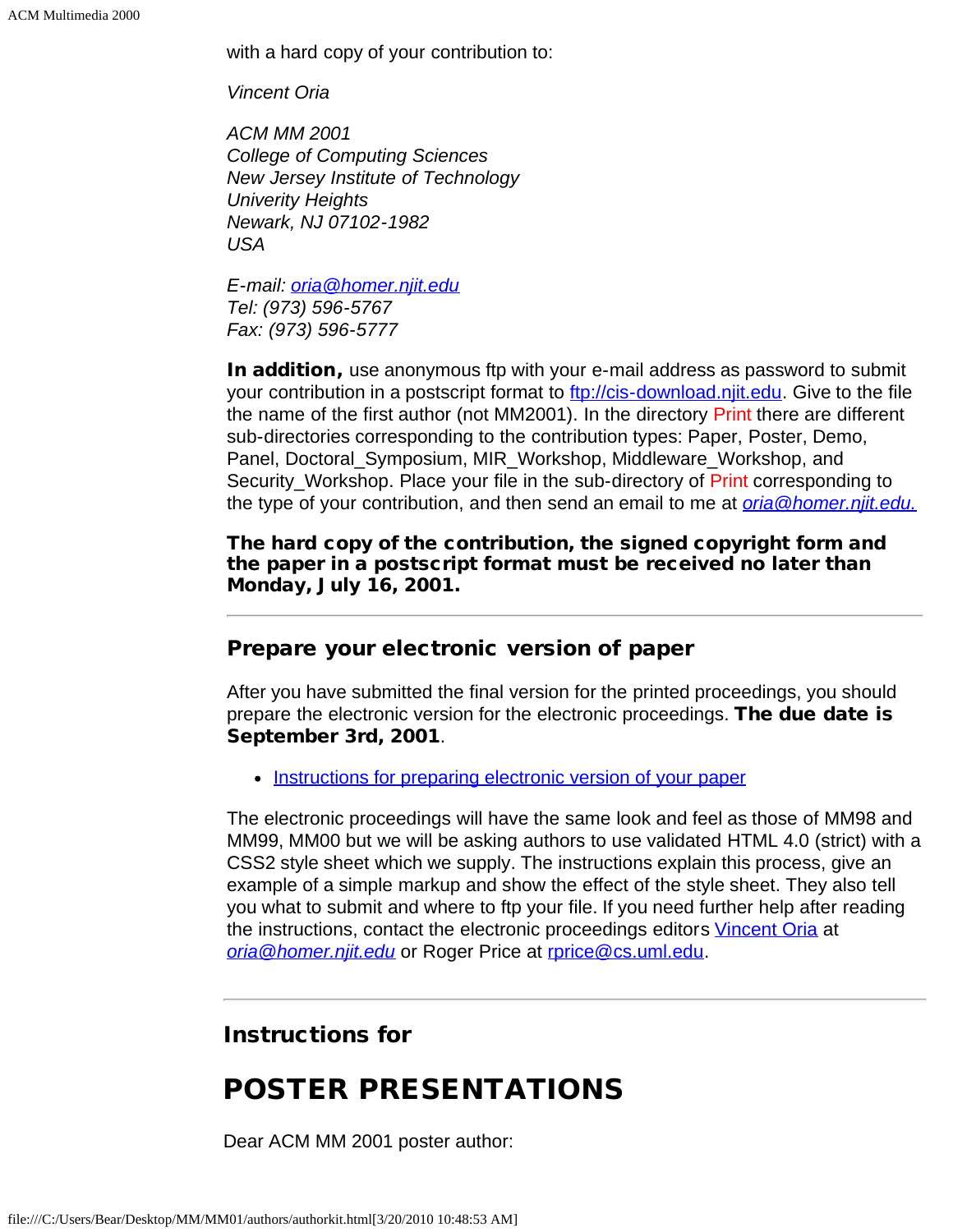I write this note to provide information on the poster session of ACM MM 2001 conference. Please read the instructions and prepare your presentation accordingly.

The poster session is scheduled for 7:00 pm to 11:00 pm on Tuesday, October 2, 2001, in the Ballroom of the Fairmont Chateau Laurier. The concurrent Welcome reception ensures a steady flow of audience throughout the session.

Poster boards will be delivered there from 6:00 to 6:30 pm and the room will be open to you from 6:30-7 pm. You will be provided with a poster board space of size 4 ft x 4 ft (approximately 120 cm by 120 cm) for your poster pages. It is up to you how you would want to place your slides on the board. Be sure to estimate how many sheets you can fit on the board and prepare your presentation accordingly. Note that if you have too many sheets, you will not be able to fit them on the board.

There will be a numbered board that is assigned to your presentation. We will use the same numbers as listed on the program at http://www1.acm.org/sigs/sigmm/MM2001/

Please check at the Conference Registration Desk for last minute instructions.

When the session is over, at 11 pm, please remove your posters from the board, which will be then taken away.

If you need any other information, please see the conference website, or send an email to golshani@asu.edu.

Best wishes! Looking forward to seeing you at the conference.

Forouzan Golshani

Maintained by **[Dwight Makaroff](mailto:makaroff@cs.usask.ca)** Last updated: *Tuesday August 7, 2001*.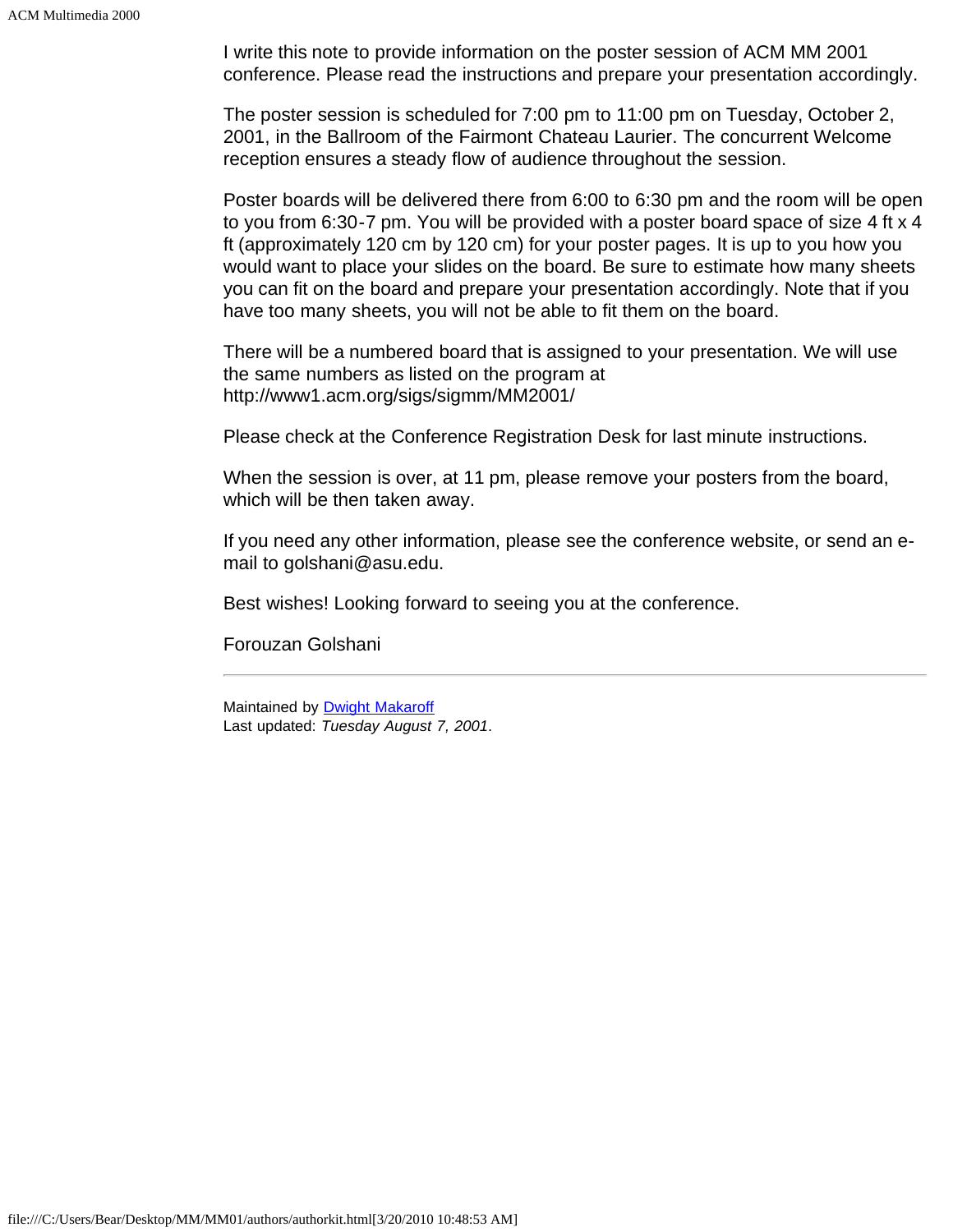

# Registration

### **Conference Registration**

*[Registration form \(PDF\)](#page-47-0)*

### **Hotel Information**

*[Conference hotel](#page-48-0)*



*[Fairmont Chateau Laurier](#page-48-0) - Host hotel*

*[Westin hotel](#page-48-0)*



*[Westin Hotel](#page-49-0)* A block of rooms has also been reserved at the nearby

[Westin Hotel.](#page-48-0)

*Other hotels* For other accommodations, see [www.ottawa.com](http://www.ottawa.com/)

### **Airline Information**

Please note that ACM has secured an Airline agreement with Air Canada, for the attendees of the MM'01 conference. The following URL indicates the details of this agreement so that the attendees may benefit from the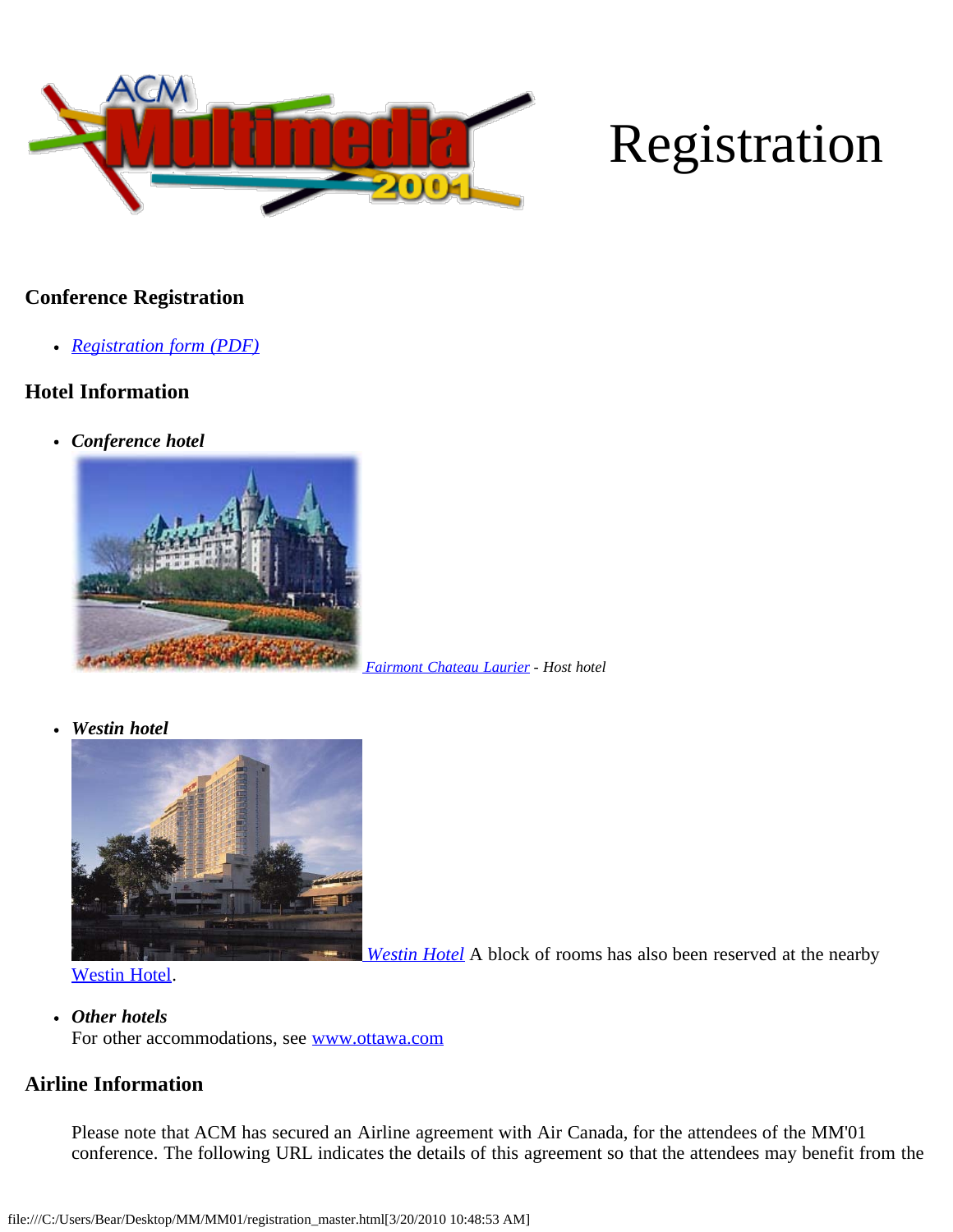discount: [http://www.acm.org/sig\\_volunteer\\_info/aircanada.html.](http://www.acm.org/sig_volunteer_info/aircanada.html)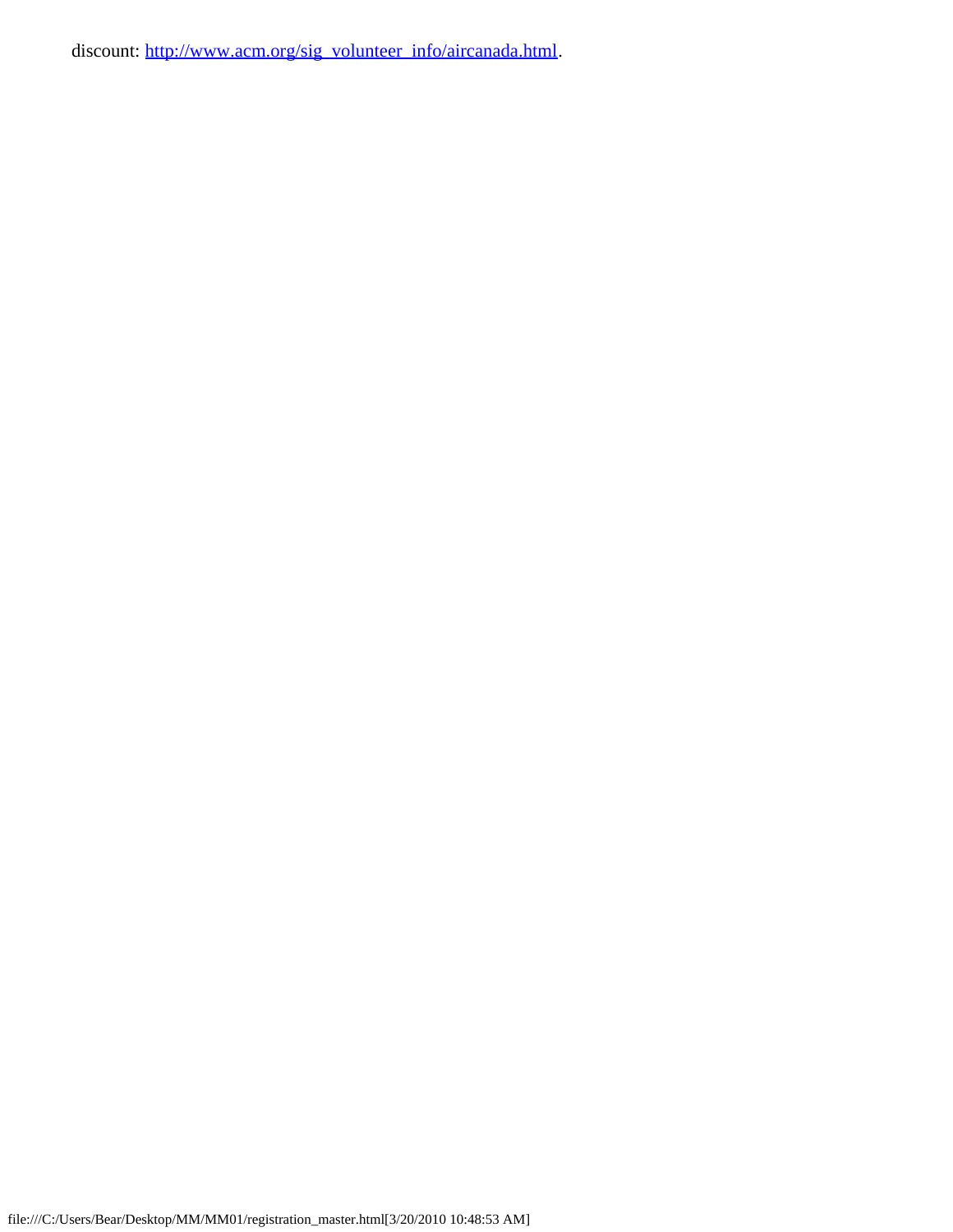# **Final Program**



### International Conference on Multimedia

### **September 30 - October 5, 2001**

Fairmont Chateau Laurier **Ottawa, Canada**



**Sponsored by**

### **the ACM Special Interest Groups**

### **SIGMM, SIGGRAPH, and SIGCOMM**



Because of a 3000 persons NATO conference in Ottawa, during the same week as ACM MM2001, it is STRONGLY advised that you make your Hotel reservations by July 31, 2001, and by no means later than Aug. 31, 2001, else you risk commuting to Ottawa from Montreal

(120 miles)!!

- · *[SCHEDULE](#page-31-0)*
- · *[TECHNICAL PROGRAM](#page-32-0)*
- · *[WORKSHOPS](#page-41-0)*
- · *[DEMONSTRATIONS](#page-39-0)*
- · *[POSTERS/SHORT PAPERS](#page-37-0)*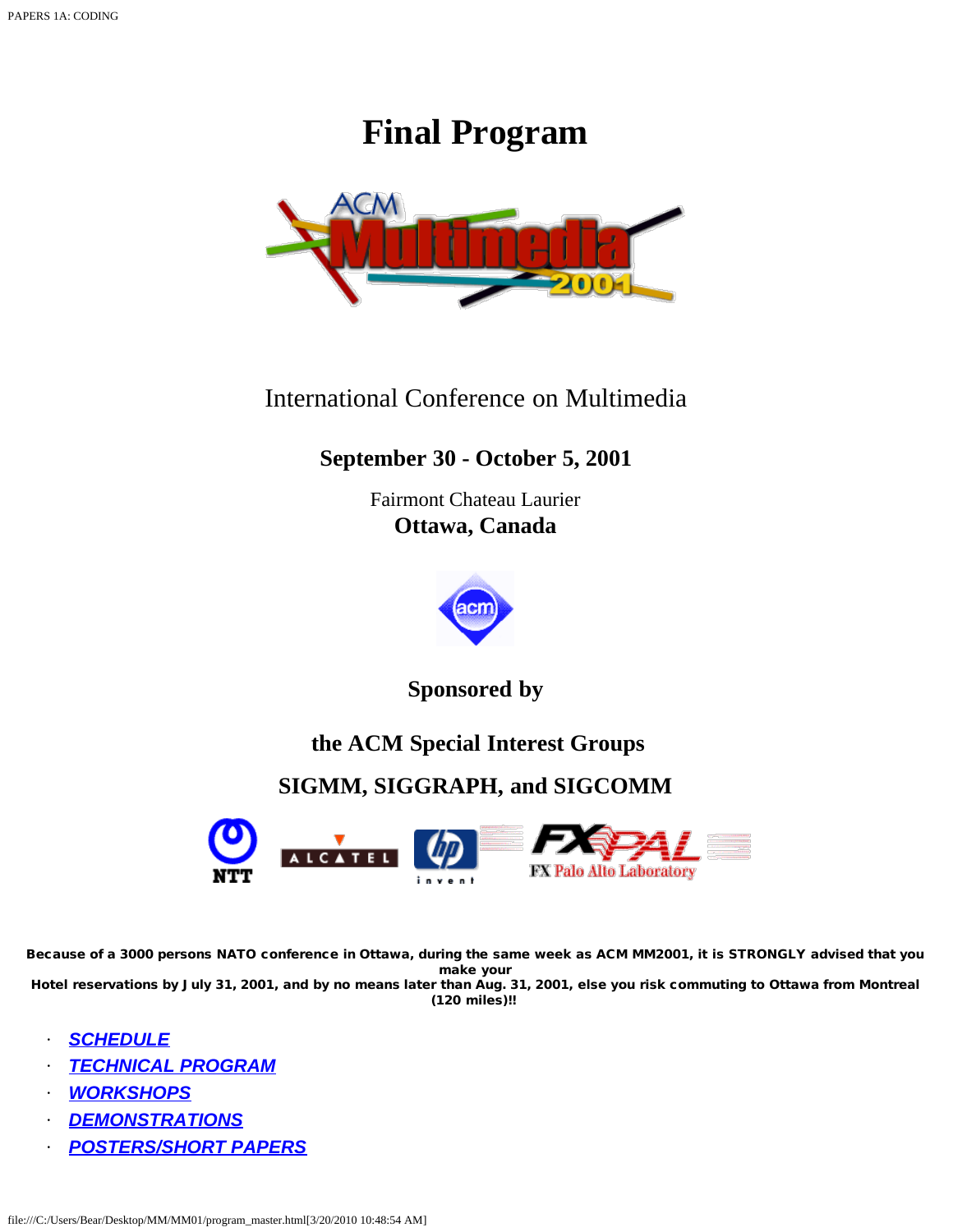- · *[DOCTORAL SYMPOSIUM](#page-37-1)*
- · *[TUTORIALS](#page-32-1)*

#### WELCOME MESSAGE FROM THE CHAIRS!

Welcome to the 9th ACM Multimedia Conference, held Sept. 30-Oct.5, 2001 in Ottawa, Ontario, the capital city of Canada. This beautiful city is often called "Silicon Valley North" because of the high concentration of major telecommunications and software companies, such as NORTEL, ALCATEL, CISCO, MITEL, COREL, COGNOS, JDS Uniphase, Entrust and many others. The conference complements this setting by presenting and exploring technological and artistic advancements in multimedia. Technical issues, theory and practice, artistic and consumer innovations will bring together researchers, artists, developers, educators, performers, and practitioners of multimedia. This conference is sponsored by NTT, ALCATEL, HP, Fuji-Xerox Palo Alto Laboratory, the Association for Computing Machinery (ACM) and its special interest groups SIGMM, SIGGRAPH, and SIGCOMM.

The conference would not have been a success without help from so many people who have our special thanks. We thank the members of the Technical Program Committee; each one spent countless hours finding experts to review submitted papers, reviewing papers themselves, and helping us select the very best papers. We also thank the paper reviewers who generously spent many hours reviewing papers and providing valuable feedback to the authors. We received over 280 paper submissions and accepted only 45 of them—an acceptance rate of approximately 16%.

We also thank: Forouzan Golshani and all reviewers of the poster paper program who did an excellent job in selecting 22 short papers, from approximately 61 submissions (in addition, the conference Program Committee selected 13 papers from the pool of long papers submitted to be modified for poster presentation; bringing the total number of short papers to 35), presented during the conference reception as part of a focus on research-in-progress; Kien Hua who assembled a set of 22 exciting demonstrations of Multimedia technology; S. (Panch) Panchanathan who organized a very impressive program with 10 tutorials on cutting edge topics.

Brigitte Kerhervé did a tremendous job of selecting three outstanding workshops on emerging topics. Tamer Özsu organized an exciting plenary panel and Ketan Mayer-Patel did again a wonderful job of organizing this year's doctoral symposium. Vincent Oria did a splendid job in chasing the authors and organizing the papers for the proceedings. Roger Price has been working on the electronic proceedings since 1997.

A number of people deserve special thanks for helping with the logistics of the conference. Dwight Makaroff, and François Malric acted as webmasters and ensured that all information pertaining to the conference was available in a timely manner. Michael Vernick spent again much effort in promoting the conference as Publicity Chair. Lisette Burgos, Maritza Nichols, Ann Ferrara and Irene Frawley of ACM played multiple roles in providing valuable assistance. Terry D'Angelo and Merilyn Cheek of OCRI provided invaluable assistance with all the local arrangements and registration, as also did many student volunteers from the University of Ottawa organized by Mojtaba Hosseini. Ersal Aslam and Kenneth Ronkowitz of NJIT Media Services designed the nice proceedings cover.

Lastly, Larry Rowe, the ACM SIGMM Chair, has provided so much valuable assistance with the planning and operation stages of the conference. We are very much in debt to his guidance and leadership for this conference.

General Chairs

Nicolas D. Georganas, Univ. of Ottawa Radu Popescu-Zeletin, GMD Fokus

Technical Program Chairs

Tzi-cker Chiueh, SUNY Stony Brook Wolfgang Klas, Univ. of Vienna Aidong Zhang, SUNY Buffallo

<span id="page-31-0"></span>

|                 |                                                  |                     | <b>ACM MULTIMEDACIA 2001</b> |                           |                               |                     |
|-----------------|--------------------------------------------------|---------------------|------------------------------|---------------------------|-------------------------------|---------------------|
|                 | Ottawa, Canada • September 30 to October 5, 2001 |                     |                              |                           |                               |                     |
|                 | Sunday September 30                              | Monday October 1    | Tuesday October 2            | Wednesday October 3       | Thursday October 4            | Friday October 5    |
| $7:30 - 17:00$  | <b>Registration</b>                              | <b>Registration</b> | <b>Registration</b>          | <b>Registration</b>       | <b>Registration</b>           | <b>Registration</b> |
|                 | Mezzanine Balcony                                | Mezzanine Balcony   | Drawing Foyer                | Drawing Foyer             | Drawing Foyer                 | Mezzanine Balcony   |
| 8:00            |                                                  |                     |                              |                           |                               | Workshops           |
| $8:30 - 10:00$  | <b>Tutorials</b>                                 | <b>Tutorials</b>    | <b>Opening Plenary</b>       | <b>Plenary Panel</b>      | <b>Technical Sessions</b>     | Renaissance,        |
|                 | Gatineau, Burgundy                               | Gatineau, Burgundy  | <b>And Keynote</b>           | Drawing                   | Drawing                       | MacDonald & Quebec  |
|                 | & L'Orangerie                                    | & L'Orangerie       | <i>Drawing</i>               |                           | Laurier                       |                     |
| $10:00 - 10:30$ | <b>Coffee Break</b>                              | <b>Coffee Break</b> | <b>Coffee Break</b>          | <b>Coffee Break</b>       | <b>Coffee Break</b>           | <b>Coffee Break</b> |
| $10:30 - 12:00$ | <b>Tutorials</b>                                 | <b>Tutorials</b>    | <b>Technical Sessions</b>    | <b>Technical Sessions</b> | <b>Technical Sessions</b>     | Workshops           |
|                 | Gatineau, Burgundy                               | Gatineau, Burgundy  | Drawing & Laurier            | Drawing & Laurier         | Drawing & Laurier             | Renaissance,        |
|                 | & L'Orangerie                                    | & L'Orangerie       |                              |                           |                               | MacDonald & Quebec  |
| $12:00 - 13:30$ | <b>Lunch Break</b>                               | <b>Lunch Break</b>  | <b>Lunch Break</b>           | <b>Conference Lunch</b>   | <b>Lunch Break</b>            | <b>Lunch Break</b>  |
|                 |                                                  |                     |                              | Adam                      |                               |                     |
| $12:30 - 13:30$ |                                                  |                     | <b>ACM SIGMM Meeting</b>     |                           | <b>ACM/Springer MM</b>        |                     |
|                 |                                                  |                     | Drawing                      |                           | <b>Sys.J. Editorial Board</b> |                     |
|                 |                                                  |                     |                              |                           | Drawing                       |                     |
| $13:30 - 15:00$ | <b>Tutorials</b>                                 | <b>Tutorials</b>    | <b>Technical Sessions</b>    | <b>Technical Sessions</b> | <b>Doctoral Symposium</b>     | Workshops           |
|                 | Gatineau, Burgundy                               | Gatineau, Burgundy  | Drawing & Laurier            | Drawing & Laurier         | Drawing                       | Renaissance,        |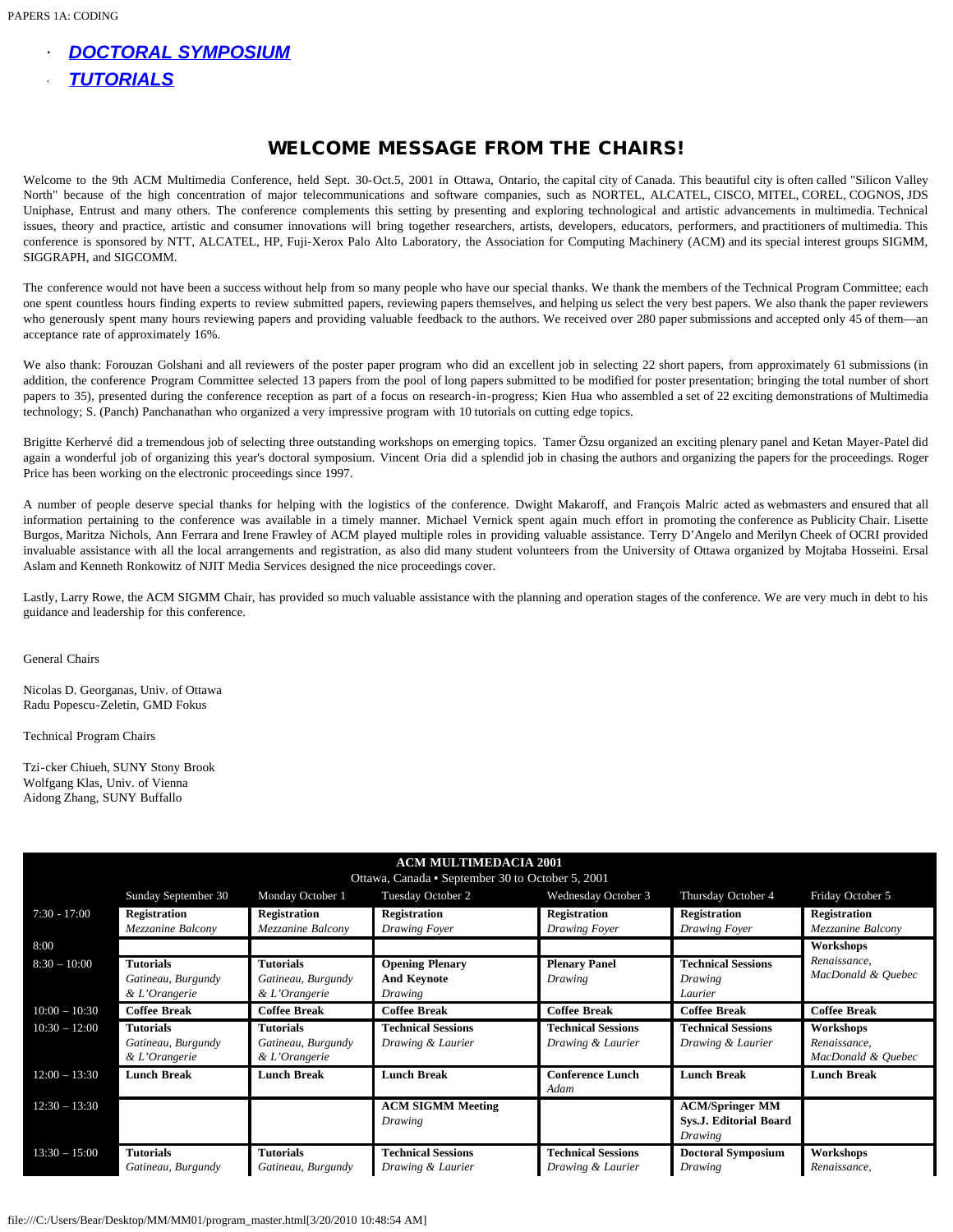PAPERS 1A: CODING

|                 | & L'Orangerie       | & L'Orangerie             |                           |                |                                                   |                           | MacDonald & Quebec  |
|-----------------|---------------------|---------------------------|---------------------------|----------------|---------------------------------------------------|---------------------------|---------------------|
| $15:00 - 15:30$ | <b>Coffee Break</b> | <b>Coffee Break</b>       | <b>Coffee Break</b>       |                | <b>Coffee Break</b>                               | <b>Coffee Break</b>       | <b>Coffee Break</b> |
| $15:30 - 17:00$ | <b>Tutorials</b>    | Tutorials                 | <b>Technical Sessions</b> |                | <b>Technical Sessions</b>                         | <b>Doctoral Symposium</b> | Workshops           |
|                 | Gatineau, Burgundy  | Gatineau, Burgundy        | Drawing & Laurier         |                | Drawing & Laurier                                 | Drawing & Laurier         | Renaissance,        |
|                 | & L'Orangerie       | & L'Orangerie             |                           |                |                                                   |                           | MacDonald & Quebec  |
| $18:00 - 18:30$ |                     | <b>IEEE Multimedia</b>    |                           | <b>ACM</b>     |                                                   | ACM MM2001                |                     |
| $18:30 - 19:00$ |                     | <b>Magazine Editorial</b> | <b>Poster Set</b>         | <b>MM2002</b>  | <b>Conference Banquet</b>                         | Closing & Torch           |                     |
|                 |                     | <b>Board Meeting</b>      | up                        | Organizing     | Grand Hall                                        | <b>Passing Meeting</b>    |                     |
|                 |                     | Burgundy                  | Ballroom                  | <b>Meeting</b> | Museum of Civilization                            | Burgundy                  |                     |
| $19:00 - 20:00$ |                     |                           | Welcome                   | Burgundy       |                                                   |                           |                     |
| $20:00 - 21:30$ |                     |                           | Reception &               |                |                                                   |                           |                     |
| $21:30 - 23:00$ |                     |                           | <b>Posters</b>            |                |                                                   |                           |                     |
|                 |                     |                           | <b>Ballroom</b>           |                |                                                   |                           |                     |
|                 |                     |                           |                           |                | <b>Internet Café</b> – Frobisher – $8:00 - 18:00$ |                           |                     |
|                 |                     |                           | <b>Demos</b>              |                | <b>Demos</b>                                      |                           |                     |
|                 |                     |                           | <b>MacDonald</b>          |                | <b>MacDonald</b>                                  |                           |                     |
|                 |                     |                           | $9:00 - 19:00$            |                | $09:00 - 16:00$                                   |                           |                     |

#### TUTORIALS

#### <span id="page-32-1"></span>SUNDAY, SEPTEMBER 30, 2001

- 8:30 am 5:00 pm MPEG-7: PUTTING IT ALL TOGETHER (*Gatineau Room)* Adam T. Lindsay, Ed Hartley, Cédric Thiénot Lancaster University, UK and Expway, France
- 8:30 am 12:00 pm WIRELESS SOFTWARE DESIGN FOR HANDHELD DEVICES (*Burgundy Room)* CANCELLED Qusay H. Mahmoud Simon Fraser University, Canada
- 8:30 am 12:00 pm PRACTICAL DIGITAL LIBRARIES OVERVIEW (*L'Orangerie Room)* CANCELLED Edward A. Fox Virginia Tech, USA
- 1:30 pm 5:00 pm CONTENT ANALYSIS AND CODING OF DIGITAL AUDIO AND VIDEO (*L'Orangerie Room)* Stephan Fischer Mobile Video Communication (MVC), Germany
- 1:30 pm 5:00 pm MULTIMEDIA MIDDLEWARE (*Burgundy Room)* Frank Eliassen and Thomas Plagemann University of Oslo, Norway

#### MONDAY, OCTOBER 1, 2001

- 8:30 am 5:00 pm MULTIMEDIA TECHNOLOGIES & APPLICATIONS IN THE NEW INTERNET (*L'Orangerie Room)* Nicolas D. Georganas University of Ottawa, Canada
- 8:30 am 12:00 pm SCALABLE MULTIMEDIA SERVERS (*Gatineau Room)* B. Prabhakaran University of Texas at Dallas, USA
- 8:30 am 12:00 pm OBJECT-ORIENTED MODELING OF MULTIMEDIA APPLICATIONS WITH UML CANCELLED (*Burgundy Room)* Gregor Engels and Stefan Sauer University of Paderborn, Germany
- 1:30 pm 5:00 pm IP TELEPHONY (*Gatineau Room)* **Ralf Steinmetz and Ralf Ackermann** Darmstadt University of Technology, Germany
- <span id="page-32-0"></span>1:30 pm - 5:00 pm SMIL2.0: THE NEXT WAVE OF MULTIMEDIA ON THE WEB (*Burgundy Room)* Lloyd Rutledge CWI, The Netherlands

#### TECHNICAL PROGRAM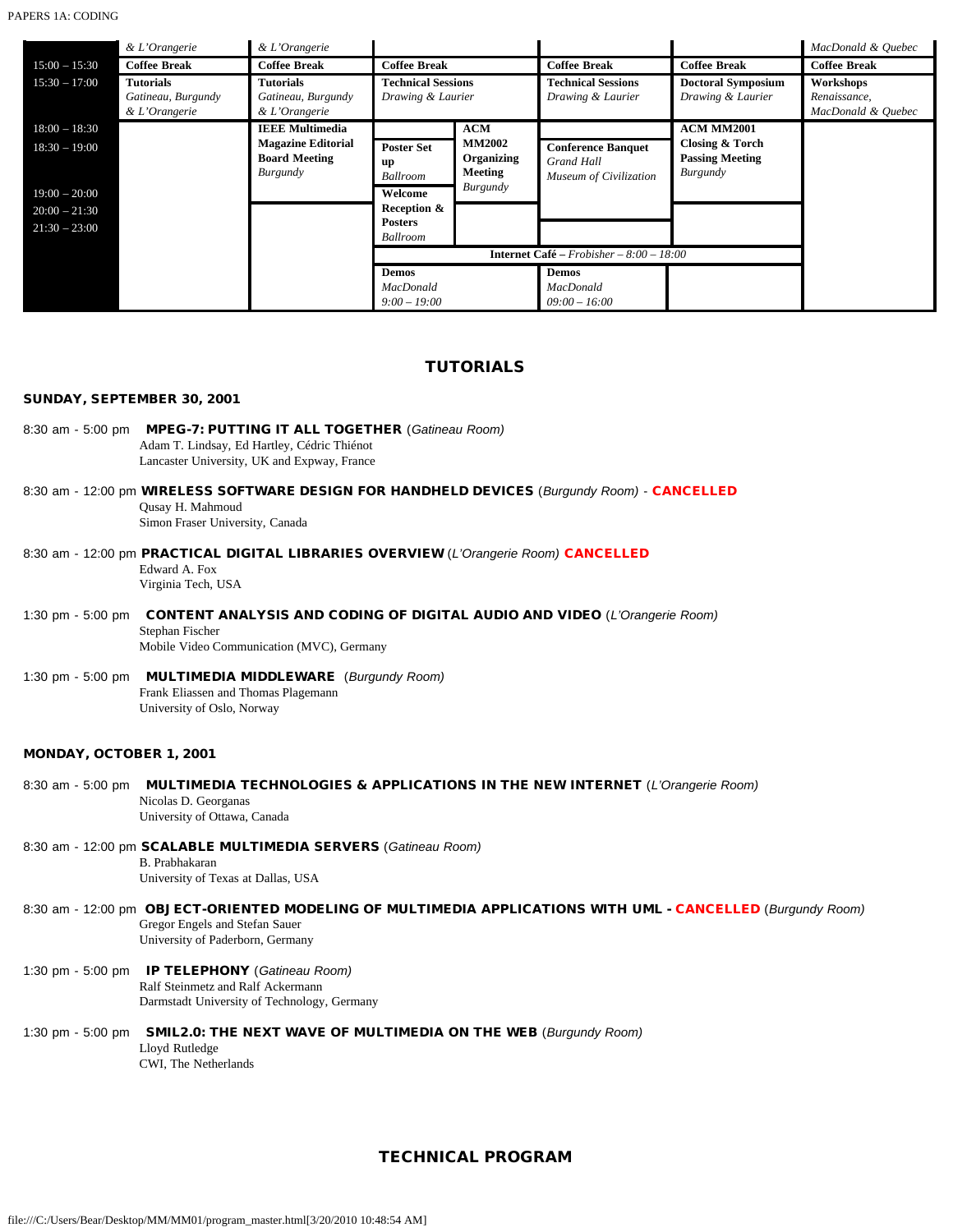#### ORAL PRESENTATIONS

#### TUESDAY, OCTOBER 2, 2001

8:30 am - 10:00 am Opening Plenary and Keynote (*Drawing Room)* Chair: Nicolas D. Georganas  *Welcome* Nicolas D. Georganas, Radu Popescu-Zeletin, General Conference Chairs *TeleExperience: Communicating Compelling Experience* Ramesh Jain, Co-founder and CTO, PRAJA inc., San Diego, USA 10:00 am - 10:30 am Coffee Break 10:30 am - 12:00 pm Session 1: Video Applications (*Drawing Room)* Chair: Frank Nack, CWI , The Netherlands *Building an Intelligent Camera Management System*  Yong Rui, Liwei He, Anoop Gupta, Qiong Liu Microsoft Research, Seattle, USA *Improvising Camera Control for Capturing Meeting Activities Using a Floor Plan*  Shingo Uchihashi Fuji Xerox Co., Ltd., Japan *Design of a Virtual Auditorium* Milton Chen Stanford University, USA Session 2: Video Processing (*Laurier Room)* Chair: Wolfgang Effelsberg, University of Mannheim, Germany *Multimedia Edges: Finding Hierarchy in all Dimensions* Malcolm Slaney, Dulce Ponceleon, James Kaufman IBM Almaden Research Center, USA *Motion-based Segmentation and Contour-based Classification of Video Objects*  Gerald Kuehne, Stephan Richter, Mark Beier University of Mannheim, Germany *On Clustering and Retrieval of Video Shots* Chong-Wah Ngo, Ting-Chuen Pong, Hong-Jiang Zhang Microsoft Research, China 12:00 pm - 1:30 pm Lunch Break 1:30 pm - 3:00 pm Session 3: Streaming-I (*Drawing Room)* Chair: Martin Mauve, University of Mannheim, Germany *Stream Enhancements for the CORBA Event Service*  Desmond Chambers, Gerard Lyons, Jim Duggan National University of Ireland, Galway, Ireland *Efficient and Scalable On-Demand Data Streaming Using UEP Codes* Lihao Xu Washington University, St. Louis, USA *Optimal Delivery of Multimedia Content over Networks*  Arthur D. Allen Burst. Com, San Francisco, USA Session 4: Image Retrieval (*Laurier Room)* Chair: James Z. Wang, Penn State University, USA *Adaptive Nearest Neighbor Search for Relevance Feedback in Large Image Databases* P. Wu, B. S. Manjunath University of California, Santa Barbara, USA *Extraction of Feature Subspaces for Content-Based Retrieval Using Relevance Feedback* Zhong Su, Stan Li, Hongjiang Zhang

Microsoft Research, China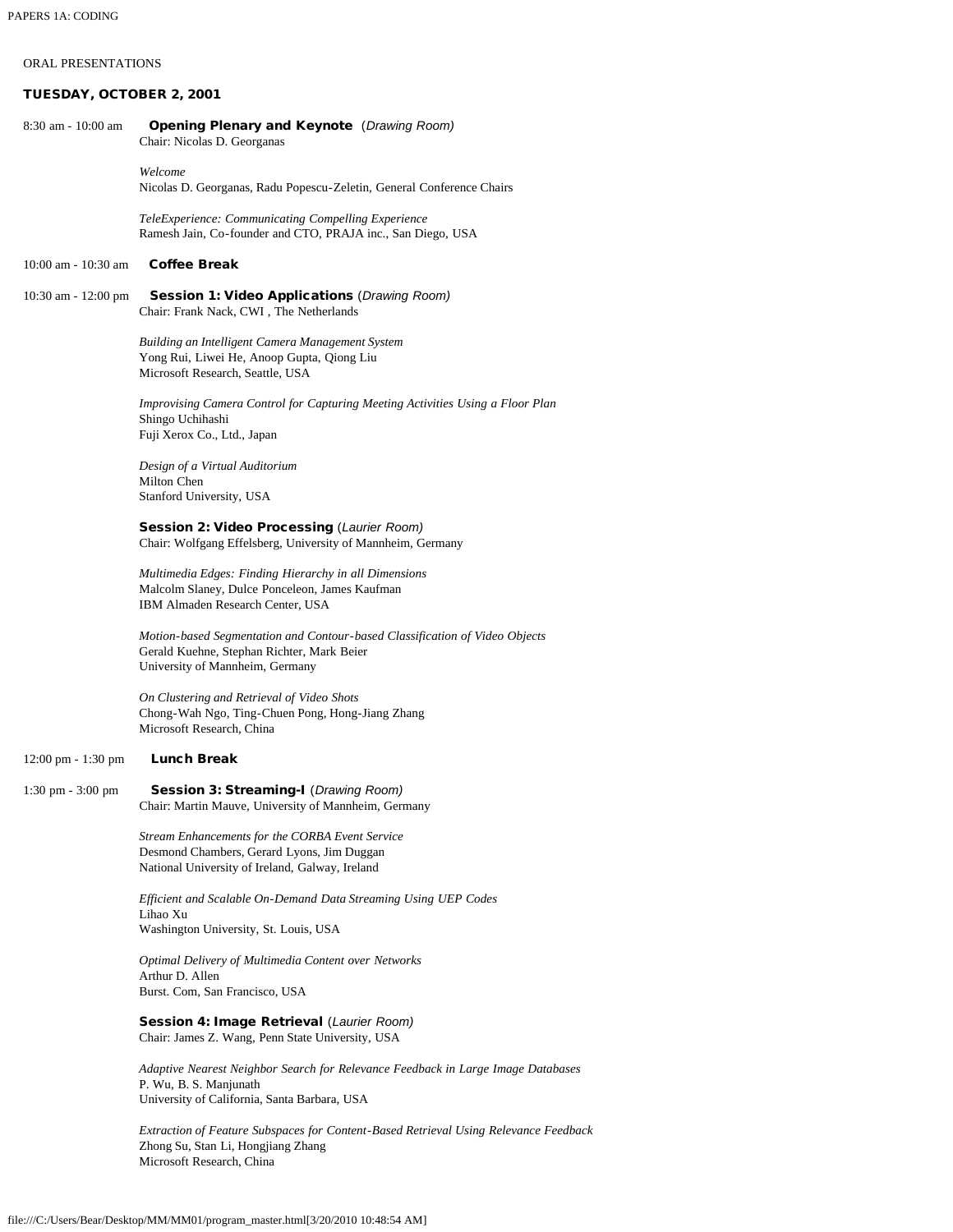|                                   | Support Vector Machine Active Learning for Image Retrieval<br>Simon Tong, Edward Chang                                                                                         |
|-----------------------------------|--------------------------------------------------------------------------------------------------------------------------------------------------------------------------------|
|                                   | University of California, Santa Barbara, USA                                                                                                                                   |
| 3:00 pm - 3:30 pm                 | <b>Coffee Break</b>                                                                                                                                                            |
| 3:30 pm - 5:00 pm                 | Session 5: Video Retrieval and Browsing (Drawing Room)<br>Chair: Nevenka Dimitrova, Philips Research, USA                                                                      |
|                                   | Learning Video Browsing Behavior and Its Application in the Generation of Video Previews<br>Tanveer Syeda-Mahmood, Dulce Ponceleon<br>IBM Almaden Research Center, USA         |
|                                   | Multimedia Retrieval through Spatio-Temporal Activity Maps<br>Gopal Pingali, Agata Opalach, Ingrid Carlbom<br>Bell Labs, Lucent Technologies, USA                              |
|                                   | Comparing Discriminate Transformations and SVM for Learning during Multimedia Retrieval<br>Xiang Sean Zhou, Thomas S. Huang<br>University of Illinois at Urbana-Champaign, USA |
|                                   | Session 6: Streaming-II (Laurier Room)<br>Chair: Thomas Plagemann, University of Oslo, Norway                                                                                  |
|                                   | Server-Based Smoothing of Variable Bit-Rate Streams<br>Stergios V. Anastasiadis, Kenneth C. Sevcik, Michael Stumm<br>University of Toronto, Canada                             |
|                                   | Distributing Media Transformation over Multiple Media Gateways<br>Wei Tsang Ooi, Robbert van Renesse<br>Cornell University, USA                                                |
|                                   | ReMDoR: Remote Multimedia Document Retrieval over Partial Order Transport<br>Phillip T. Conrad, Armando Caro, Paul D. Amer<br>Temple University, USA                           |
| <b>WEDNESDAY, OCTOBER 3, 2001</b> |                                                                                                                                                                                |
| 8:30 am - 10:00 am                | <b>Plenary Panel Session</b> (Drawing Room)<br>Moderators: Savitha Srinivasan, Dulce Ponceleon<br><b>IBM Almaden Research Center</b>                                           |
|                                   | Is streaming media becoming mainstream?                                                                                                                                        |
|                                   | Panelists:<br>Dick Bulterman, Oratrix Development                                                                                                                              |
|                                   | Edward Delp, Purdue University<br>Alexandros Eleftheriadis, Flavor Software, Inc.<br>Pablo Fernicola, Microsoft<br>Rob Lanphier, RealNetworks                                  |
|                                   | See-Mong Tan, Apple Computer, Inc.<br><b>Coffee Break</b>                                                                                                                      |
| 10:00 am - 10:30 am               |                                                                                                                                                                                |
| 10300 am - 12:00 pm               | Session 7: Audio Processing (Drawing Room)<br>Chair: Stephan Fischer, MVC, Germany                                                                                             |
|                                   | Pause Concepts for Audio Segmentation at Different Semantic Levels<br>Silvia Pfeiffer<br>CSIRO, Macquarie University, Australia                                                |
|                                   | A Compressed Domain Beat Detector Using MP3 Audio Bitstreams<br>Ye Wang, Miikka Vilermo<br>Nokia Research Center, Finland                                                      |
|                                   | A Robust Audio Classification and Segmentation Method<br>Lie Lu, Hao Jiang, HongJiang Zhang                                                                                    |

Session 8: Network Games (*Laurier Room)* Chair: Prashnat Shenoy, University of Massachussets, USA

Microsoft Research, China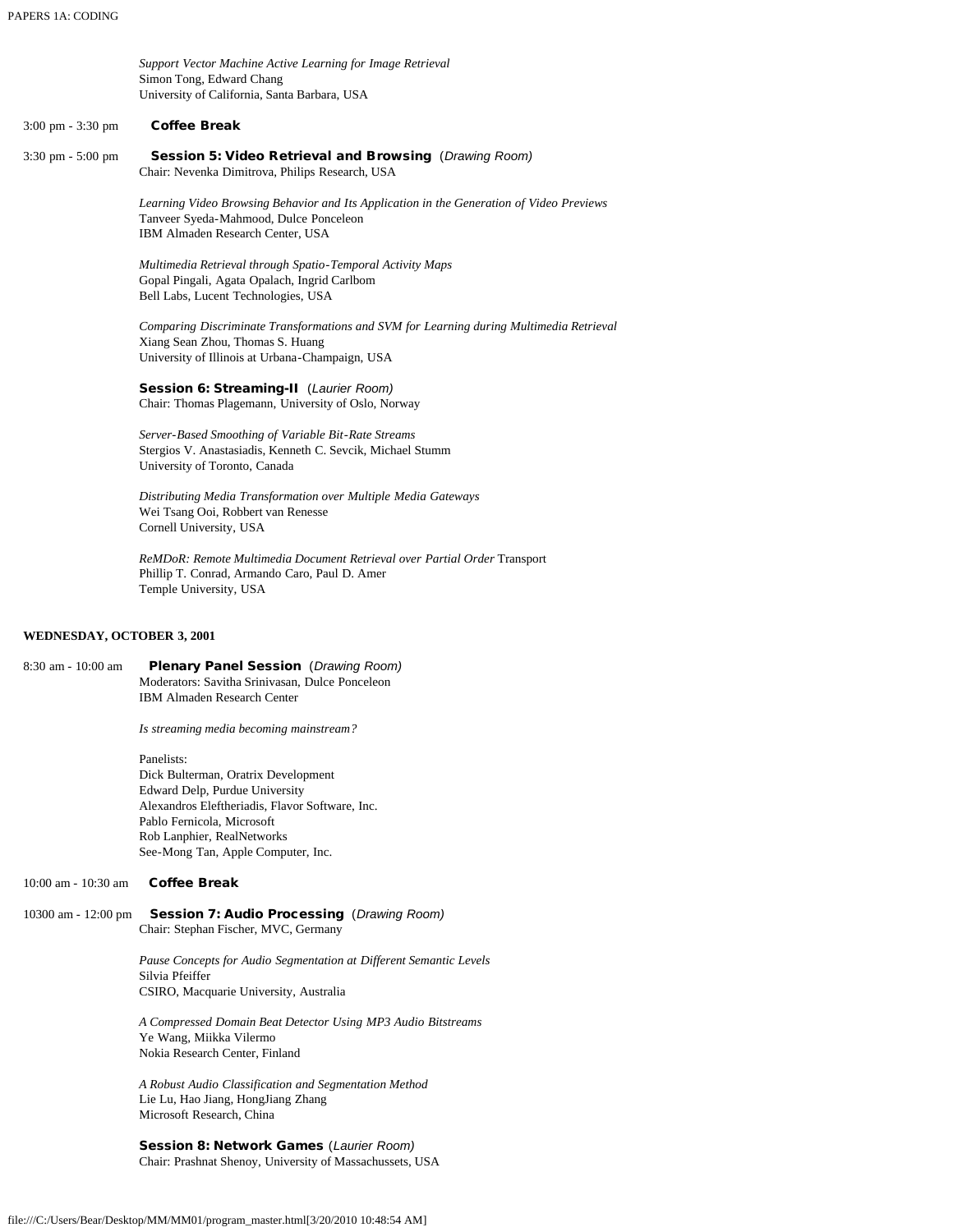*Modelling User Behavior in Network Games*  Tristan Henderson, Saleem Bhatti University College London, UK

*Consistency Control in Distributed Interactive Media*  Jürgen Vogel, Martin Mauve University of Mannheim, Germany

*Coordinated CPU and Event Scheduling for Distributed Multimedia Applications* Christian Poellabauer, Karsten Schwan, Richard West Georgia Tech, USA

#### 12:00 pm - 1:30 pm Conference Lunch (*Adam Room)*

#### 1:30 pm - 3:00 pm Session 9: Authoring Support (*Drawing Room)* Chair: Lynda Hardman, CWI, The Netherlands

*DEMAIS: Designing Multimedia Applications with Interactive Storyboards*  Brian P. Bailey, Joseph A. Konstan, John V. Carlis University of Minnesota, USA

*Designing Annotation Before It's Needed* Frank Nack, Wolfgang Putz CWI, The Netherlands GMD-IPSI, Germany

*Automatic Detection of 'Goal' Segments in Basketball Videos* Surya Nepal, Uma Srinivasan, Graham Reynolds CSIRO Mathematical and Information Sciences, Australia

#### Session 10: Video Storage (*Laurier Room)*

Chair: Lihao Xu, Washington University, USA

*System Support for Providing Integrated Services from Networked Multimedia Storage Servers* Ravi Wijayaratne, A. L. Narasimha Reddy Texas A & M University, USA

*Periodic Broadcast and Patching Services - Implementation, Measurement, and Analysis in an Integrated Streaming Video Testbed* Michael K. Bradshaw, Bing Wang, Subhabrata Sen, Lixin Gao, Jim Kurose, Prashant Shenoy University of Massachusetts, Amherst, USA

*Bandwidth Allocation in a Self-Managing Multimedia File Server* Vijay Sundaram, Prashant Shenoy University of Massachusetts, Amherst, USA

#### 3:00 pm - 3:30 pm Coffee Break

#### 3:30 pm - 5:00 pm Session 11: Coding and Encryption (*Drawing Room)*

Chair: Yong Rui, Microsoft Research, USA

*On Error Preserving Encryption Algorithms for Wireless Video Transmission*  Ali Saman Tosun, Wu-chi Feng Ohio State University, USA

*Scene Context Dependent Rate Control* Anthony G. Nguyen, Jenq-Neng Hwang The Boeing Company, USA University of Washington, USA

*An Image Watermarking Technique Using Pyramid Transform* Qiang Cheng , Thomas S. Huang University of Illinois at Urbana-Champaign, USA

Session 12: Exploiting Video (*Laurier Room)* Chair: Susanne Boll, University of Vienna, Austria

*Panoramic Video Capturing and Compressed Domain Virtual Camera Control*  Xinding Sun, Jonathan Foote, Don Kimber, B. S. Manjunath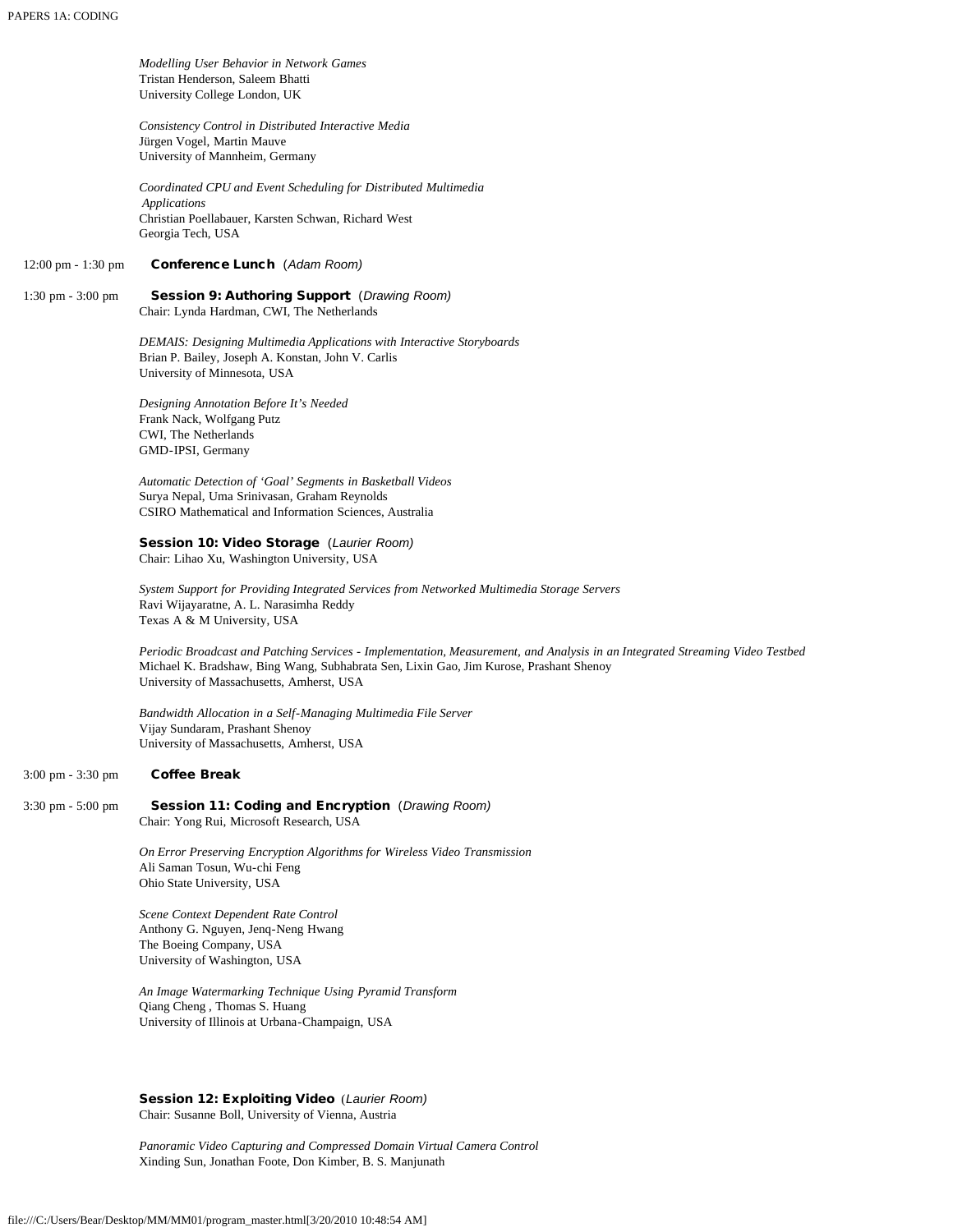University of California, Santa Barbara, USA

*FlyAbout: Spatially Indexed Panoramic Video* Don Kimber, Jonathan Foote, Surapong Lertsithichai Xerox, Palo Alto, USA

*Spatially Encoded Far-Field Representations for Interactive Walkthroughs*  Andrew Wilson, Ketan Mayer-Patel, Dinesh Manocha University of North Carolina, Chapel Hill, USA

6:30 pm – 9:30 pm Conference Banquet (*Grand Hall, Canadian Museum of Civilisation)*

#### **THURSDAY, OCTOBER 4, 2001**

8:30 am - 10:00 am Session 13: Industrial Session (*Drawing Room)* Chair: Tzi-cker Chiueh, State University of New York at Stony Brook, USA

> *Computer Technologies that Support Kansei Expression Using the Body* Ryohei Nakatsu, Makoto Tadenuma, Tadao Maekawa ATR Media Integration and Communication Research Laboratories, Japan

*The Virage Video Understanding and Publishing System* Bradley Horowitz Virage, USA

*Audio/Video Authoring Techniques Using SMIL 2.0* Rob Lanphier Real Networks, USA

#### Session 14: Media Processing (*Laurier Room)* Chair: Rainer Lienhart, Intel, USA

*Speech-driven Cartoon Animation with Emotions* Feng Yu, Yan Li, Yingqing Xu, Eric Chang, Heung-Yeung Shum Microsoft Research, China

*Scalable Streaming of JPEG2000 Images USAing Hypertext Transfer Protocol* Sachin Deshpande, Wenjun Zeng Sharp Laboratories of America, Inc., USA

*Exploring Benefits of Non-Linear Time Compression*  Liwei He, Anoop Gupta Microsoft Research, Seattle, USA

#### 10:00 am - 10:30 am Coffee Break

10:30 am - 12:00 pm Session 15: Multimedia processing (*Drawing Room)* Chair: Dulce Ponceleon, IBM Almaden Research Center, USA

> *Bi-level Video: Video Communication for Very Low Bandwidth Networks* Jiang Li, Gang Chen, Jizheng Xu, Yong Wang, Hanning Zhou, Keman Yu, King To Ng, Heung Yeung Shum Microsoft Research, China

*Hierarchical Filtering Method for Content-based Music Retrieval via Acoustic Input* Jyh-Shing Roger Jang, Hong-Ru Lee National Tsing Hua University, Taiwan

*Supporting Audiovisual Query Using Dynamic Programming* Milind R. Naphader, Roy Wang, Thomas S. Huang University of Illinois at Urbana-Champaign, USA

Session 16: Voice over IP (*Laurier Room)*

Chair: Wu-chi Feng, Ohio State University, USA

*A Conference Gateway Supporting Interoperability between SIP and H.323* Peter Steenkiste, Jia-Cheng Hu, Jiann-Min Ho Carnegie Mellon University, USA

*Real-time Voice Communication over the Internet Using Packet Path Diversity* Yi J. Liang, Eckehard Steinbach, Bernd Girod Stanford University, USA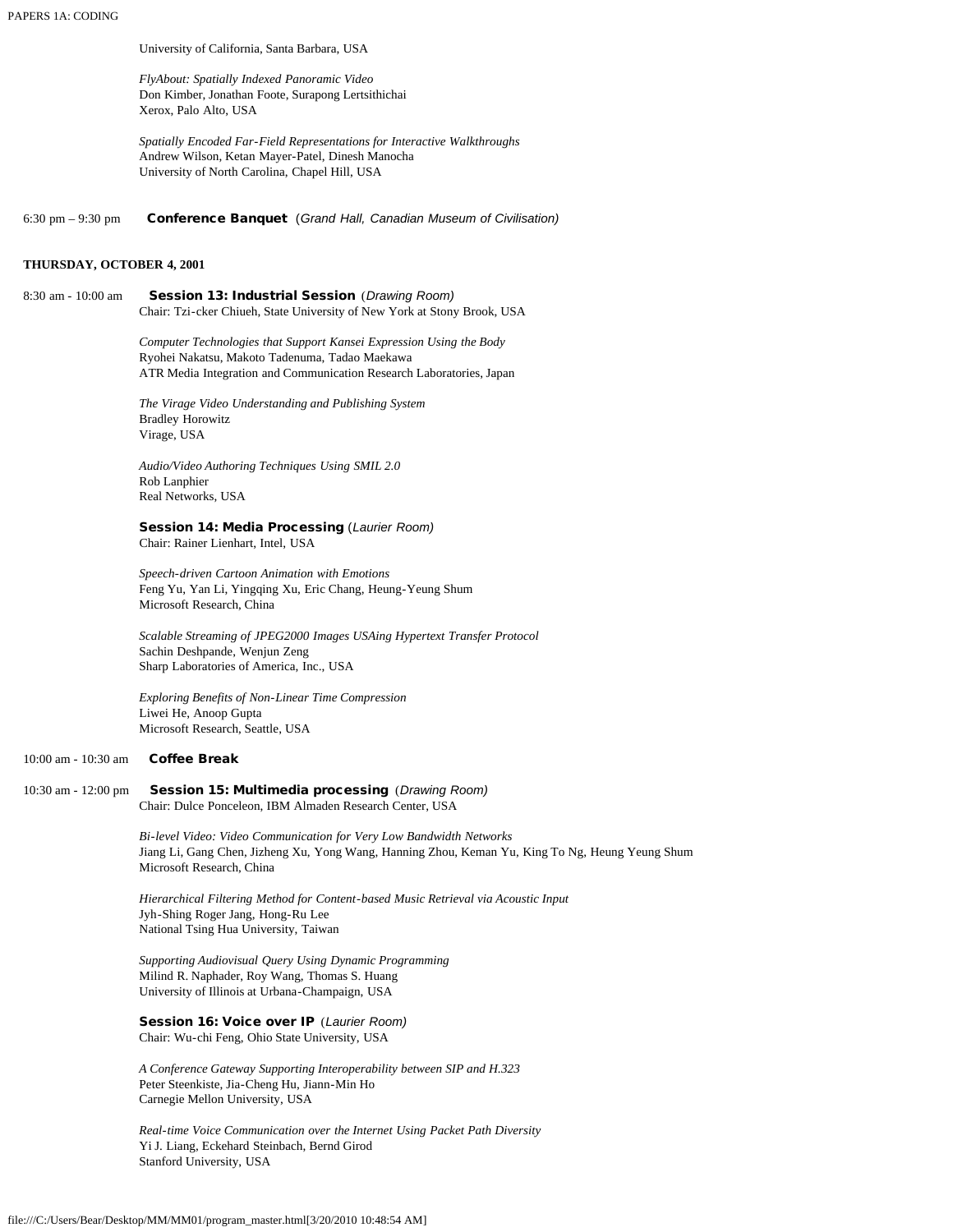<span id="page-37-1"></span>

|                                      | Intra-Flow Loss Recovery and Control for VoIP<br>Henning Sanneck, Nguyen Tuong Long Le, Adam Wolisz, Georg Carle<br>GMD Fokus, Germany              |
|--------------------------------------|-----------------------------------------------------------------------------------------------------------------------------------------------------|
| $12:00 \text{ pm} - 1:30 \text{ pm}$ | <b>Lunch Break</b>                                                                                                                                  |
| $1:30 \text{ pm} - 5:00 \text{ pm}$  | Doctoral Symposium (Drawing Room)<br>Chair: Ketan-Mayer-Patel                                                                                       |
|                                      | Creating an Immersive Broadcast Experience<br>Marcelle A. Steinstra<br><b>Twente University</b>                                                     |
|                                      | An Integrated Framework for Interactive Multimedia<br>Presentations in Distributed Multimedia Systems<br>Ramazan Savas Aygun<br>SUNY - Buffalo, USA |
| $3:00 \text{ pm} - 3:30 \text{ pm}$  | <b>Coffee Break</b>                                                                                                                                 |
|                                      | Media Transcoding for Pervasive Computing<br>Zhijun Lei<br>University of Ottawa, Canada                                                             |
|                                      | Supporting QoS for Ubiquitous Multimedia Service Delivery<br>Yi Cui<br>University of Illinois at Urbana-Champaign, USA                              |
|                                      | Priority-Progress Streaming for Quality-Adaptive Multimedia<br>Charles 'Buck' Krasic<br>Oregon Graduate Institute, USA                              |

#### **POSTERS/ SHORT PAPERS**

#### <span id="page-37-0"></span>Tuesday, October 2, 2001 (*Ballroom)* 7:00 pm - 11:00 pm

*Spatial Navigation of Media Streams* Steele Arbeeny, Deborah Silver Rutgers University, USA

*Middle-Tier for Multimedia Synchronization* Ramazan Savas Aygun, Aidong Zhang State University of New York at Buffalo, USA

*Similarity Queries in the DISIMA Image DBMS* Vincent Oria, M. Tamer Özsu, Shu Lin, Paul J Iglinski New Jersey Institute of Technology, USA University of Waterloo, Canada IBM Toronto Laboratories, Canada University of Alberta, Canada

*Classification of Summarized Videos using Hidden Markov Models on Compressed Chromaticity Signatures* Cheng Lu, Mark S. Drew, James Au Simon Fraser University, Canada

*SVG for Navigating Digital News Video* Michael G. Christel, Huang Chang Carnegie Mellon University, USA

*Subband Image Segmentation Using VQ for Content Based Image Retrieval* Junchul Chun, George Stockman Kyonggi University , Korea Michigan State University, USA

*Robust Digital Image Watermarking Using DWT, DFT and Quality Based Average* Eduardo Fullea, José M. Martinez Universidad Politécnina de Madrid, Spain

*Experiences with MPEG-4 Multimedia Streaming*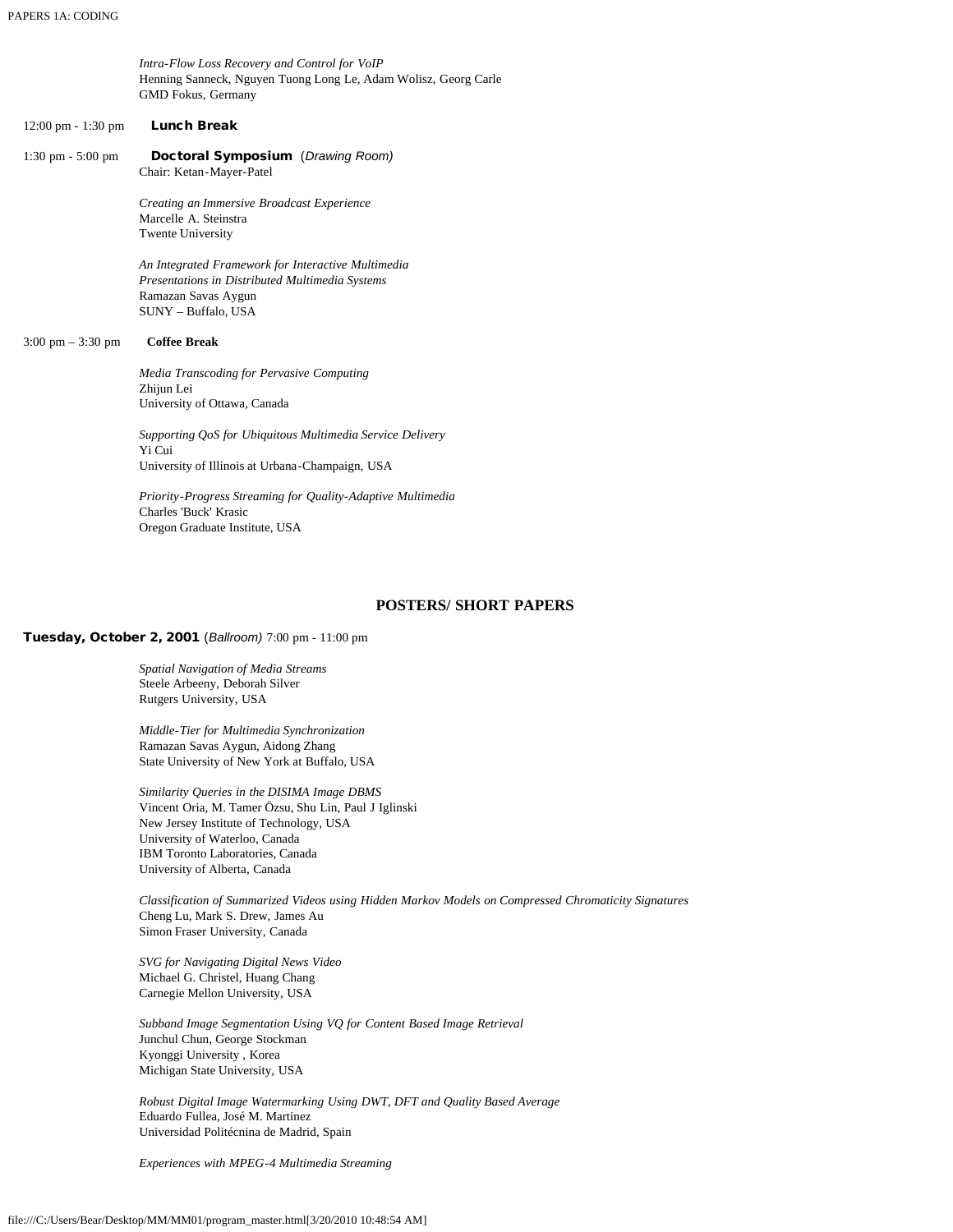Hassan Shojania, Baochun Li ATI Technologies, Inc., USA University of Toronto, Canada

*An Integrated Framework for Face Modeling, Facial Motion Analysis and Synthesis* Pengyu Hong, Zhen Wen, Thomas Huang University of Illinois at Urbana Champaign, USA

*LinStar Texture: a Fuzzy Logic CBIR System for Textures* Hsin-Chih Lin, Chih-Yi Chiu, Shi-Nine Yang Chang Jung Christian University, Taiwan National Tsing Hua University, Taiwan

*Combined-Media Video Tracking for Summarization* Jianying Hu, Jialin Zhong, Arnit Bagga Avaya Labs Research, USA

*Fast Client-Server Video Summarization for Continuous Capture* John Dixon, Charles B. Owen Michigan State University

*Indexing for Efficient Processing of Noise-Free Queries* Khanh Vu, Kien A. Hua, JungHwan Oh University of Central Florida

*Content-Sensitive Video Streaming Over Low Bitrate and Lossy Wireless Network* Kun Tan, Richard Ribier, Shih-Ping Liou, Tsinghua University, China Siemens Corporate Research, USA

*A Practical Approach for modeling the quality of multimedia data* Kwan-Sang Na, Doo-Kwon Baik, Pan-Koo Kim Korea Telecom, Korea Korea University, Korea Chosun University, Korea

*Ubiquitous Media Agents for Managing Personal Multimedia Files* Liu Wenyin, Zheng Chen, Lin Fan, Yang Rui, Mingjing Li, Hongjiang Zhang Microsoft Research China

*Visual Query Tools for Uncertain Spatio-Temporal Data* Katherine Malan, Gary Marsden, Edwin Blake University of Cape Town, South Africa

*Affect Computing in Film through Sound Energy Dynamics* Simon Moncrieff, Chitra Dorai, Svetha Venkatesh Curtin University of Technology, USA IBM T. J. Watson Research Center, USA

*Preemptive Bandwidth Allocation Protocol for Multicast, Multi-Streams Environments* Nawel Chefai, Nicolas D. Georganas, Gregor V. Bochmann University of Ottawa, Canada

*Image Indexing & Retrieval Using Intermediate Features* Mohamad Obeid, Bruno Jedynak, Mohamed Daoudi Telecom Lille 1, France USTL de Lille, France

*A Tele-Immersive, Virtual Laboratory Approach based on Real-Time Streaming of 3D Scene Sequences* Stephan Olbrich, Helmut Pralle University of Hannover, Germany

*A New Approach for Rotated Face Detection* Qiang Zhu, Jiashi Chen ZheJiang University, China

*Authoring and Execution Environments for Multimedia Applications Featuring Robotic Actors* Nikitas M. Sgouros, Sophia Kousidou University of Piraeus, Greece

*FIRM: Fuzzily Integrated Region Matching for Content-based Image Retrieval* Yixin Chen, James Z. Wang, Jia Li Pennsylvania State University, USA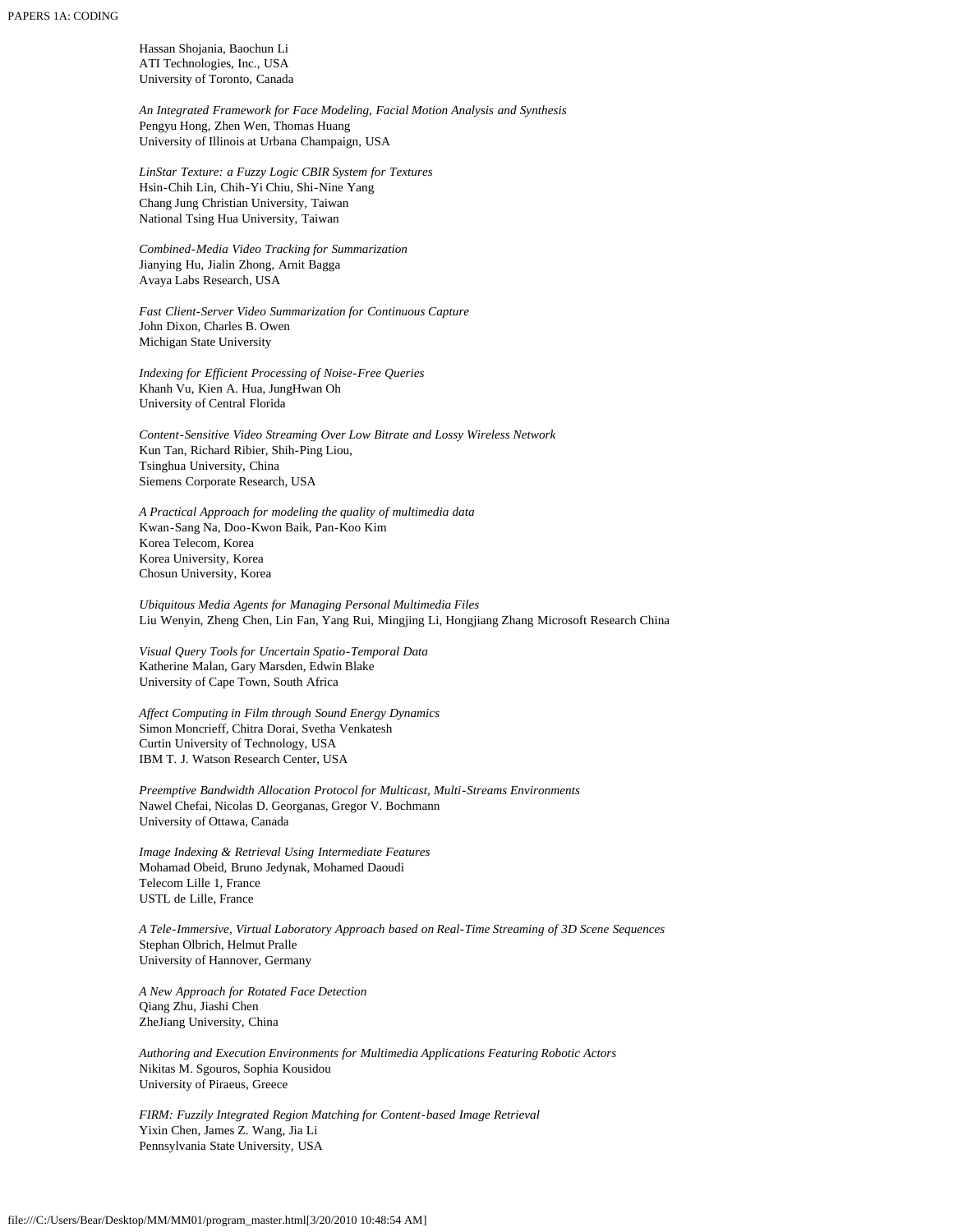*Integrated Broadband Environment for Personalized TV Experience (IBEX) – Implementation Study and Practice* Yoshihisa Gonno, Fumihiko Nishio, Tomohiro Tsunoda, Yasuaki Yamagishi, Sony Corporation, Japan

*Mitigating Impact of Starting New Session in Zoned Disk* Youjip Won, Kyeongsun Cho, Seung-Min Park Hangyang University, Korea ETRI, Korea

*A New Foreground Extraction Scheme for Video Streams* Zhengping Wu, Chun Chen Zhejiang University, China

*Automated Authoring of Coherent Multimedia Discourse in Conversation Systems* Michelle X. Zhou, Shimei Pan, IBM T.J. Watson Research Center, USA

*Model-based Face and Lip Animation for Interactive Virtual Reality Applications* M.D. Bondy, Emil M. Petriu, Marius D. Cordea, Nicolas D. Georganas, Dorina C. Petriu, Thomas E. Whalen University of Ottawa, Canada Carleton University, Canada Communications Research Centre, Canada

*Personalizing Video Recorders using Multimedia Processing and Integration* Nevenka Dimitrova, Radu Jasinschi, Lalitha Agnihotri, John Zimmerman, Thomas McGee Philips Research, USA

*Digital Audio Watermarking Based-on Multiple-bit Hopping and Human Auditory System* Changsheng Xu, Yongwei Zhu, David Dagan Feng, University of Sydney, Australia Kent Ridge Digital Labs, Singapore

*Motion Based Object Tracking In MPEG-2 Video Stream For Perceptual Region Discrimination Rate Transcoding* Javed I. Khan, Zhong Guo, Wansik Oh Kent State University, USA

*Automated Basis-View and Match-Point Selection for the ArchVision RPC Image-based Model* Charles S. Carpenter, W. Brent Seales, Christopher Jaynes, Randall Stevens University of Kentucky, USA ArchVision, USA

*Technique for Eliminating Irrelevant Terms in Term Rewriting for Annotated Media Retrieval* Youngchoon Park, Forouzan Golshani, Sethuraman Panchanathan, Pankoo Kim Roz Software Systems, USA Arizona State University, Chosun University, Korea

*The Evolutionary Sound Synthesis Method* Jônatas Manzolli, Adolfo Maia, Jose Fornari, Furio Damiani, University of Campinas, Brazil

#### <span id="page-39-0"></span>**DEMONSTRATIONS**

*MacDonald Room* Tuesday, October 2, 9:00 am - 7:00 pm Wednesday, October 3, 9:00 am – 4:00 pm

> *Software Systems for Virtual University Operations* Timothy K. Shih Tamkang University, Taiwan

*Interactive Media on Demand: Generic Recording and Replay of Interactive Media Streams* Volker Hilt, Martin Mauve, Jurgen Vogel, Wolfgang Effelsberg University of Mannheim, Germany

*Demonstration of A Distributed MPEG-7 Video Search and Retrieval Application in the Educational Domain* Mark van Setten, Erik Oltmans Telematica Instituut, Netherlands

*Portrait Video Phone* Jiang Li, Gang Chen, KemanYu, Yong Wang, Kaibo Wang, Jizheng Xu, Hanning Zhou, King To Ng, Lijie Wang, Heung Yeung Shum Microsoft Research, China

*Content-based Retrieval Applications on a Common Database Management System*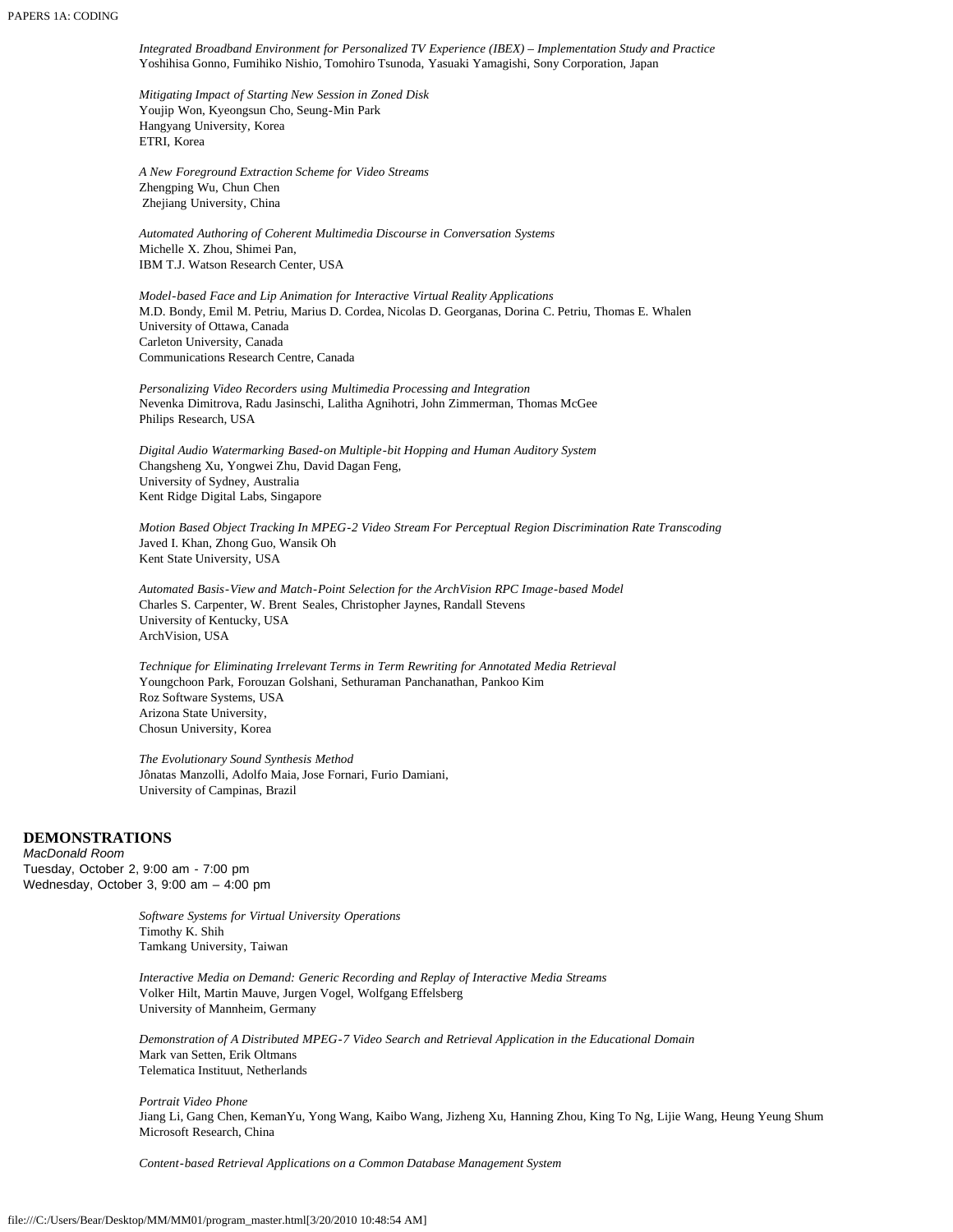Naoko Kosugi, Go Nishimura, Junji Teramoto, Kazuyoshi Mii, Makoto Onizuka, Seiichi Kon'ya, Akira Kojima, Ryoji Kataoka, Takashi Honishi,, Kazuhiko Kushima NTT Cyberspace Labs, Japan

*A Flexible Image Retrieval and Multimedia Presentation Management System for Multimedia Databases* Shu-Ching Chen, Mei-Ling Shyu, Xia Jin, Qiong Chen, Chengcui Zhang Florida International University, USA University of Miami, USA

*A Broadband Web-based Application for Video Sharing and Annotation* Bruno Emond, Martin Brooks, Arnold Smith National Research Council of Canada, Canada

*vCOM: Virtual Commerce in a Collaborative 3D World* Xiaojun Shen, Saeid Nourian, Isabelle Hertanto, Nicolas Georganas University of Ottawa, Canada

*Java Multimedia Telecollaboration* Jauvane C. de Oliveira, Francois Malric, Dongsheng Yang, Saeid Nourian, Nicolas D. Georganas University of Ottawa, Canada

*Demonstration of Improved Multimedia Streaming by Using Content-Aware Video Scaling* Avanish Tripathi, Mark Claypool Worcester Polytechnic Institute, USA

*PBIR: Perception-Based Image Retrieval – A System that Learns Subjective Image Query*  Edward Chang, Kwang-Ting Cheng, Larry Lai, Beitao Li, Tony Wu, Yi-Leh Wu University of California, USA

*Indexing and Retrieval of 3D Models Aided by Active Learning* Cha Zhang, Tsuhan Chen Carnegie Mellon University, USA

*Resource Adaptive Netcentric Systems: A Case Study with SONET - A Self-Organizing Network Embedded Transcoder* Javed I. Khan, Seung S. Yang, Qiong Gu, Darsan Patel, Patrick Mail, Oleg Komogortsev, Wansik Oh, Zhong Guo Kent State University, USA

*Collaborative Virtual Environments for Training* Majtaba Hosseini, Nicolas D. Georganas University of Ottawa, Canada

*Real-Time Personalized Sports Video Filtering and Summarization* Di Zhong, Raj Kumar, Shih-Fu Chang Columbia University, USA

*MEPG-L/MRP: Implementing Adaptive Streaming of MPEG Videos for Interactive Internet Applications* S Boll, W. Klas, M. Menth, C. Heinlein University of Vienna, Austria University of Wuerzburg, Germany University of Ulm, Germany

*SARI: Self-Authentication-and-Recovery Image Watermarking System* Ching-Yung Li, Shih-Fu Chang IBM T.J. Watson Research Center, USA Columbia University, USA

*IMKA: A Multimedia Organization System Combining Perceptual and Semantic Knowledge* Ana B. Benitez, Shih-Fu Chang, John R. Smith Columbia University, USA IBM T. J. Watson Research Center, USA

*Universal Tuner: A Video Streaming System for CPU/Power-Constrained Mobile Devices* Richard Han, Ching-Yung Lin, John Smith, Belle Tseng, Vida Ha IBM T. J. Watson Research Center, USA

*ELM-N: E-Learning Media Navigator* Chitra Dorai, Parviz Kermani, Avare Stewart IBM Thomas J. Watson Research Center USA

*Super Mbox: An Efficient/Effective Content-based Music Retrieval System* Jyh-Shing Roger Jang, Hong-Ru Lee, Jiang-Chun Chen National Tsing Hua University, Taiwan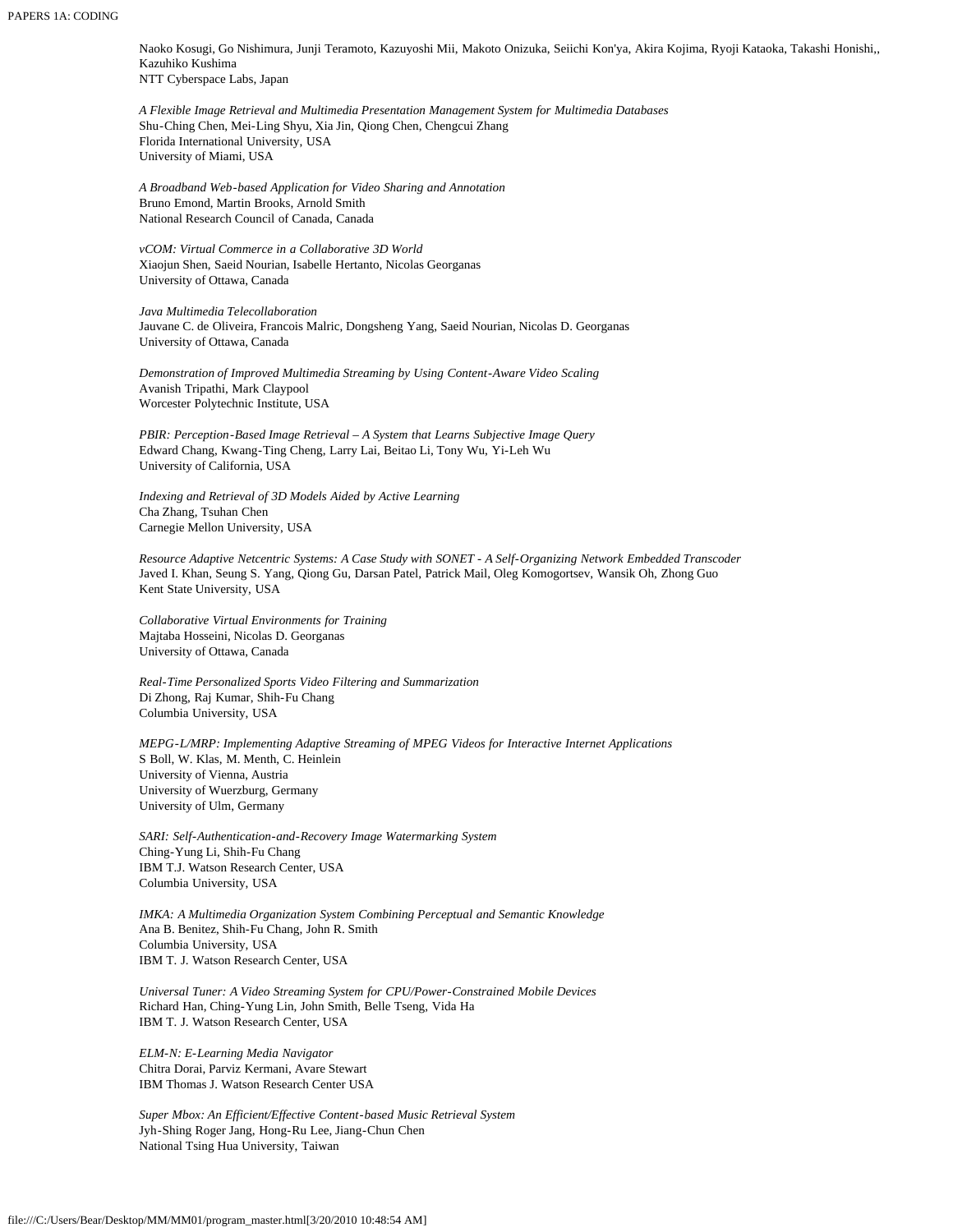*Periodic Broadcast and Patching Services - Implementation, Measurement, and Analysis in an Internet Streaming Video Testbed* Michael K. Bradshaw, Bing Wang, Subhabrata Sen, Lixin Cao, Jim Kurose, Prashant Shenoy, Don Towsley University of Massachusetts, USA

#### **WORKSHOPS**

#### <span id="page-41-0"></span>Friday, October 5, 2001

| <b>WORKSHOP 1:</b>     | <b>MULTIMEDIA INFORMATION RETRIEVAL</b> (Renaissance Room)                                                                                                                                       |
|------------------------|--------------------------------------------------------------------------------------------------------------------------------------------------------------------------------------------------|
| $8:00$ am - $8:10$ am  | <b>Opening Session</b>                                                                                                                                                                           |
| $8:10$ am - 9:10 am    | <b>Session 1: Indexing and Searching</b><br>Chair: K. Selcuk Candan                                                                                                                              |
|                        | Similarity Search in Metric Databases through Hashing<br>Claudio Gennaro, Pasquale Savino, Pavel Zezula<br><b>IEI-CNR</b> Italy<br>Mazarik University, Czech Republic                            |
|                        | Parallel Traversal of Signature Trees for Fast CBIR<br>Aaron Davidson, John Anvik, Mario A. Nascimento<br>University of Alberta, Canada                                                          |
|                        | Spatial Relationship Modeling and Indexing for XML Multimedia Data Retrieval<br>Byungwoo Kim, Venu Chakilam, Jong P. Yoon<br>University of Louisiana at Lafayette, USA                           |
| $9:10$ am - $10:10$ am | Session 2: Searching and Information Extracting<br>Chair: Noburu Babaguchi                                                                                                                       |
|                        | Alternating Feature Spaces in Relevance Feedback<br>Fang Qian, Mingjing Li, Wei-Ying Ma, Fuzong Lin, Bo Zhang<br>Tsinghua University, China<br>Microsoft Research China                          |
|                        | Multimedia Information Services Enabling: An Architectural Approach<br>Erik Boertjes, Willem Jonker, Jeroen Wijnands<br>KPN Research, Netherlands                                                |
|                        | Automatic Location of Text in Video Frames<br>Xian-Sheng Hua, Xiang-Rong Chen, Liu Wenyin, Hong-Jiang Zhang<br>Microsoft Research China                                                          |
| 10:10 am - 10:30 am    | <b>Coffee Break</b>                                                                                                                                                                              |
| 10:30 am - 11:30 pm    | <b>Session 3: Image Retrieval I</b><br>Chair: Henning Mueller                                                                                                                                    |
|                        | A Novel Region-Based Image Retrieval Method Using Relevance Feedback<br>Feng Jing, Bo Zhang, Fuzong Lin, Wei-Ying Ma, Hong-Jiang Zhang<br>Tsinghua University, China<br>Microsoft Research China |
|                        | Support Vector Machine Pairwise Classifiers with Error Reduction for Image Classification<br>Kingshy Goh, Edward Chang, and Kwang-Ting Cheng<br>University of California at Santa Barbara, USA   |
|                        | Shaped-Based Image Retrieval by Spatial Topology Distances<br>Hsin-Chang Yang<br>Chang-Jung University, Taiwan                                                                                   |
| 11:30 am - 12:30 pm    | <b>Session 4: Image Retrieval II</b><br>Chair: Edward Chang                                                                                                                                      |
|                        | A Statistical Correlation Model for Image Retrieval<br>Mingjing Li, Zheng Chen, Liu Wenyin, Hong-Jiang Zhang<br>Microsoft Research China                                                         |
|                        | Fast Image Indexing Based on JPEG2000 Packet Header<br>Chuping Liu, Mrinal.K.Mandal                                                                                                              |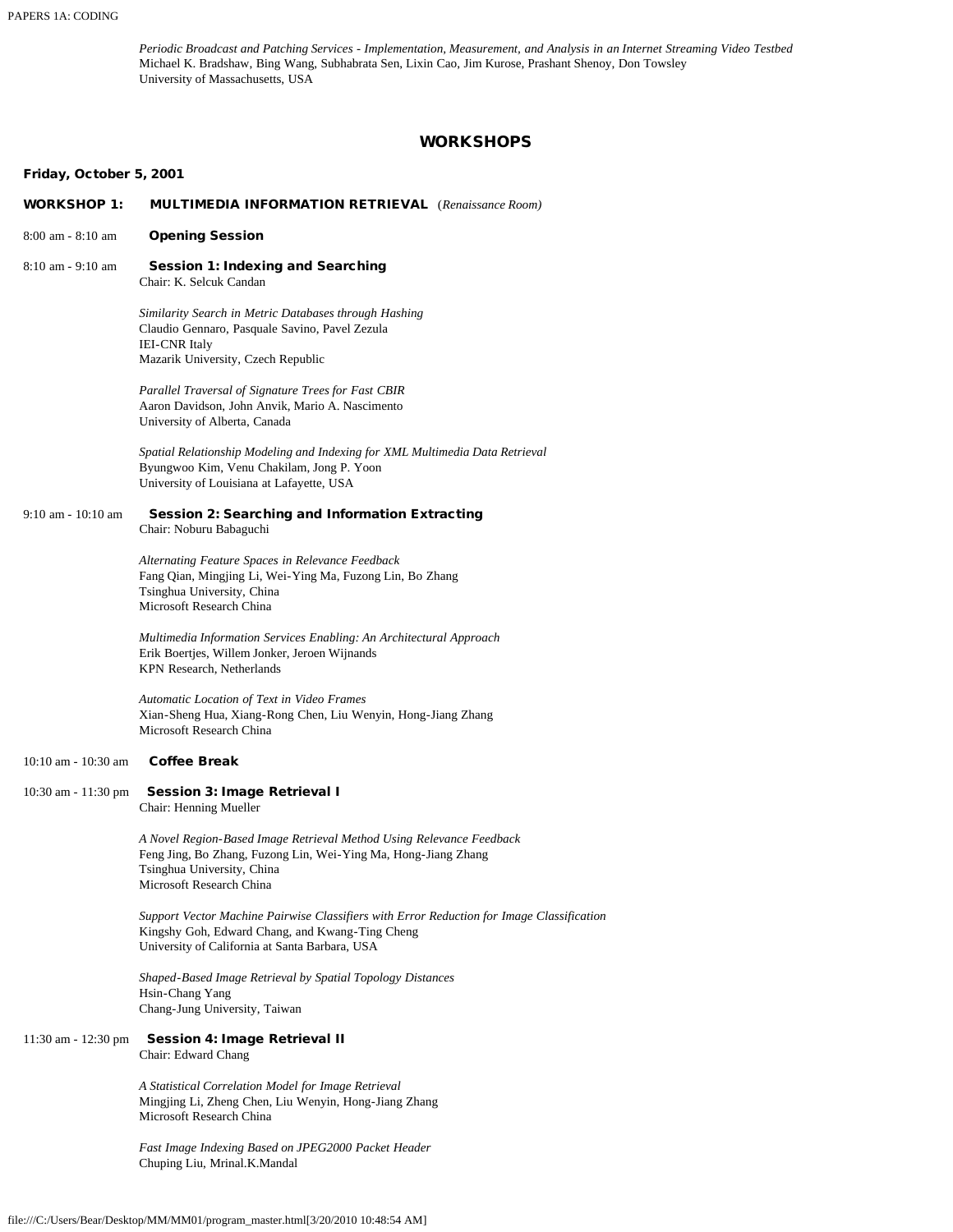|                                      | University of Alberta, Canada                                                                                                                                                                      |
|--------------------------------------|----------------------------------------------------------------------------------------------------------------------------------------------------------------------------------------------------|
|                                      | A Web-Based Evaluation System for Content-Based Image Retrieval<br>Henning Mueller, Wolfgang Mueller, Stephane Marchand-Maillet,<br>David Squire, Thierry Pun<br>University of Geneva, Switzerland |
|                                      | Monash University, Australia                                                                                                                                                                       |
| $12:30 \text{ pm} - 2:00 \text{ pm}$ | Lunch                                                                                                                                                                                              |
| 2:00 pm - 3:00 pm                    | <b>Invited Talk</b><br>Chair: K. Selcuk Candan                                                                                                                                                     |
|                                      | Multimedia IR in Context<br>Sharon Flank, CTO & VP-Technology, eMotion, Inc.                                                                                                                       |
| $3:00 \text{ pm} - 3:20 \text{ pm}$  | <b>Coffee Break</b>                                                                                                                                                                                |
| $3:20 \text{ pm} - 4:40 \text{ pm}$  | <b>Session 5: Video Retrieval</b><br>Chair: Mario Nascimento                                                                                                                                       |
|                                      | Segmentation of Goods Video Based on Video Caption<br>S.Takao, Y.Ariki and H.Matsumoto<br>Ryukoku University, Japan                                                                                |
|                                      | Sumitomo Electric Industry Co., Japan                                                                                                                                                              |
|                                      | Feature Extraction and Content Analysis for Sports Videos Annotation<br>J. Assfalg, M. Bertini, C. Colombo, A. Del Bimbo<br>University of Florence, Italy                                          |
|                                      | Detection of Identical Events from Broadcasted Sports Video by Comparing Camera Works<br>Yukinobu Yasugi, Noboru Babaguchi, Tadahiro Kitahashi<br>Osaka University, Japan                          |
|                                      | An Attribute Based News Video Indexing<br>Ichiro Ide, Reiko Hamada, Shuichi Sakai, Hidehiko Tanaka<br>National Institute of Informatics, Japan<br>University of Tokyo, Japan                       |
| $4:40 \text{ pm} - 5:00 \text{ pm}$  | <b>Closing Session</b>                                                                                                                                                                             |
|                                      |                                                                                                                                                                                                    |
| <b>WORKSHOP 2:</b>                   | <b>MULTIMEDIA MIDDLEWARE</b> (MacDonald Room)                                                                                                                                                      |
| 8:00 am - 8:15 am                    | <b>Welcome Address</b>                                                                                                                                                                             |
|                                      | Thomas Plagemann and Frank Eliassen<br>University of Oslo, Norway                                                                                                                                  |
| $8:15$ am $-9:15$ am                 | Session 1: Opportunities and Challenges for Future Research Activities<br>Chair: Larry Rowe                                                                                                        |
|                                      | Invited talks with representatives from NSF and DARPA                                                                                                                                              |
| 9:15 am - 10:00 pm                   | <b>Session 2: Streaming Services</b><br>Chair: Frank Eliassen                                                                                                                                      |
|                                      | A Proxy Architecture for Collaborative Media Streaming<br>Verena Kahmann, Lars Wolf<br>University of Karlsruhe, Germany                                                                            |
|                                      | Streaming Media Middleware is more than Streaming Media<br>Lawrence A. Rowe<br>University of California at Berkeley, USA                                                                           |
| $10:00$ am - $10:30$ am              | <b>Coffee Break</b>                                                                                                                                                                                |
| 10:30 am $-$ 12:00 pm                | <b>Session 3: QoS Middleware</b><br>Chair: Xiaohui Gu                                                                                                                                              |
|                                      | Towards Integrated Runtime Solutions in QoS-aware Middleware<br>Baochun Li, Dongyan Xu, Klara Nahrstedt                                                                                            |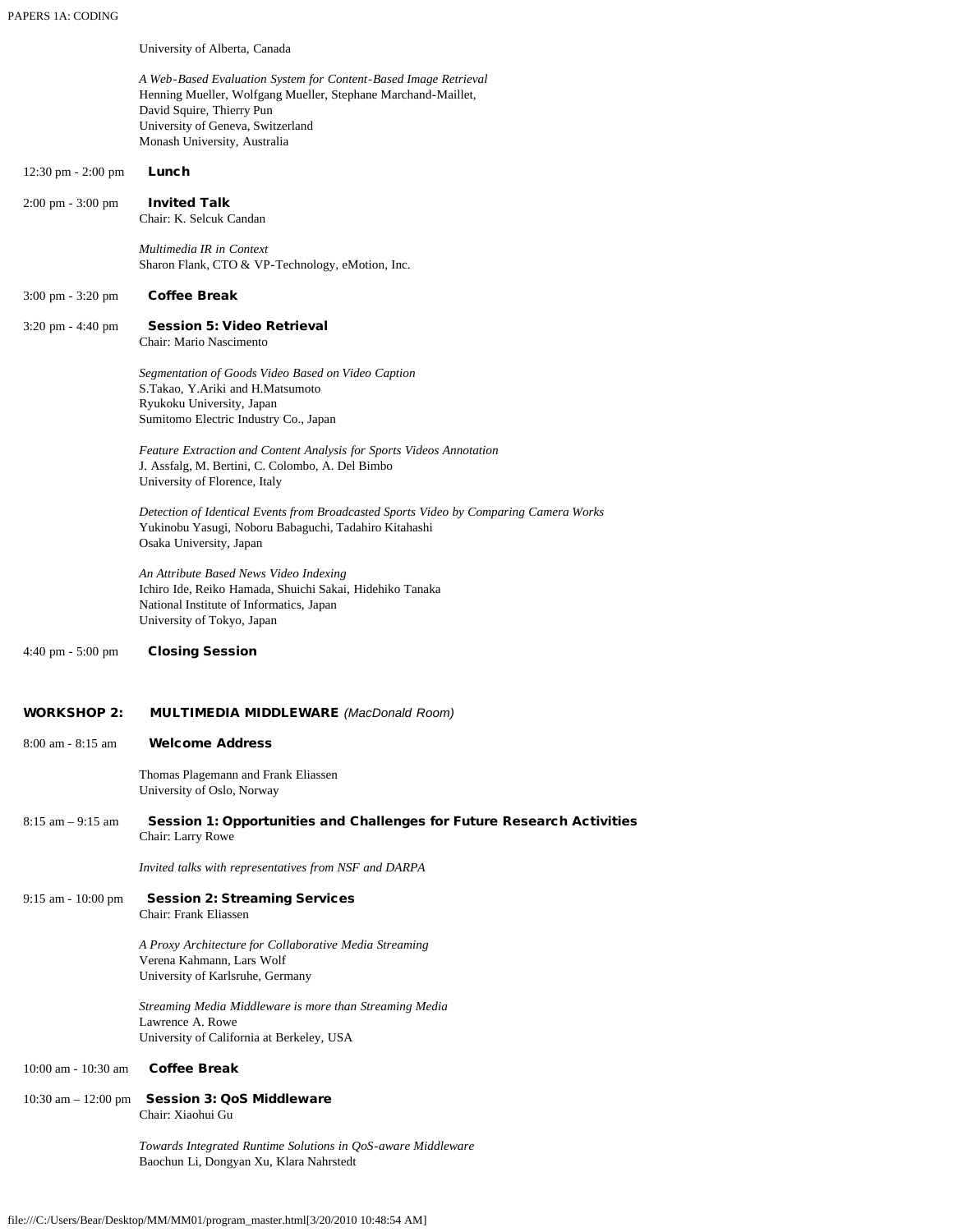University of Toronto, Canada, University of Illinois at Urbana-Champaign, USA

*Controlling Quality-of-Service in a Distributed Video Application by an Adaptive Middleware Framework* David A. Karr, Craig Rodrigues, Joseph P. Loyall, Richard E. Schantz BBN Technologies, USA

*A Dynamically-Configured, Strategic QoS Management Hierarchy for Distributed Multimedia Systems* Denise Ecklund, Vera Goebel, Thomas Plagemann, Earl F. Ecklund, Jr. University of Oslo, Norway

*The Case for Using Middleware to Manage Diverse Soft Real-Time Scheduler*s John Regehr, Jay Lepreau University of Utah, USA

12:00 pm - 1:30 pm Lunch

#### 1:30 pm – 3:00 pm Session 4: Configuration and Flexibility Chair: Vera Goebel

*Towards Automatically Configurable Multimedia Applications* Hani Naguib, George Coulouris Cambridge University, United Kingdom

*Reifying Communication at the Application Level* Andrew P. Black, Jie Huang, Jonathan Walpole Oregon Graduate Institute of Science & Technology, USA

*Towards Support for Ad-Hoc Multimedia Bindings* Hans Ole Rafaelsen, Frank Eliassen University of Tromsø, Norway University of Oslo, Norway

*Middleware for High-Performance Multimedia Services* Mauricio Cortes, J. Robert Ensor Bell Labs, USA

#### 3:00 pm - 3:30 pm Coffee Break

#### 3:30 pm - 4:45 pm Session 5: Position Statements Chair: Thomas Plagemann

*Infopipes for Composing Distributed Information Flows* Rainer Koster, Andrew P. Black, Jie Huang, Jonathan Walpole, Calton Pu University of Kaiserslautern, Germany Oregon Graduate Institute, USA Georgia Institute of Technology, USA

*Multimedia Middleware for the Future Home* Reinhard Baier, Christian Gran, Angela Scheller, Andreas Zisowsky GMD Fokus, Germany

*A Framework for Caching Multimedia Objects in the Internet* Roy Friedman, Roman Vitenberg Technion – Israel Institute of Technology, Israel

*A CORBA Based Platform as Communication Support for Synchronous Collaborative Virtual Environment* Stephane Louis Dit Picard, Samuel Degrande, Christophe Gransart, Gregory Saugis, Christophe Chaillou Université des Sciences et Technologies de Lille, France France Télécom R&D, France

*Coordinating Energy-Aware Adaptation of Multimedia Applications and Hardware Resources* Wanghong Yuan, Klara Nahrstedt, Xiaohui Gu University of Illinois at Urbana-Champaign, USA

*An Event-Driven, User-Centric, QoS-aware Middleware Framework for Ubiquitous Multimedia Applications* Xiaohui Gu, Klara Nahrstedt Gu University of Illinois at Urbana-Champaign, USA

*The Implementation of Middleware Services for QoS-aware Distributed Multimedia Applications* Fabio Panzieri, Marco Roccetti, Vittorio Ghini Università di Bologna, Italy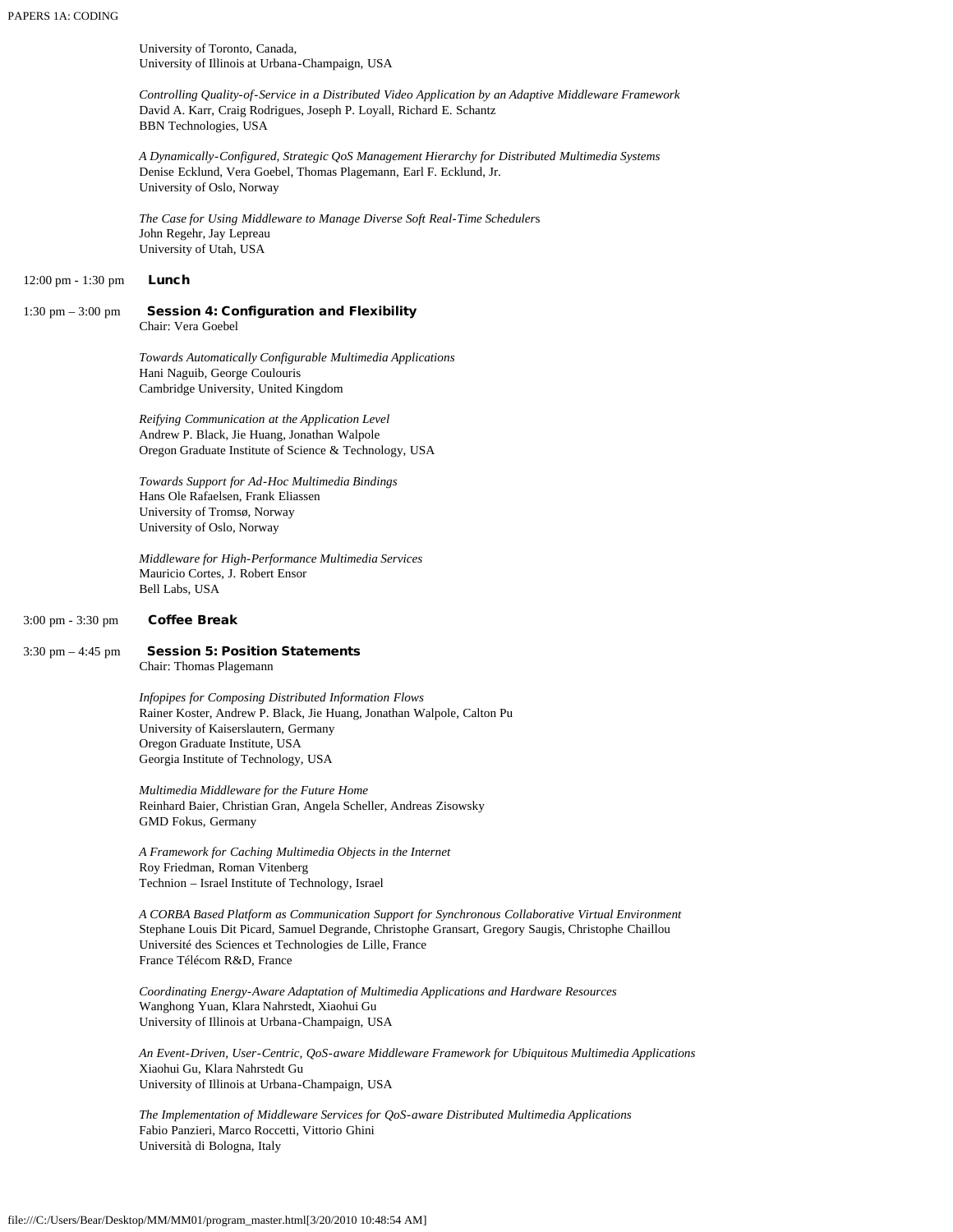|                        | Dynamic Data Path Reconfiguration<br>Carsten Griwodz, Michael Zink<br>University of Oslo, Norway<br>Darmstadt University of Technology, Germany                                              |
|------------------------|----------------------------------------------------------------------------------------------------------------------------------------------------------------------------------------------|
|                        | A Model-Based Service Creation Platform<br>Wouter B. Teeuw, Dick A.C. Quartel<br>Telematics Institute, The Netherlands,<br>University of Twente, The Netherlands                             |
|                        |                                                                                                                                                                                              |
| $4:45$ pm $-5:00$ pm   | <b>Summary and Closing Remarks</b><br>Thomas Plagemann, Frank Eliassen                                                                                                                       |
|                        | University of Oslo, Norway                                                                                                                                                                   |
| <b>WORKSHOP 3:</b>     | <b>MULTIMEDIA AND SECURITY: NEW CHALLENGES (Quebec Room)</b>                                                                                                                                 |
| $8:00$ am $-8:15$ am   | Welcome and Introduction to the Workshop<br>Jana Dittmann<br>GMD-IPSI, Germany                                                                                                               |
| $8:15$ am - 9:15 am    | Session 1: Digital Watermarking Approaches I<br>Chair: Klara Nahrstedt                                                                                                                       |
|                        | On Multiple Watermarking<br>Nicholas Paul, Sheppard Reihaneh, Safavi-Naini, Philip Ogunbona<br>Motorola Australia Research Centre, Australia                                                 |
|                        | A Compressed-Domain Watermarking Algorithm for MPEG Layer 3,<br>Aspects of Security Infrastructures: Digital Certificates<br>D. K. Koukopoulos, Y. C. Stamatiou<br>Patras University, Greece |
|                        | Public Watermark Detection – A Framework and the Optimal Detector<br>Trista Pei-chun Chen, Tsuhan Chen<br>Carnegie Mellon University, USA                                                    |
| 9:15 am - 9:55 am      | Session 2: Digital Watermarking Approaches II<br>Chair: Jana Dittmann                                                                                                                        |
|                        | Watermarking Security Enhancement Using Filter Parametrization in Feature Domain<br>M. A. Suhail, M. M. Dawoud<br>King Fahd University of Petroleum and Minerals, Saudi Arabia               |
|                        | Watermarking Techniques Using the Drawing Exchange Format (DXF) File<br>Kab Il Kim, Hwan Soo Kang<br>Myongji University, South Korea                                                         |
| $9:55$ am - $10:10$ am | <b>Coffee Break</b>                                                                                                                                                                          |
| 10:10 am - 10:50 am    | Session 2: Digital Watermarking Approaches II (cont.)                                                                                                                                        |
|                        | A New Technique for Authentication of Image/Video for Multimedia Applications<br>Chih-Hsuan Tzeng, Wen-Hsiang Tsai<br>National Chiao Tung University, Taiwan                                 |
|                        | <b>Future Directions</b><br>Fred Baker (invited)<br>Cisco Systems, USA                                                                                                                       |
| 10:50 am - 11:50 am    | <b>Session 3: Steganographical Approaches</b><br>Chair: Petra Wohlmacher                                                                                                                     |
|                        | Reliable Detection of LSB Steganography in Color and Grey Scale Images<br>Jessica Fridrich, Miroslav Goljan, Rui Du (invited)<br>SUNY Binghamton, USA                                        |
|                        | Towards Robust Hidden Watermarking Using Multiple Quasi-Circles<br>Veena Sridhar, Xiaobo Li, Mario A. Nascimento<br>University of Alberta, Canada                                            |
|                        |                                                                                                                                                                                              |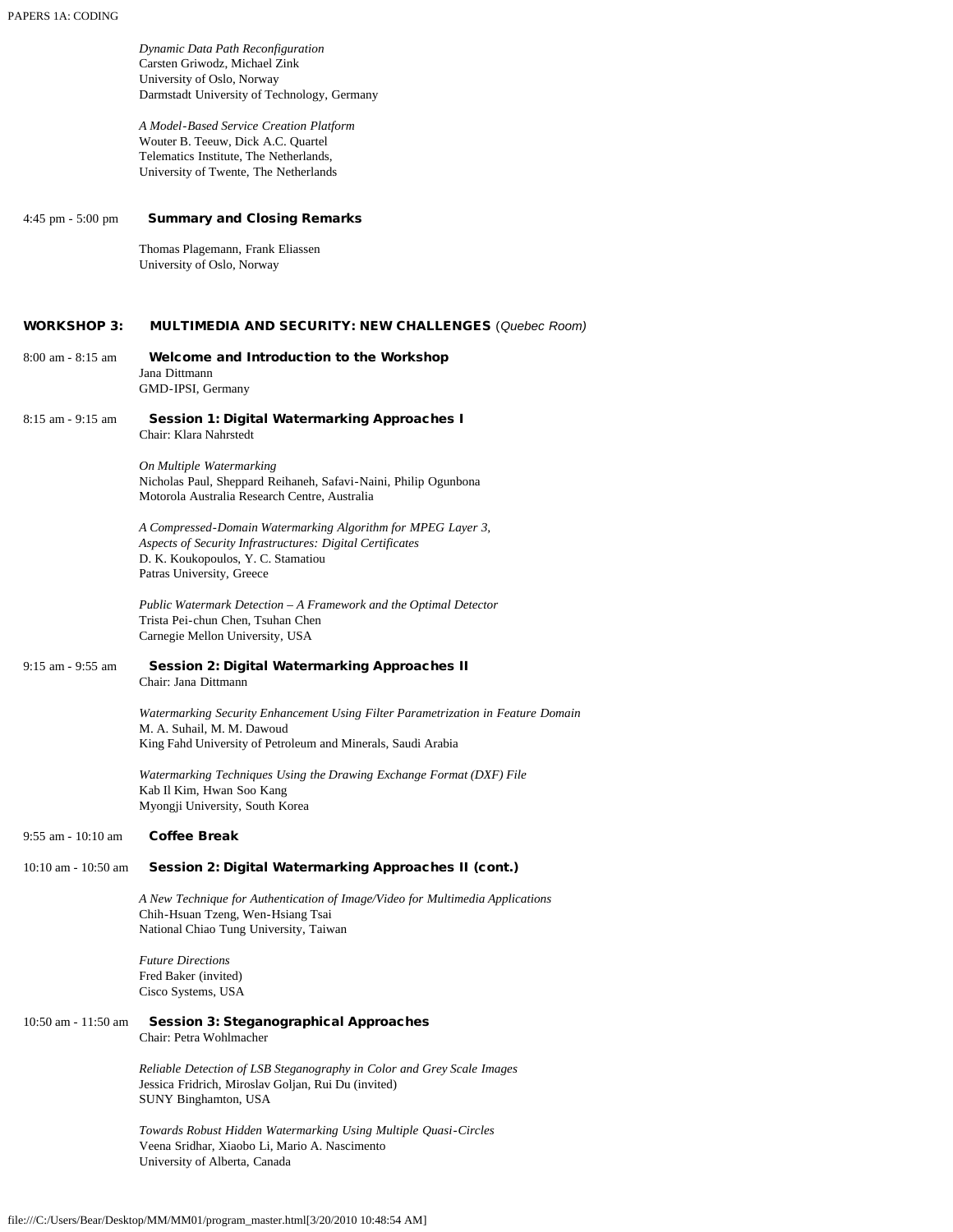|                                     | Steganographic Capacity of Images, Based on Image Equivalence Classes<br>Klaus Hansen, Christian Hammer, Jens D. Andersen, Lars R. Randleff<br>University of Copenhagen, Denmark                                                                      |
|-------------------------------------|-------------------------------------------------------------------------------------------------------------------------------------------------------------------------------------------------------------------------------------------------------|
| 11:50 am - 1:30 pm                  | <b>Lunch Break</b>                                                                                                                                                                                                                                    |
| $1:30 \text{ pm} - 2:50 \text{ pm}$ | <b>Session 4: Applications I</b><br>Chair: Rüdiger Grimm                                                                                                                                                                                              |
|                                     | From Pay TV to Pay Streaming - Similarities and Differences<br>Jörg Schwenk, Tobias Martin, Erik Neumann (invited)<br>T-Nova GmbH, Technologiezentrum, Germany<br>Media Transfer GmbH, Germany                                                        |
|                                     | PlataJanus: An Audio Annotation Watermarking Framework<br>Martin Steinebach, Jana Dittmann, Claus Vielhauer<br>GMD-IPSI, Germany<br>PLATANISTA GmbH, Germany                                                                                          |
|                                     | A Secure Fingerprint-Based User Authentication for Lotus Notes<br>Nalini K. Ratha, Jonathan H. Connell, Ruud M. Bolle<br>IBM Research, USA                                                                                                            |
|                                     | A Flexible Content and Context-based Access Control Model for Multimedia Medical Image Database Systems<br>Sofia Tzelepi, George Pangalos<br>Aristotelian University, Greece<br>Computer and Technology Institute (CTI) and Patras Universtiy, Greece |
| 2:50 pm - 3:30 pm                   | <b>Coffee Break</b>                                                                                                                                                                                                                                   |
| 3:30 pm - 4:30 pm                   | <b>Session 5: Applications II</b><br>Chair: Jörg Schwenk                                                                                                                                                                                              |
|                                     | Security Requirements for Internet Voting<br>Rüdiger Grimm (invited)<br>Ilmenau Technical University, Germany                                                                                                                                         |
|                                     | Securing the First Steps into a New Exciting Multimedia World<br>Matthias Hollick<br>GMD-IPSI, Germany                                                                                                                                                |
|                                     | Tamper Resistant Software: Extending Trust into a Hostile Environment<br>J. R. Nickerson, S. T. Chow, H. J. Johnson<br>Cloakware Corporation, Canada                                                                                                  |
| 4:30 pm - 5:00 pm                   | <b>Summary and Closing Remarks</b>                                                                                                                                                                                                                    |
|                                     | Jana Dittmann, Petra Wohlmacher, Klara Nahrstedt<br>GMD-IPSI, Germany<br>University of Klagenfurt, Austria<br>University of Illinois at Urbana Champaign, USA                                                                                         |
|                                     |                                                                                                                                                                                                                                                       |

### ACM MULTIMEDIA 2001 CONFERENCE COMMITTEE

GENERAL CHAIRS: Nicolas D. Georganas, University of Ottawa Radu Popescu-Zeletin, GMD Fokus

PROGRAM CHAIRS: Tzi-cker Chiueh, SUNY Stony Brook Wolfgang Klas, University of Vienna Aidong Zhang, SUNY Buffalo

DEMONSTRATIONS CHAIR: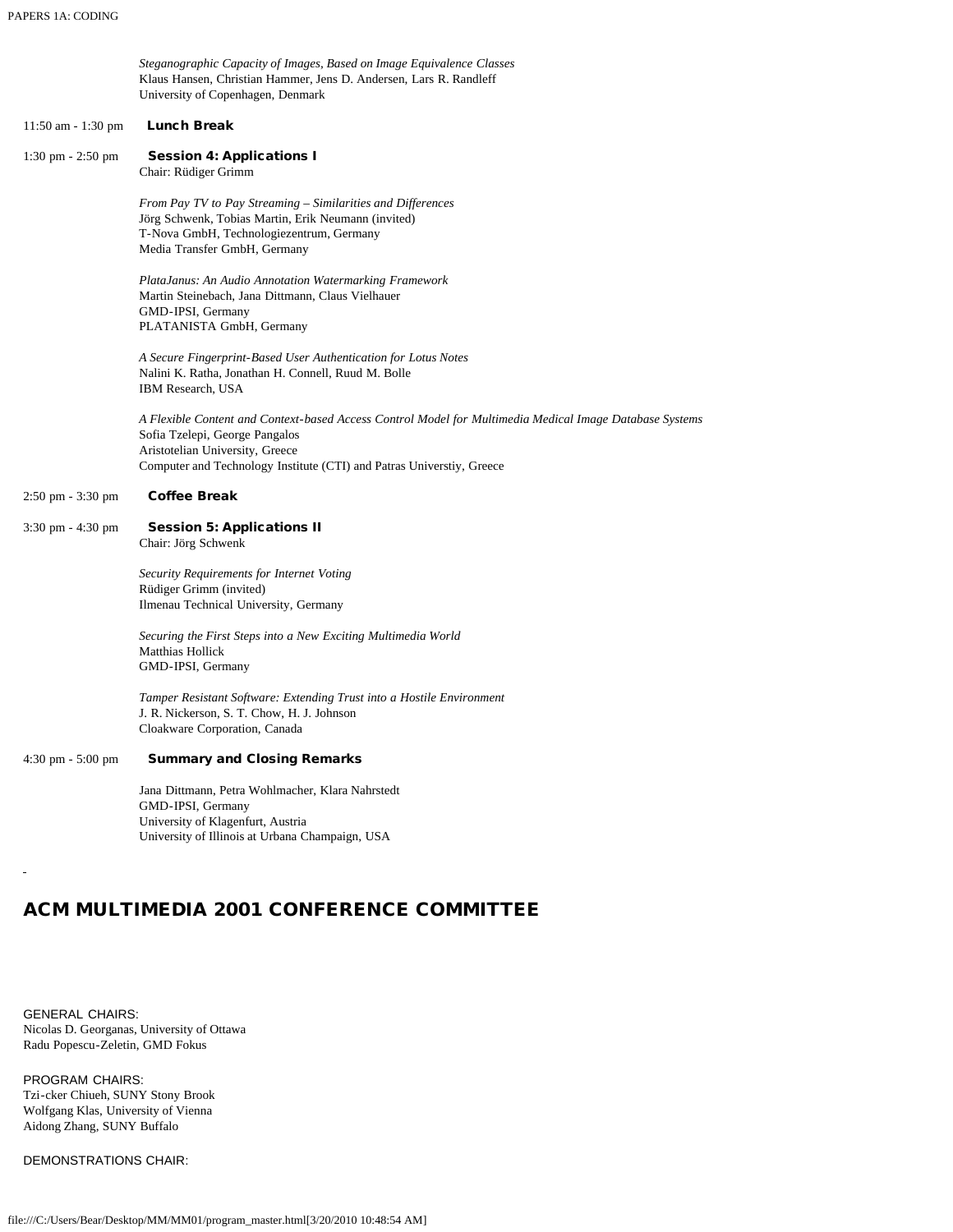Kien A. Hua, University of Central Florida

DOCTORAL SYMPOSIUM CHAIR: Ketan Mayer-Patel, University of North Carolina

TUTORIALS CHAIR: S. Panchanathan, Arizona State University

WORKSHOPS CHAIR: Brigitte Kerhervé, Université du Québec à Montréal

PANELS CHAIR: M. Tamer Özsu, University of Waterloo

POSTERS CHAIR: Forouzan Golshani, Arizona State University

PROCEEDINGS CHAIRS: Vincent Oria, New Jersey Institute of Technology

WEB MASTERS: Dwight Makaroff, University of Ottawa Francois Malric, University of Ottawa

PUBLICITY CHAIR: Michael Vernick, Bell Labs

LOCAL ARRANGEMENTS CHAIR: Terry D'Angelo, OCRI

TREASURER: T. Radhakrishnan, Concordia University

ASIA LIAISON: Ryoichi Komiya, Multimedia University, Malaysia

EUROPE LIAISON: Ralf Steinmetz, GMD IPSI & T.U. Darmstadt

ACM SIG MULTIMEDIA CHAIR: Lawrence Rowe, University of California at Berkeley

ACM PROGRAM DIRECTOR: Irene Frawley, ACM

WORKSHOP ORGANIZERS:

WORKSHOP 1: Mario A. Nascimento, University of Alberta, Noboru Babaguchi, Osaka University K Selcuk Candan , Arizona State University

WORKSHOP 2: Thomas Plagemann, University of Oslo Frank Eliassen, University of Oslo

WORKSHOP 3: Jana Dittmann, GMD-IPSI Germany Klara Nahrstedt, University of Illinois at Urbana-Champaign Petra Wohlmacher, University of Klagenfurt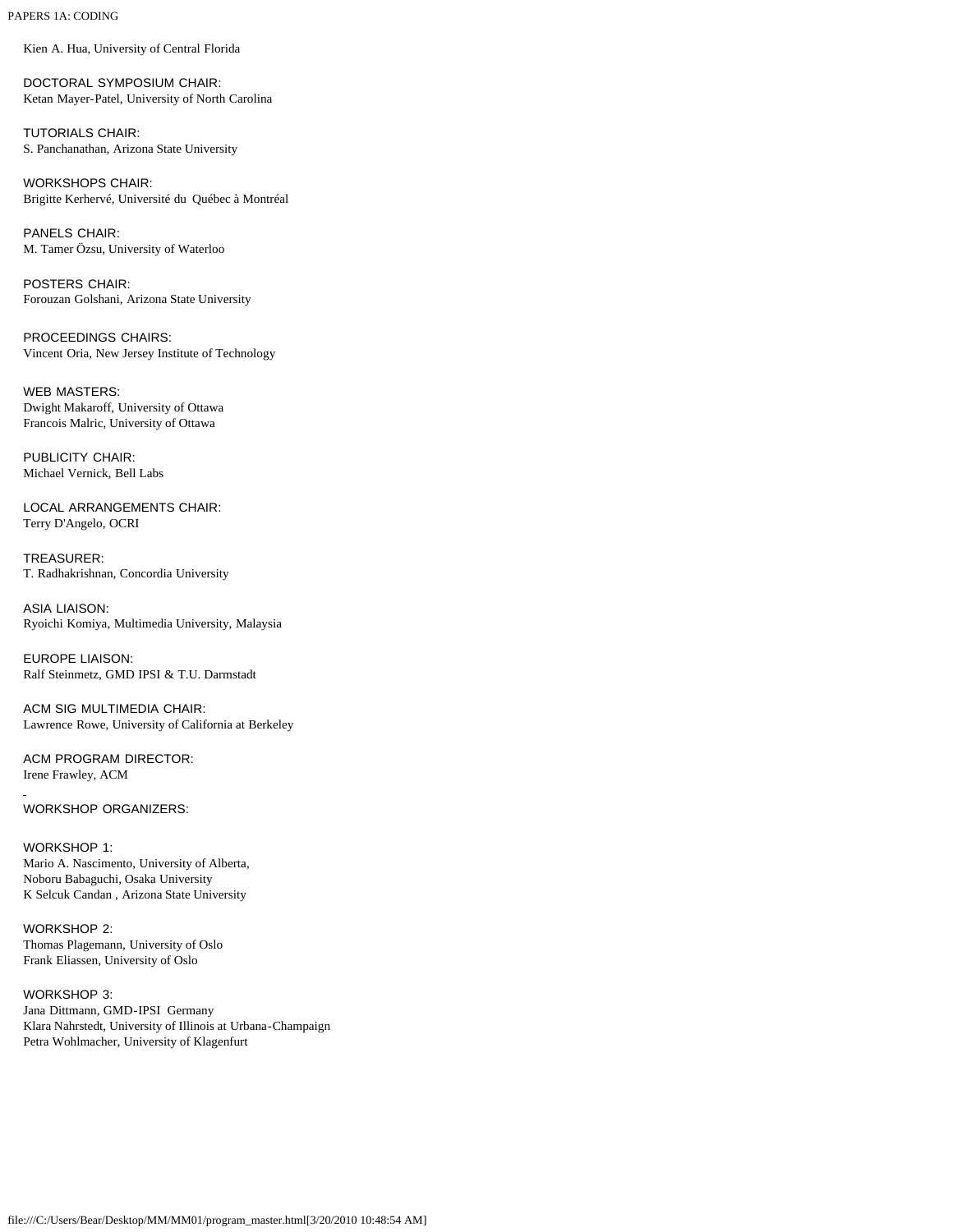<span id="page-47-0"></span>

| Last Name        |                        | First Name           |                 |
|------------------|------------------------|----------------------|-----------------|
| Title/Department |                        | Company/Organization |                 |
| <b>Address</b>   |                        |                      |                 |
| City             | Province/State/Country |                      | Postal/Zip Code |
| Phone            | Fax                    |                      | Email           |

ACM Member? No □ Yes □ ACM Membership number

| <b>REGISTRATION FEES IN US DOLLARS</b>                                 |           | <b>MEMBER</b> |           | <b>NON-MEMBER</b> |  |
|------------------------------------------------------------------------|-----------|---------------|-----------|-------------------|--|
|                                                                        | Before    | After         | Before    | After             |  |
|                                                                        | August 31 | August 31     | August 31 | August 31         |  |
| Conference Fee (includes 1 lunch, reception, banquet & proceedings)    | \$450,00  | \$550,00      | \$550.00  | \$650,00          |  |
| Conference Fee - student (member & non-member)                         | \$200,00  | \$225,00      | \$200,00  | \$225,00          |  |
| <b>Full Day Tutorials:</b>                                             |           |               |           |                   |  |
| SEP30-A - MPEG-7: Putting it all together                              | \$400.00  | \$450.00      | \$500.00  | \$550.00          |  |
| ▶ OCT01-A - Multimedia Technologies & Applications in the new Internet | \$400,00  | \$450,00      | \$500.00  | \$550,00          |  |
| Half Day Tutorial (morning):                                           |           |               |           |                   |  |
| SEP30-B- Wireless Software Design for Handheld Devices                 | \$250.00  | \$275,00      | \$275.00  | \$325,00          |  |
| SEP30-C- Practical Digital Libraries Overview                          | \$250,00  | \$275.00      | \$275,00  | \$325,00          |  |
| OCT01-B- Scalable Multimedia Servers                                   | \$250,00  | \$275,00      | \$275,00  | \$325.00          |  |
| OCT01-C- Object-Oriented Modeling of Multimedia Applications with UML  | \$250.00  | \$275.00      | \$275.00  | \$325.00          |  |
| Half Day Tutorial (afternoon):                                         |           | \$275,00      | \$275,00  | \$325.00          |  |
| SEP30-D- Content Analysis and Coding of Digital Audio and Video        | \$250.00  | \$275,00      | \$275,00  | \$325,00          |  |
| SFP30-F- Multimedia middleware                                         | \$250,00  | \$275,00      | \$275.00  | \$325,00          |  |
| OCT01-D-IP Telephony                                                   | \$250,00  | \$275,00      | \$275,00  | \$325,00          |  |
| OCT01-E- SMIL2.0: The Next Wave of Multimedia on the Web               |           | \$275,00      | \$275,00  | \$325,00          |  |
| Workshop (Select one:                                                  | \$100,00  | \$100,00      | \$120,00  | \$120,00          |  |
| Workshop, student (ACM member & non-member)(Select:                    | \$80.00   | \$80.00       | \$80,00   | \$80.00           |  |
| Additional Options (available only with Full Conference Registration): |           |               |           |                   |  |
| Additional Banquet Ticket - Wednesday October 3, 2001                  | \$65,00   | \$65,00       | \$65,00   | \$65,00           |  |
| Additional Conference Proceedings in CD Format                         | \$20.00   | \$20,00       | \$30.00   | \$30,00           |  |
| Additional Conference Proceedings in Hard Copy                         | \$95.00   | \$95,00       | \$120.00  | \$120,00          |  |
|                                                                        |           |               |           | Sub total         |  |
| **all conference delegates must pay the 7% GST Canadian Tax            |           |               |           | $+7\%$ GST**      |  |
|                                                                        |           |               |           | Total             |  |

Send completed registration form to : **ACM Multimedia 2001**  Attention: Marilyn Cheek - OCRI - 36 Steacie Drive - Ottawa, Ontario CANADA K2K 2A9 Telephone: +1(613) 592-8160, ext 227 Fax: +1 (613) 592-5130 email: mcheek@ocri.ca

| <b>METHOD OF PAYMENT:</b> |                                                        |              |  |
|---------------------------|--------------------------------------------------------|--------------|--|
| □ Cheque/Bank Draft       | Please make cheque payable to OCRI/ACM Multimedia 2001 |              |  |
| ⊓ Visa                    | Credit Card $#$ :                                      | Expiry Date: |  |
| □ Mastercard              | Card Holder Name:                                      |              |  |
| □ American Express        | Signature:                                             |              |  |

**IMPORTANT: Cheque/Bank Draft must be drawn on a Canadian or US Bank or a Canadian or US branch of a Non-Canadian bank. Only written requests for refunds, received before August 31, 2001 will be accepted. A \$75.00 US dollar service charge will be assessed on all refunds. Substitutions allowed. For more information contact: Marilyn Cheek, tel +1.613.592.8160 ext 227, fax +1.613.592.5130, email mcheek@ocri.ca.** 

**Visit the ACM Multimedia 2001 website at http://www.acm.org/sigmm/MM2001/**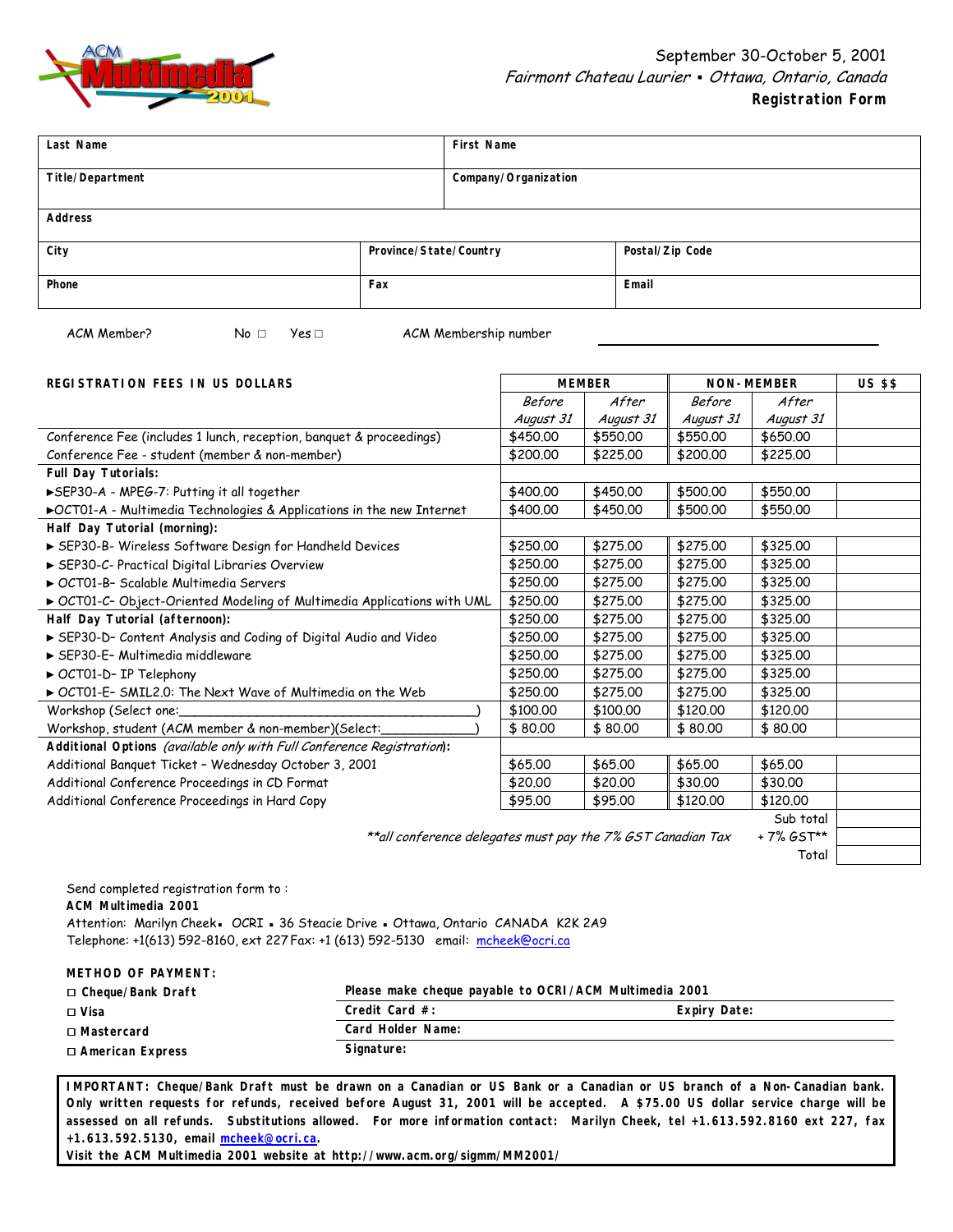<span id="page-48-0"></span>

# **Conference hotel**

The world-reknown Canadian landmark, the *Chateau Laurier Hotel*, has been chosen as the site and host hotel of ACM Multimedia 2001. The following information is intended to allow conference participants to arrange their accomodation needs accordingly.

Guests can call the hotel directly at 613-241-1414, fax at 613-562-7031, call the Global Reservations Center at 1-800-441-1414 (Canada and US only) or email the Chateau at "[clh.reservations@fairmont.com](mailto:clh.reservations@fairmont.com)". In all cases, you must refer to "Association for Computing Machinery" in order to get the preferred rates.

A block of guestrooms has been secured at the Chateau Laurier Hotel from September 29 up to and including Friday October 5, 2001. The block of rooms have been allocated in the following categories:

| $\ $ Category | Rate per night                                       |
|---------------|------------------------------------------------------|
|               | Canadian Pacific   \$192.00 (~USD \$125)             |
|               | $\ $ Canadian Deluxe $\ $ \$202.00 (~USD \$130) $\ $ |

Additionally, the following categories are also available:

| $\vert$ Category        | Rate per night                                           |
|-------------------------|----------------------------------------------------------|
|                         | $\ $ Pacific Premier $\ $ CAD \$232.00 (~USD \$150) $\ $ |
| $\parallel$ Entrée Gold | $ $ CAD \$272.00 (~USD \$175)                            |

These rates are single and/or double occupancy; a third person (adult) sharing in any of the above room categories is an additional CAD \$20.00 (~USD \$12.50) per night. Children 18 years of age and under sharing their parents' accommodation are complimentary. Taxes at %12 total are extra.

Please note these rates reflect the "European Plan" (accommodation only - no meals) and are net noncommissionable to travel agents.

These rates can be extended (subject to availability) two days before the contracted room block (i.e. - September 27 and 28) and two after the contracted room (i.e. October 6 and 7).

# **Hotel address:**

### **Fairmont Chateau Laurier**